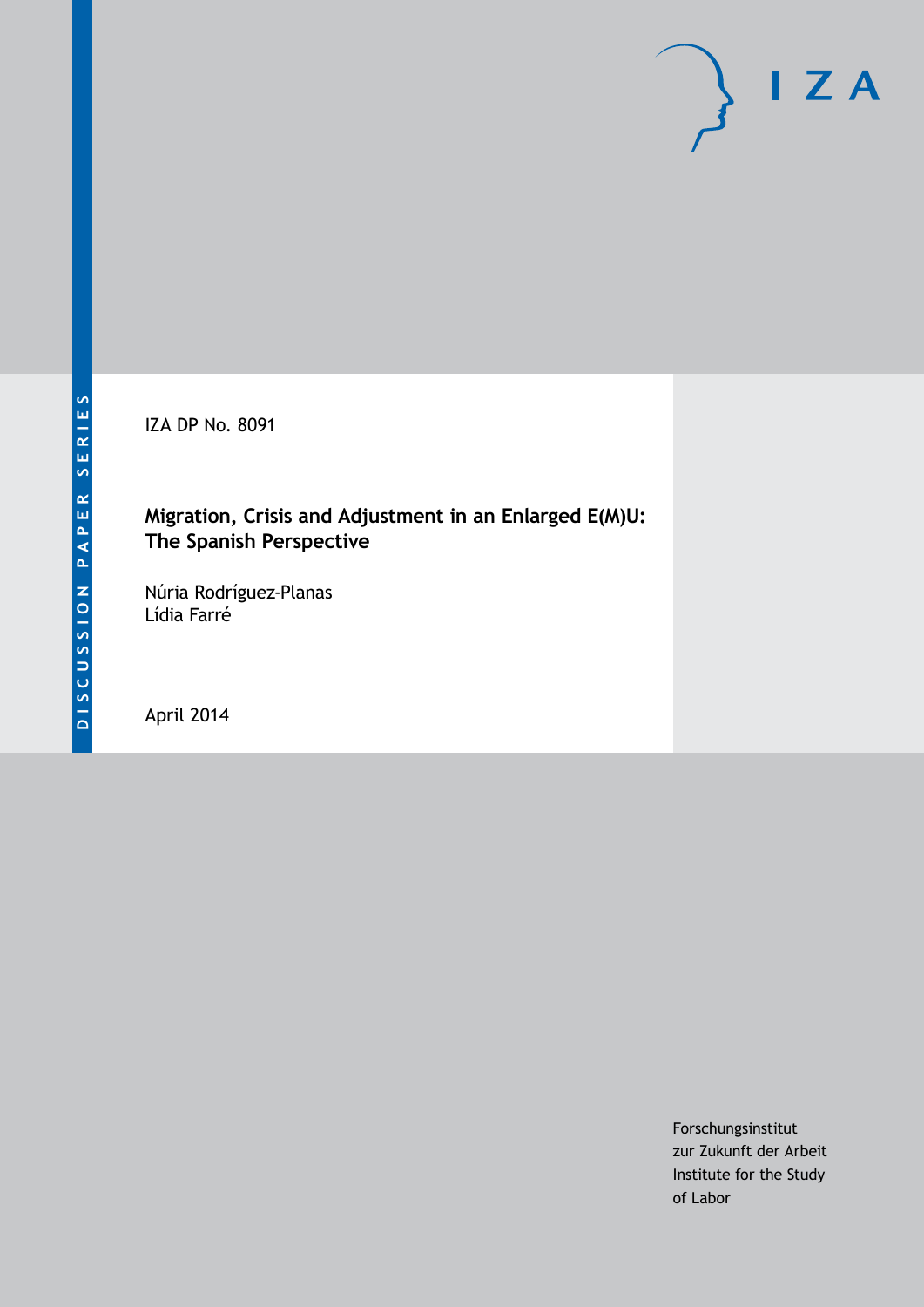# **Migration, Crisis and Adjustment in an Enlarged E(M)U: The Spanish Perspective**

## **Núria Rodríguez-Planas**

*IZA, IAE-CSIC and Universitat Pompeu Fabra*

## **Lídia Farré**

*IAE-CSIC and IZA*

Discussion Paper No. 8091 April 2014

IZA

P.O. Box 7240 53072 Bonn **Germany** 

Phone: +49-228-3894-0 Fax: +49-228-3894-180 E-mail: [iza@iza.org](mailto:iza@iza.org)

Any opinions expressed here are those of the author(s) and not those of IZA. Research published in this series may include views on policy, but the institute itself takes no institutional policy positions. The IZA research network is committed to the IZA Guiding Principles of Research Integrity.

The Institute for the Study of Labor (IZA) in Bonn is a local and virtual international research center and a place of communication between science, politics and business. IZA is an independent nonprofit organization supported by Deutsche Post Foundation. The center is associated with the University of Bonn and offers a stimulating research environment through its international network, workshops and conferences, data service, project support, research visits and doctoral program. IZA engages in (i) original and internationally competitive research in all fields of labor economics, (ii) development of policy concepts, and (iii) dissemination of research results and concepts to the interested public.

IZA Discussion Papers often represent preliminary work and are circulated to encourage discussion. Citation of such a paper should account for its provisional character. A revised version may be available directly from the author.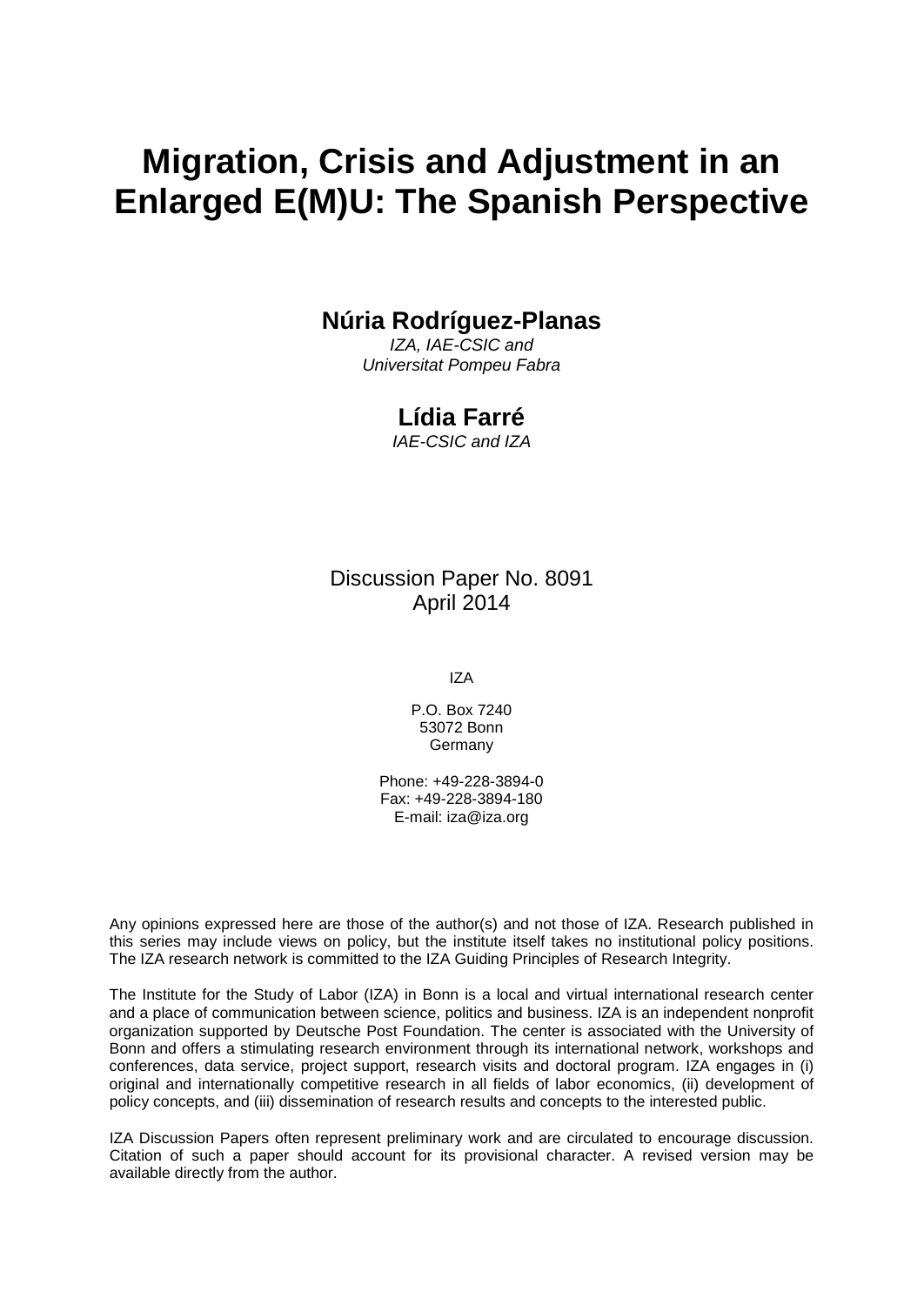IZA Discussion Paper No. 8091 April 2014

## **ABSTRACT**

## **Migration, Crisis and Adjustment in an Enlarged E(M)U: The Spanish Perspective**

This paper investigates the labour market and welfare changes experienced by enlarged-EU migrants before and after 2007. For this purpose, we briefly review the Spanish socioeconomic institutional background, as well as its migration policy towards enlarged-EU citizens. Then we discuss the importance of inflows and stocks of enlarged-EU migrants in Spain, including their socio-demographic, labour market and welfare use characteristics. We proceed to evaluate the impact of enlarged-EU migrants on the Spanish labour market and the welfare state, with particular attention paid to how the situation has changed for enlarged-EU migrants after 2007, in relation to other migrants and natives. After investigating the effects of enlarged-EU migrants on the native population, the paper concludes with a discussion on lessons learned.

JEL Classification: J15, J24, J61, J62

Keywords: immigration, EU enlargement, Great Recession

Corresponding author:

Núria Rodríguez-Planas Visiting Research Fellow IZA P.O. Box 7240 53072 Bonn Germany E-mail: [rodriguez-planas@iza.org](mailto:rodriguez-planas@iza.org)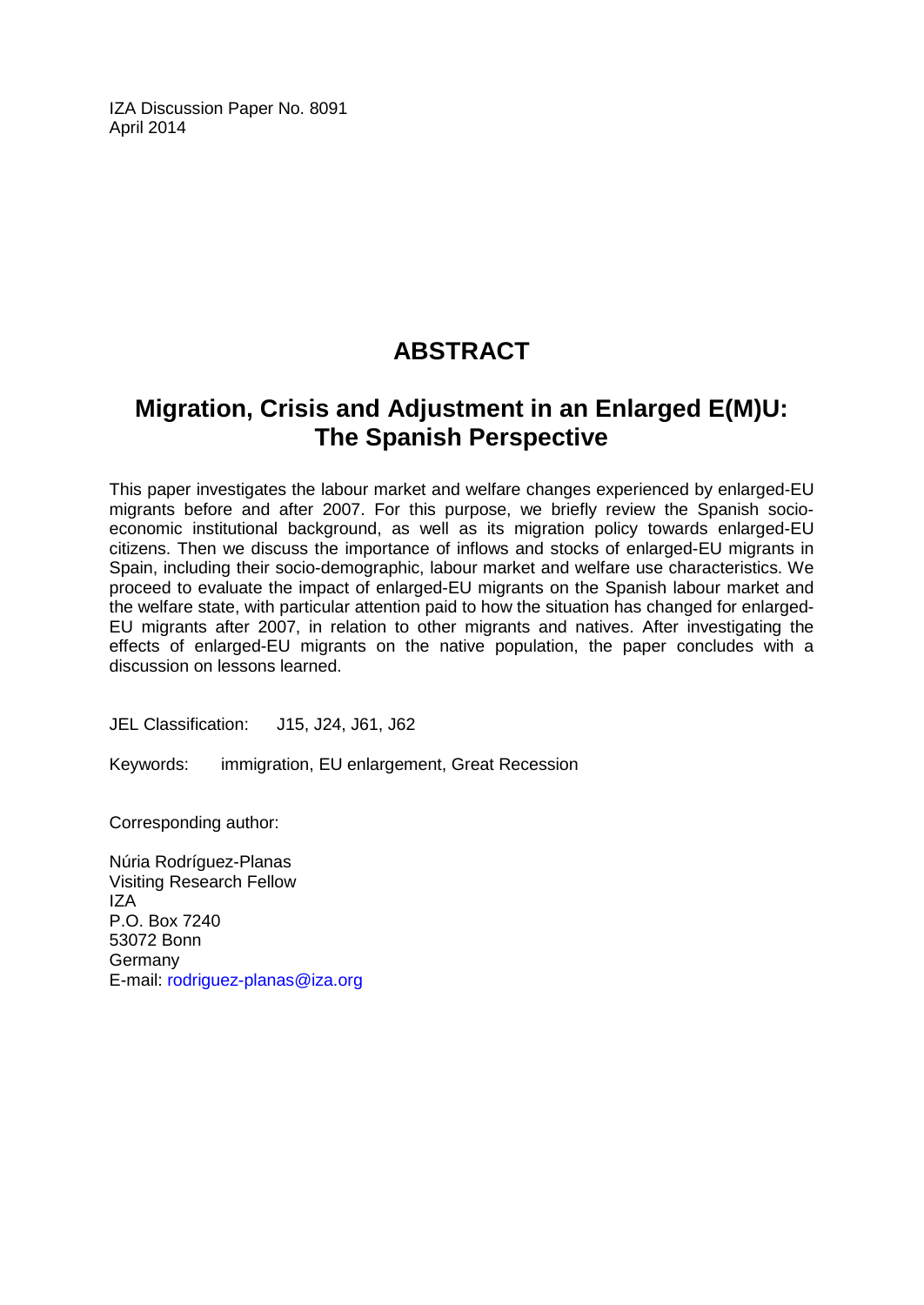## **I. Introduction**

Since the turn of the century, Spain has received an impressive inflow of immigrants, at approximately an average annual flow of 500,000 per year between 2002 and 2007, who have been quick to find jobs in the booming economy and integrate in its society. The enlargement of the European Union from fifteen to twenty-five countries in 2004, and twenty-seven in 2007, is partly responsible for this booming inflow of migrants. While immigrants from the new-EU-12 countries accounted for only 2 per cent of the total immigration flow into Spain in 2000, they accounted for 9 per cent in 2004, and since 2008 their share has remained constant at around 16 per cent of the country's total immigrant population. Romanians, followed by Bulgarians and Polish, represent the vast majority of enlarged-EU migrants in Spain.

 However, the Spanish economy suffered a major reverse following the international financial crisis of 2007, marked by the burst of the Spanish real-state bubble, collapsing GDP growth and a soaring unemployment rate. Despite 10 of 12 new-EU member states becoming members of the Schengen zone from 21 December 2007, Spain had transitional arrangements with Romania and Bulgaria, limiting the labour market entry of their citizens from 1 January 2007 to 31 December 2008. Such transitional arrangements established that citizens from these countries needed to first show proof of residence in Spain for a minimum of two years in order to be able to work or be self-employed with the same rights as nationals, or otherwise get a visa. From 1 January 2009, Romanians and Bulgarians were finally free to enter, reside and work for wage and salary jobs in Spain, as with any other member of the Schengen zone.

 Although it is not possible to disentangle the separate effects of the crisis and transitional arrangements for post-enlargement migration in Spain, this chapter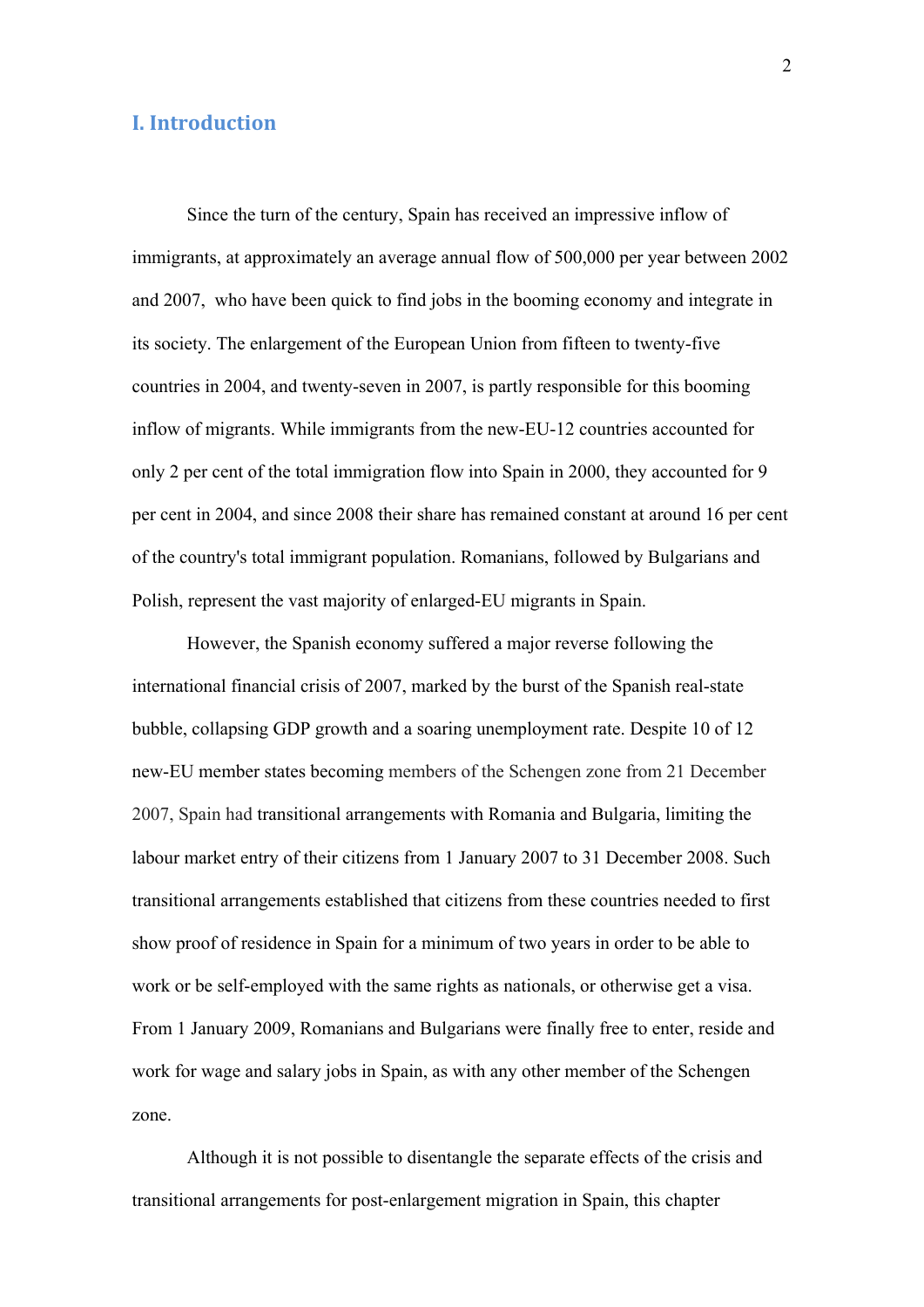investigates the labour market and welfare changes experienced by enlarged-EU migrants before and after 2007. For this purpose, Section 2 briefly reviews the Spanish socio-economic institutional background, as well as its migration policy towards enlarged-EU citizens. Section 3 discusses the importance of inflows and stocks of enlarged-EU migrants in Spain, including their socio-demographic, labour market and welfare use characteristics. Section 4 evaluates the impact of enlarged-EU migrants on the Spanish labour market and the welfare state, with particular attention paid to how the situation has changed for enlarged-EU migrants after 2007, in relation to other migrants and natives. After investigating the effects of enlarged-EU migrants on the native population, the paper concludes in Section 5 by discussing some lessons learned.

# **II. Spanish institutional background and migration policy towards enlarged‐EU immigrants**

## *Immigration in Spain*

Spain has experienced a unique and unprecedented immigration boom in recent decades, with immigrant numbers increasing from 4 per cent of the population in 1990 to 14 per cent in 2011. At least four reasons explain this immigration boom. First, the booming Spanish economy and the social promotion of its national (especially female) population, in the form of increased education levels and higher labour force participation, generated a demand for foreign workers (Carrasco *et al.*, 2008). Second, its physical proximity to northern Africa and Eastern Europe places Spain close to countries that supply immigrants. Third, its shared language and historical pass with South Americans facilitates the social and cultural assimilation of immigrants from this continent. Finally, the government's weak control on immigrant inflows and several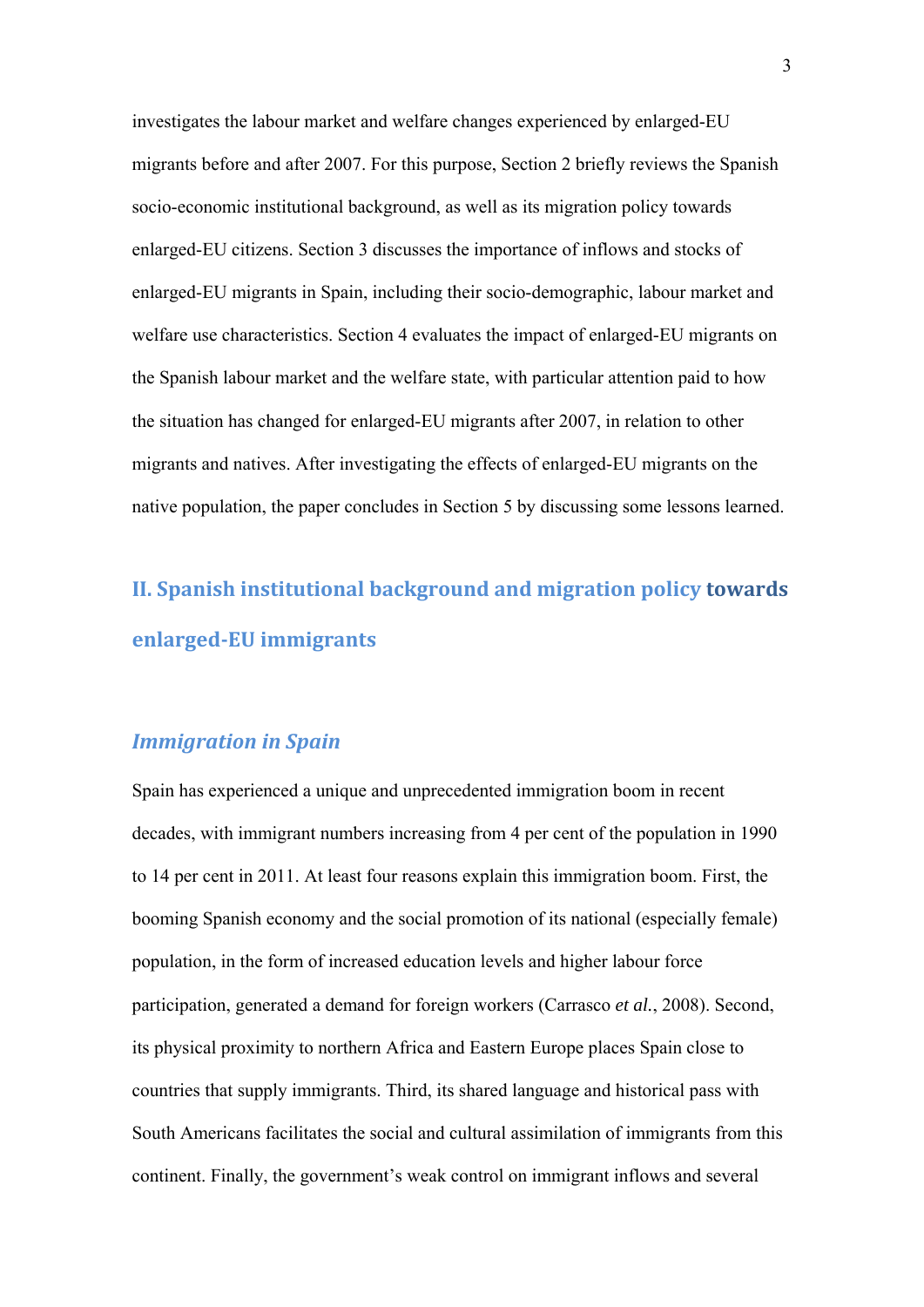generous amnesties has *de facto* converted Spain into an immigrant friendly country (Dolado and Vázquez, 2007).

## *Spanish immigration policy*

1

Spain has not had an active policy of attracting immigrants. As early as 1985, it imposed severe restrictions on non-EU foreigners who wanted to establish Spanish residency and citizenship.<sup>1</sup> Further tightening took place from 1993 onwards, with tougher restrictions on work and residency permit renewals, as well as the implementation of an immigration quota system, limiting the entry of foreigners to around 30,000 per year. At the turn of the century, Spain updated its immigration legislation and assimilated it to that of other European countries.

However, the free entrance of foreigners as tourists, together with a lax implementation of immigration laws and several generous amnesties that have granted legal residence to illegal immigrants (1985, 1991, 1996, 2000, 2001 and 2005), have converted Spain into an attractive destination for immigrants. In fact, the most common way of obtaining legal status in Spain during the past two decades has been through amnesties, often originally entering either illegally or as tourists (see Amuedo-Dorantes and de la Rica, 2005, 2008; Dolado and Vazquez, 2007; and Izquierdo *et al.*, 2009).<sup>2</sup> Between 1985 and 1991, as many as 150,000 immigrants regularized their status; between 1996 and 2001, a total of 400,000 immigrants did the same; while as many as 550,000 immigrants obtained residence permits in the last amnesty of 2005.

 $1$  To have the legal status, immigrants were required to acquire a work and residency permit that restricted them to a particular activity and geographic area only for a year. In addition, immigrants were not granted any social benefits, despite paying social security taxes when employed. 2

 $\frac{1}{2}$  For instance, in the 2000 amnesty, immigrants had to provide proof of one of the following: (i) residence since 1 June 1999; (ii) having held a work permit any time during the three-year period preceding 1 February 2000; (iii) being denied asylum before February 2000; (iv) having applied for any type of residence permit before 30 March 2000; or (v) family ties to legal residents or to individuals in any of the previous categories.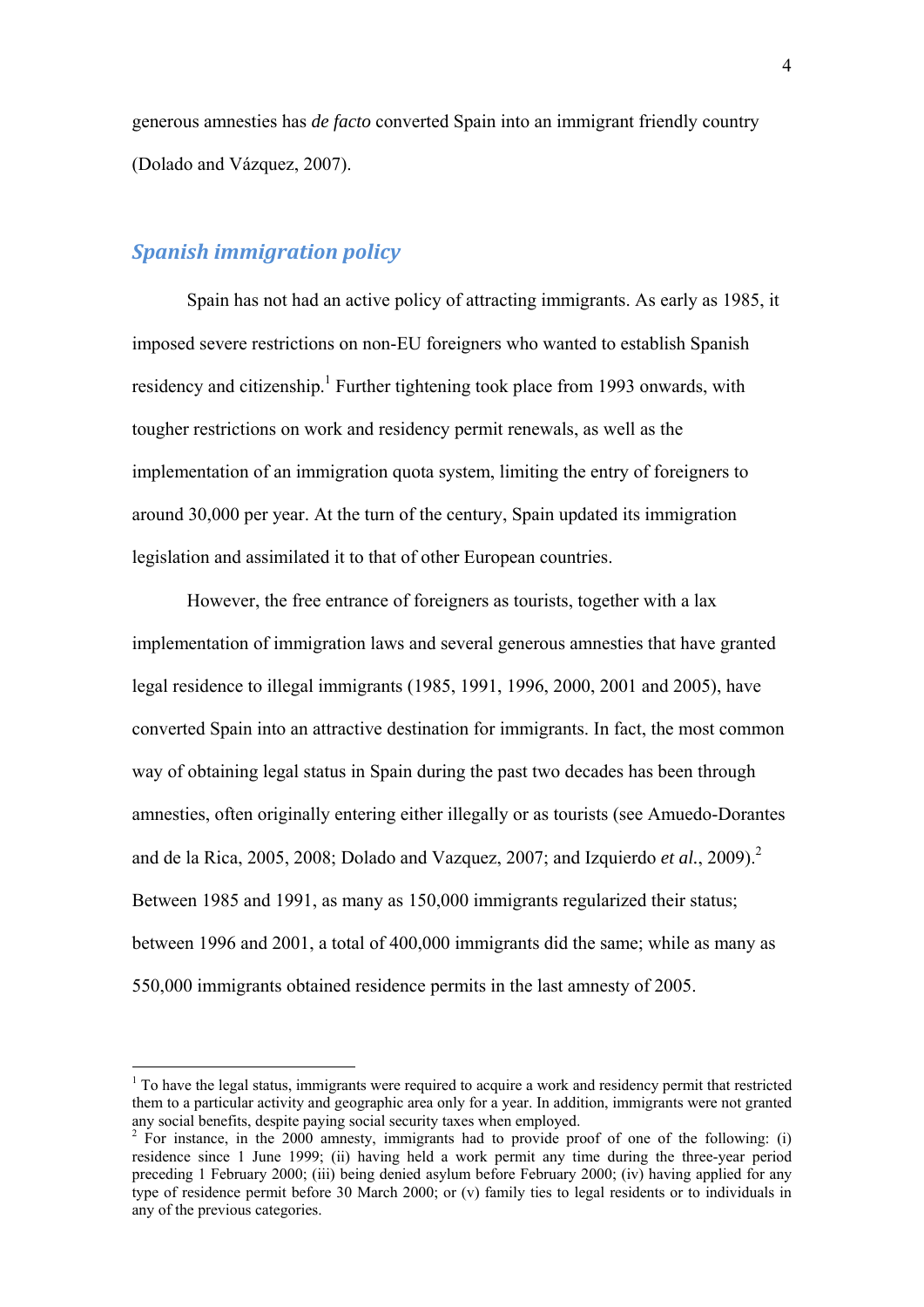## *Legal framework for enlarged‐EU migrants*

Today, Spain is part of the Schengen zone, a group of countries in Europe that have no internal border control, and thus their citizens can cross into the different countries without showing a passport. Among the 12 new-EU countries from the 2004 and 2007 EU enlargement, Estonia, Hungary, Latvia, Lithuania, Malta, Poland, Czech Republic, Slovakia and Slovenia have been members of the Schengen zone since 21 December 2007.<sup>3</sup> By contrast, Romania and Bulgaria are *not* members of the Schengen zone, and Cyprus has experienced a delay in its implementation due to its own disputes. Despite 10 of the 25 member states immediately opening their labour markets for Bulgarian and Romanian workers when the Accession Treaties were signed on 1 January 2007, Spain, jointly with Greece, Hungary and Portugal, neither opened its labour market nor applied the EU law on free movement of Romanian and Bulgarian workers until 1 January 2009.<sup>4</sup> That said, given that both Romania and Bulgaria have been EU-member states since 1 January 2007, their citizens are free to enter and reside in Spain. However, although the *Spanish Real Decreto 240/2007* permits Bulgarians and Romanians to work or be self-employed in Spain with the same rights as nationals, they must *first* prove a minimum of two years residence in Spain. This implies that Romanians and Bulgarians needed a visa to work in Spain between 1 January 2007 and 1 January 2009, in addition to other requirements asked of non-EU citizens, such as a valid passport, no criminal record, private health insurance, documentation to justify the purpose of the trip (visiting friends, work or holiday), a return travel ticket and some financial guarantee (a minimum of  $\epsilon$  600). As a result of these strict entry requirements, a substantial proportion of Romanians and Bulgarians entered the country legally through a temporary visa or permit, such as a tourist or family-visit visa, followed by an

<sup>&</sup>lt;sup>3</sup> For overland borders and seaports; since 30 March 2008 also for airports.<br><sup>4</sup> The 10 states that had no restrictions on labour market access were the Czech Republic, Estonia, Cyprus, Latvia, Lithuania, Poland, Slovenia, Slovakia, Finland and Sweden.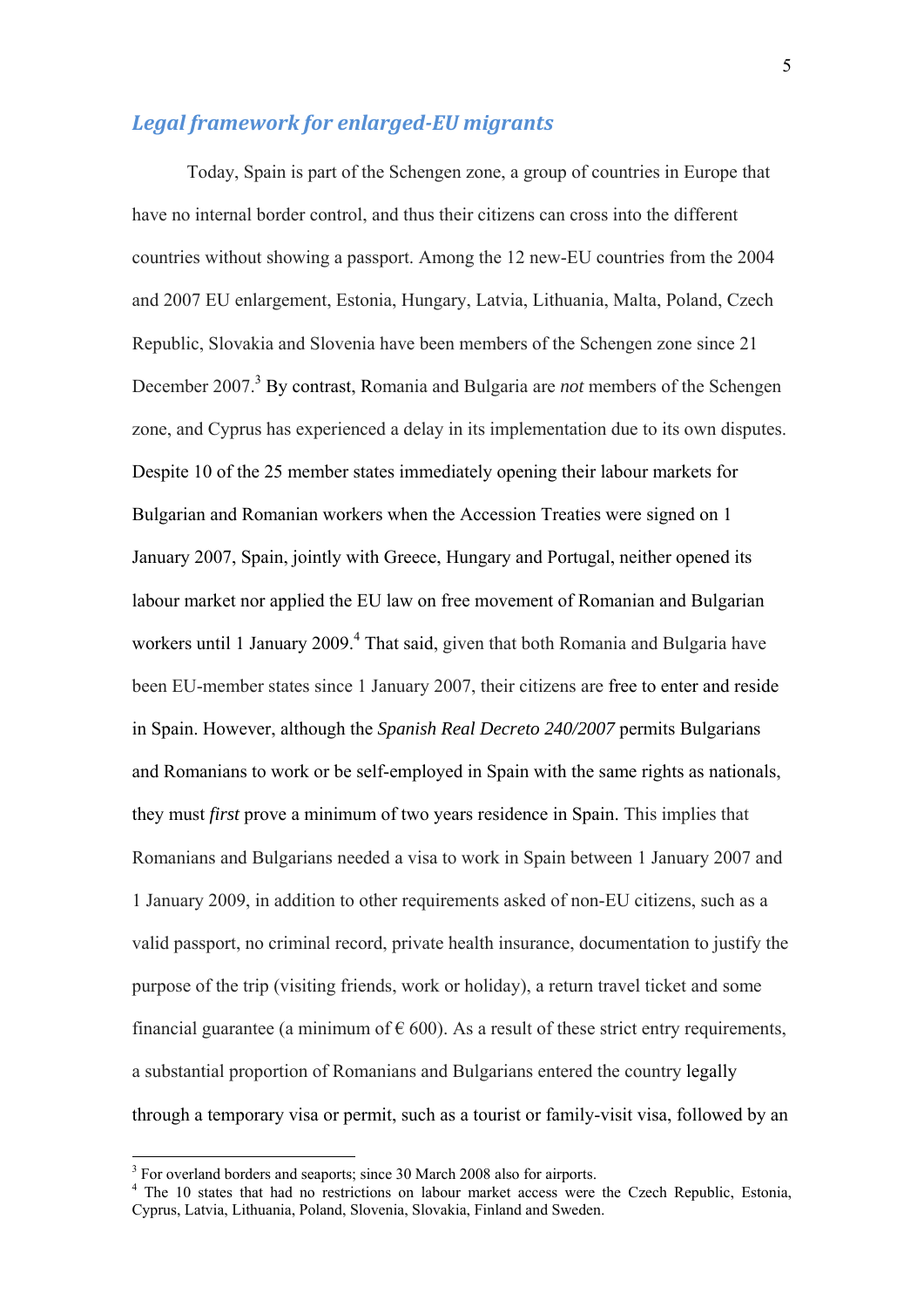overstay, implying that their legal status in the country had expired. Indeed, Rodríguez-Planas and Vegas (2012) find that female Moroccans and Ecuadorians follow a similar assimilation pattern, which contrasts with that observed among Romanian women. While the former mainly come to Spain to work legally and (some of them) move out of employment over time, Romanians are considerably (and persistently) more attached to the labour force. Although they tend to lack legal status upon arrival, they gain this status over time. Interestingly, the study by Rodríguez-Planas and Raquel Vegas (2012), which uses retrospective survey data collected in 2007, suggests that many Romanians may have anticipated this legal change that facilitated their legal and employment assimilation process and entered Spain *prior* to the legislation change, even if that implied working without legal status. At least partly due to this legislative change, Romanians became the second largest group of immigrants in Spain in 2007, representing 11 per cent (closely following Moroccans).

Owing to a generalized serious labour market disturbance after the 2008 Great Recession, the Spanish government decided to unilaterally suspend EU law on free movement for Romanian workers on 22 July 2011, and as required by the safeguard clause, subsequently requested the European Commission to state that EU law on free movement for Romanian workers should be suspended in Spanish territory. The Commission approved this request on 11 August 2011, authorising Spain to temporarily restrict access to its labour market for Romanian workers until 31 December 2012, due to the soaring unemployment rate and sluggish economic recovery. However, it is important to note that these restrictions do not apply to Romanian nationals who were already active in the Spanish labour market on that date, or those who were registered as jobseekers by the Public Employment Services in Spain at that time. In addition, Bulgarian and other enlarged-EU country workers also enjoy full rights to free movement in Spain, unlike Romanian workers.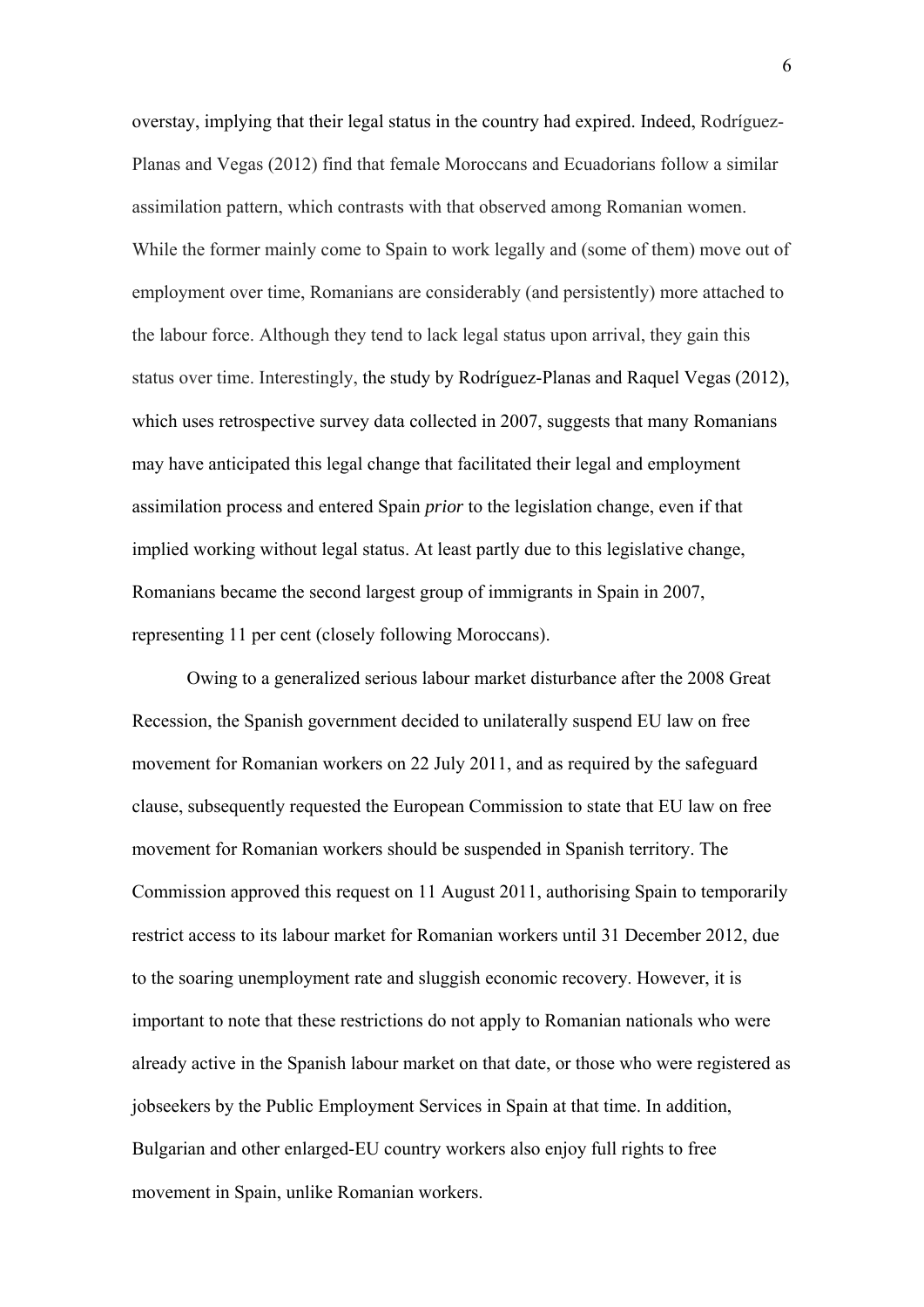By the end of 2012, Spain will not have to notify the Commission to continue to apply restrictions on labour market access of Romanian workers after 1 January 2012, given that the Commission authorisation to re-introduce restrictions under the safeguard clause following Spain's request is valid until 31 December 2013.

## **II. Scale and composition of enlarged‐EU migrants in Spain**

## *Inflows and stock*

1

Figure 1 plots the inflow of immigrants from the most popular enlarged-EU countries: Romania, Bulgaria and Poland,<sup>5</sup> highlighting a sharp inflow Romanians in Spain at the turn of the century, *before* the Accession Treaty of Romania on 1 January 2007. While there were no more than 8,000 Romanians in Spain in 2000, this number had increased to over 300,000 by 2006. Since 1 January 2007, when Romania became part of the European Union, Romanians have experienced a particularly interesting status in Spain, having emerged as the second largest group of immigrants in Spain with an 11 per cent share (closely following Moroccans). In contrast, the inflow of Bulgarians and Polish immigrants is considerable more modest, despite following a similar pattern of slowdown after 2008.

<sup>5</sup> To analyse inflows and stocks of migrants in Spain we use the *Spanish Local Population Registry,*  which has the advantage of including undocumented immigrants. As the Spanish welfare system offers free health care and education to all residents – including undocumented immigrants – it needs a population registry to keep a record of all individuals who can access this universal welfare. As a consequence, it is in immigrants' best interests to register in the Local Population Registry immediately after arriving in Spain. The registration process does not require proof of legal residence and guarantees full data confidentiality (i.e. the Spanish Government cannot use information in the Local Population Registry to deport undocumented immigrants). Moreover, in the case of an amnesty, the undocumented immigrants can show proof of residence and date of arrival in Spain – a necessary condition to be considered eligible for the amnesty – through their registration in the Local Population Registry. Finally, immigrants are required to update their status every two years, which guarantees the accuracy of the immigrant population in the Spanish Local Population Registry.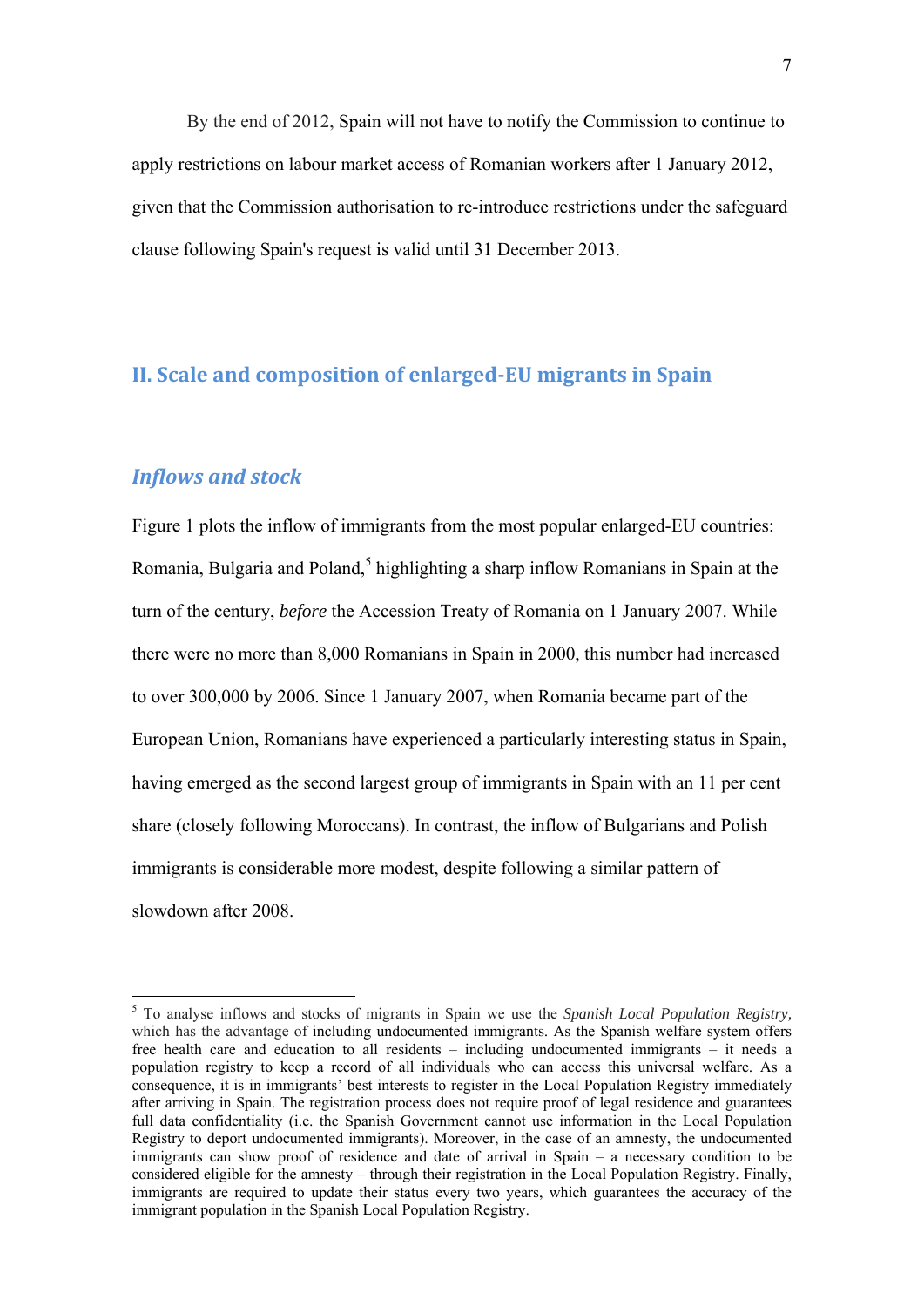Table 1 compares immigrants from the 12 member states that joined the European Union in 2004 and 2007, showing that the number of individuals from the enlarged-EU member states living in Spain substantially increased between 2000 and 2008. Subsequently, the share of immigrants from enlarged-EU member states has remained constant over time. After Romanians, Bulgarians and Polish have the highest incidence among New-EU-12 citizens in Spain, followed by Lithuanians, while few immigrants have come from Cyprus, Malta, Slovenia and Estonia.

Table 1 also shows that immigrants from enlarged-EU countries collectively accounted for 17 per cent of the immigrant population in Spain in 2011. Again, it is worth noting that the growing inflow since the beginning of the century increased very modestly following the Great Recession: while the number of immigrants from enlarged-EU countries in Spain grew from 23,467 in 2000 to 980,509 in 2008, the increase from 2008 to 2011 was from 980,509 to 1,111,676. Nonetheless, the number of enlarged-EU migrants has continued to increase after the Great Recession, suggesting that on average the inflows are still larger than the outflows.

## **Socio‐demographic characteristics of enlarged‐EU migrants**

 The Spanish LFS gathers information on demographic (age, years of education, marital status and region of residence) and employment characteristics (work status, occupation and industry), although unfortunately no information on earnings is available. For immigrants, defined as foreign-born workers who are not Spanish nationals, the LFS collects information on the number of years of residence in Spain, as well as the country of birth. Our analysis focuses on individuals between 16 and 64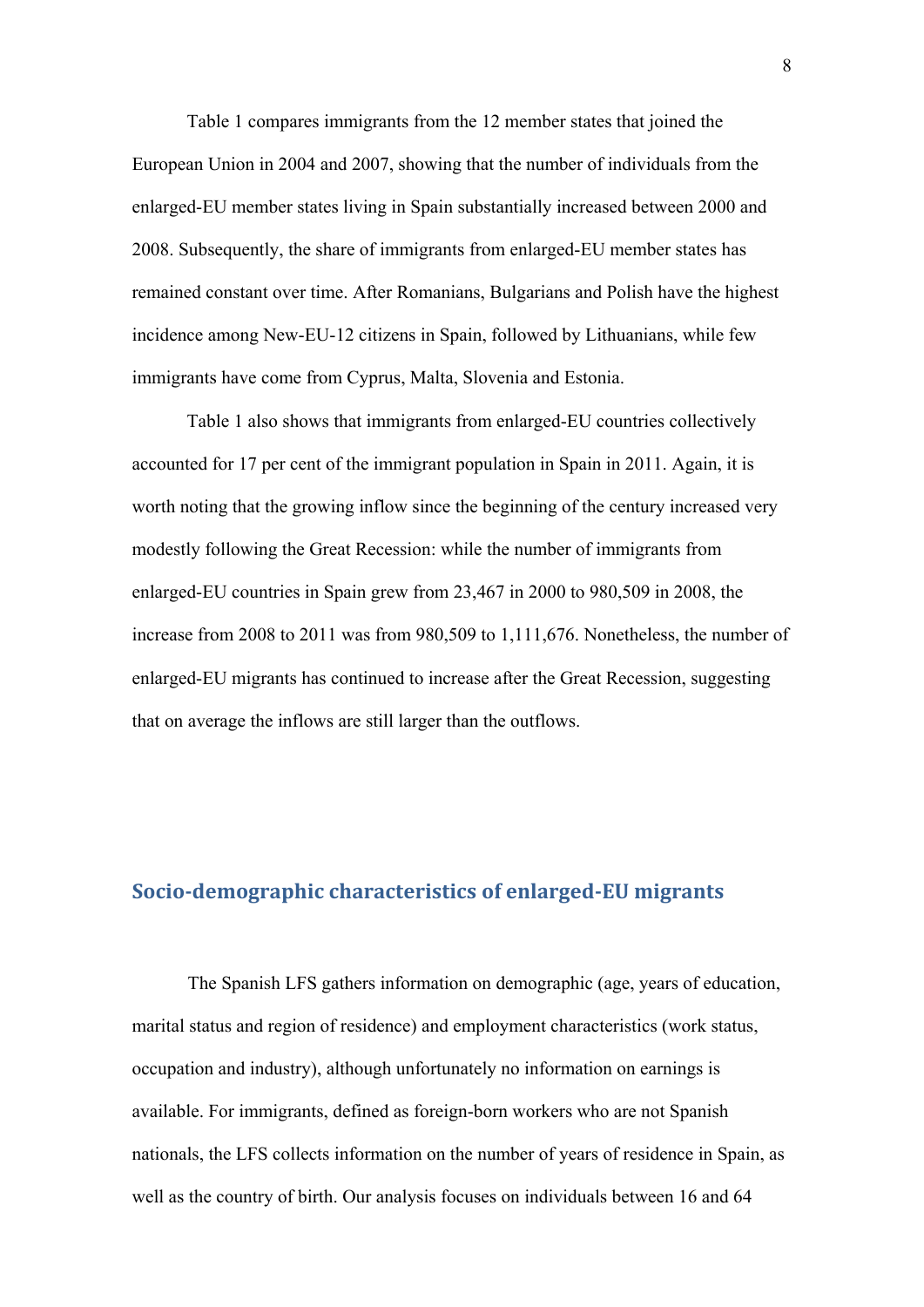years old, excluding older individuals to avoid complications involving retirement decisions<sup>6</sup>

One of the strengths of the LFS lies in its supposed inclusion of both legal and illegal immigrants, in contrast to alternative datasets that *only* cover legal ones, such as the data from the Social Security Records or the Wage Survey Structure. However, the potential under-reporting of illegal immigrants is likely, especially before an amnesty (as the LFS is voluntary, in contrast to the Census, which is mandatory). Similarly, return migration related (or not) to an amnesty may also warrant concern, given that both return migration and under-reporting of immigrants may generate deterministic biases in our analysis. However, studies suggest that amnesties should not be a major concern in our analysis (see Amuedo-Dorantes and de la Rica, 2007; Fernandez and Ortega, 2008; and Rodríguez-Planas, 2013).<sup>7</sup>

 Table 2 presents descriptive statistics for natives and immigrants, and also distinguishes migrants' region of origin. Focusing first on enlarged-EU migrants, we observe that 53 per cent are women. Moreover, as expected, enlarged-EU migrants are younger and more likely to have a high-school degree than the native population.<sup>8</sup> By contrast, enlarged-EU migrants are less likely to have a college degree than natives, and particularly males. While their household structure resembles that of natives in terms of average size, some interesting differences emerge. For instance, enlarged-EU migrants

<u>.</u>

<sup>&</sup>lt;sup>6</sup> Unfortunately, the Spanish Local Population Registry has limited information on immigrants' sociodemographic characteristics and labour force status. To analyse migrants' profile and evaluate their impact in Spain, we focus on data from second quarter of the Spanish Labour Force Survey (LFS) from the years 2000 to 2011. As is common practice in the research using this dataset, we only use the second quarter to avoid repeated observations. The LFS is carried out every quarter on a sample of around 60,000 households. Each quarter, one sixth of the sample is renewed. However, the dataset does not include a variable that allows identification of individuals along the six consecutive interviews.

 $<sup>7</sup>$  Responding to the LFS cannot be used as proof of residence. Thus, it is likely that many illegal workers</sup> decline answering the LFS, which would show up as underreporting to migrants prior to the amnesty in relation to afterwards.

<sup>&</sup>lt;sup>8</sup> Education is self-reported by the migrant and it is mainly from the country of origin. Sanromá et al., 2009, estimate that immigrants in Spain acquire the bulk of their human capital in their home country (10.95 of their 11.1 years of education, on average, corresponds to their home country), and they find that only 5.5% of immigrants get some schooling in Spain.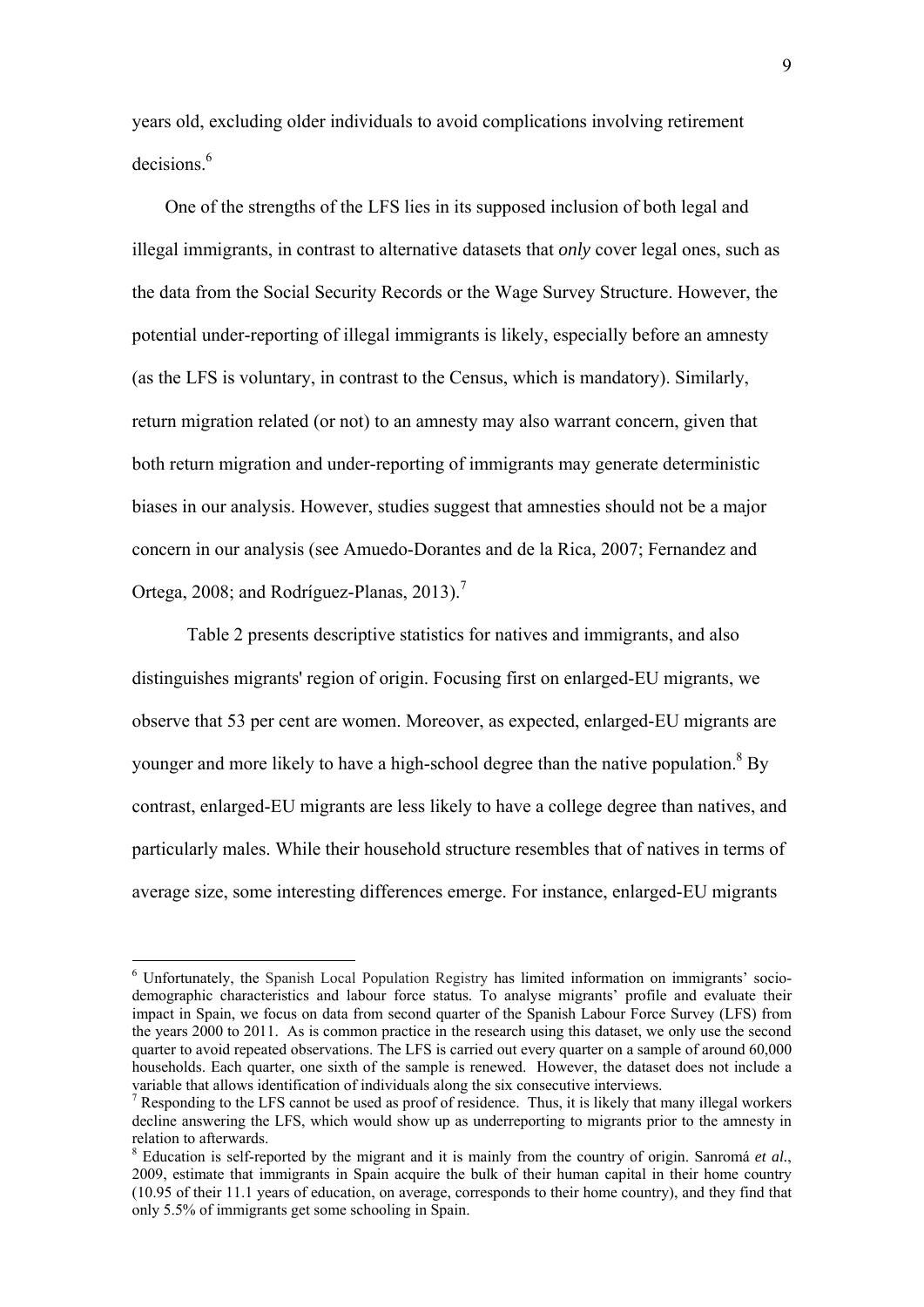are less likely to be married and more likely to have children than natives (albeit fewer of them).

Most immigrants come to Spain to work, and enlarged-EU migrants are not any different in this respect, with almost 80 per cent of male and over 60 per cent of female migrants from EU-enlargement countries working in Spain. Of these immigrants, close to one-third work under a permanent contract, which guarantees them high severance pay if dismissed. Furthermore, a differential gender pattern emerges, whereby enlarged-EU female migrants are 14 percentage points more likely to work than their native counterparts. This higher labour force commitment implies that the share of those who work under a permanent contract is the same as native women (close to one third of those employed in a wage and salary job). By contrast, men do not exhibit a higher employment commitment, and the share of enlarged-EU male migrant workers with a permanent contract is two-thirds the size of that observed among natives, at 33 per cent.

Perhaps surprisingly given their education level, enlarged-EU migrants are primarily employed in low-earning occupations, with as few as 5 per cent of male and 6 per cent of female enlarged-EU migrants working in medium- or high-earning occupations (as shown in Table 2). $9$  Where does the typical enlarged-EU immigrant work, and how does this differ from other migrant groups living in Spain? Given that enlarged-EU and other immigrants are disproportionately over-represented in lowskilled occupations in Spain, Table 3 presents the list of main sectors that these immigrants work in, as well as their relative importance. While enlarged-EU women are disproportionately employed in the domestic sector as nannies, nurses and housekeepers, enlarged-EU men are mainly employed in the construction sector. The

1

<sup>&</sup>lt;sup>9</sup> High-earning occupations are directors, managers, scientific technicians, professionals and academics. Middle-earning occupations include: technicians and support professions; accountancy, administrative and other office employees; and craftsperson and skilled workers in manufacturing and construction. Low-skilled occupations include workers in: catering, personal and protections services and sales; agriculture, livestock, forestry and fishing; installation and machinery operators and assemblers; and other elementary occupations.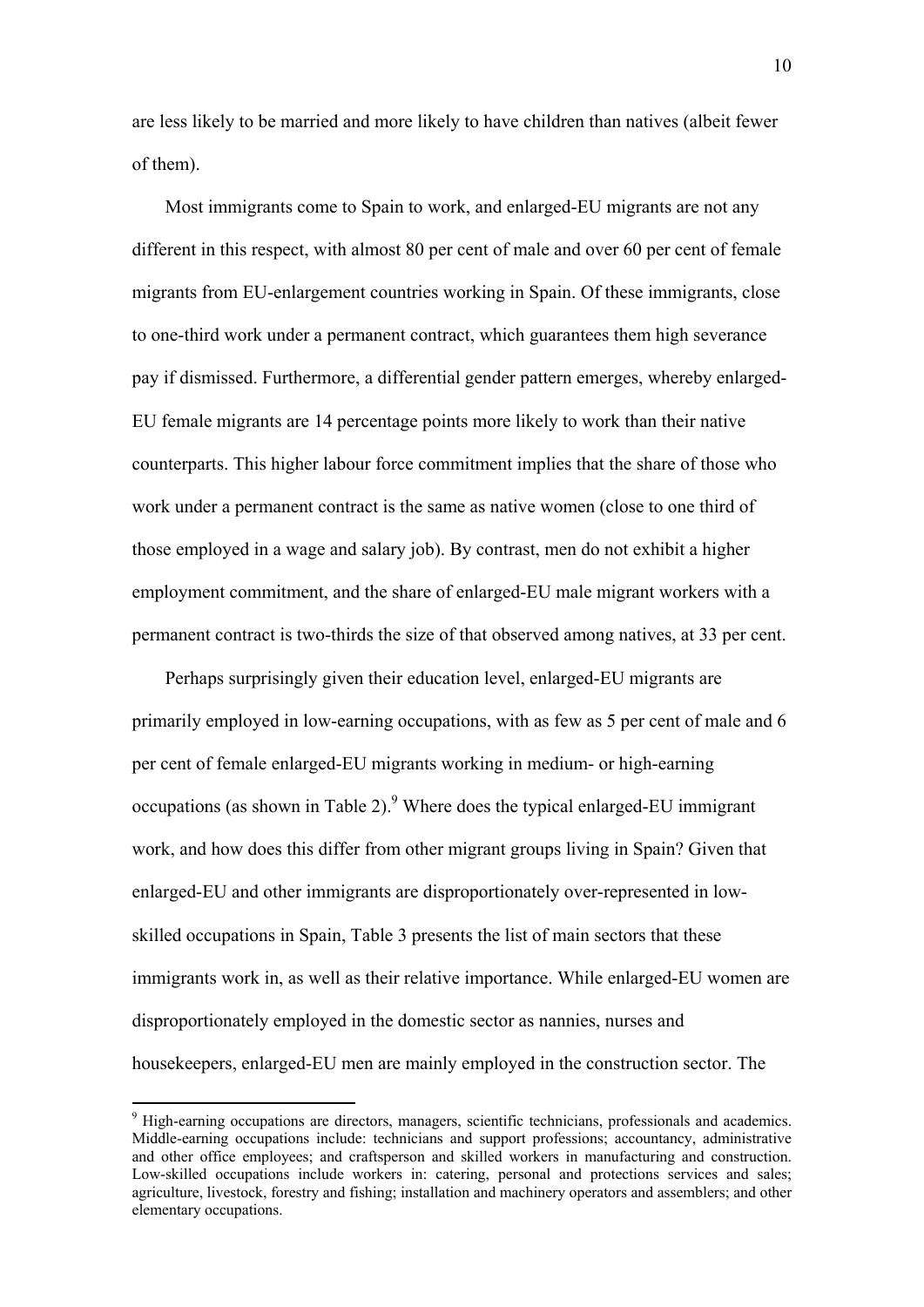domestic sector is also the most common occupation among other female immigrants. In contrast, while many women from other ethnic groups work in the sales sector (with a share of 6 per cent), the share of enlarged-EU female migrants in this sector is only 3 per cent, which is likely due to their lower language skills. Finally, both enlarged-EU and other female migrants are also prominently represented in the food-services sector (as waiters and cooks). In addition, both enlarged-EU and other migrants hold other unskilled jobs (such as janitors, drivers and warehouse workers), with over 25 of enlarged-EU migrants and 20 per cent of other migrants working in such types of jobs.

Non-enlarged-EU men are also employed in the construction sector, albeit with a considerably lower share than that observed among enlarged-EU men. The construction sector was booming during the 2000s, and thus finding a first job here was much easier than in other sectors, before immigrants could eventually make a transition to other sectors. Accordingly, the shorter experience in the country is likely to explain the high concentration of enlarged-EU migrants in the construction sector.

In Table 2, we also find that enlarged-EU migrants are less likely to be welfare recipients or receive pensions than natives. As Rodríguez-Planas (2013) explains, their legal status or insufficient contribution is likely to hamper participation in social programmes in Spain, a country with a low level of social assistance and a Welfare state in which access to pensions is conditioned on having contributed to social security. The only exception is the receipt of unemployment insurance (UI) receipt by enlarged-EU men, which, at 8 per cent, is two thirds that of native men.<sup>10</sup> Given that enlarged-EU men are considerably more likely to be working under a fixed-term contract and in lowearning occupations – including construction work, a sector heavily hit after the real-

1

 $10$  To be able to receive UI benefits in Spain you have to be registered in the Social Security records, under 65 years old, unemployed and have contributed to social security for at least 12 months (not necessarily consecutive).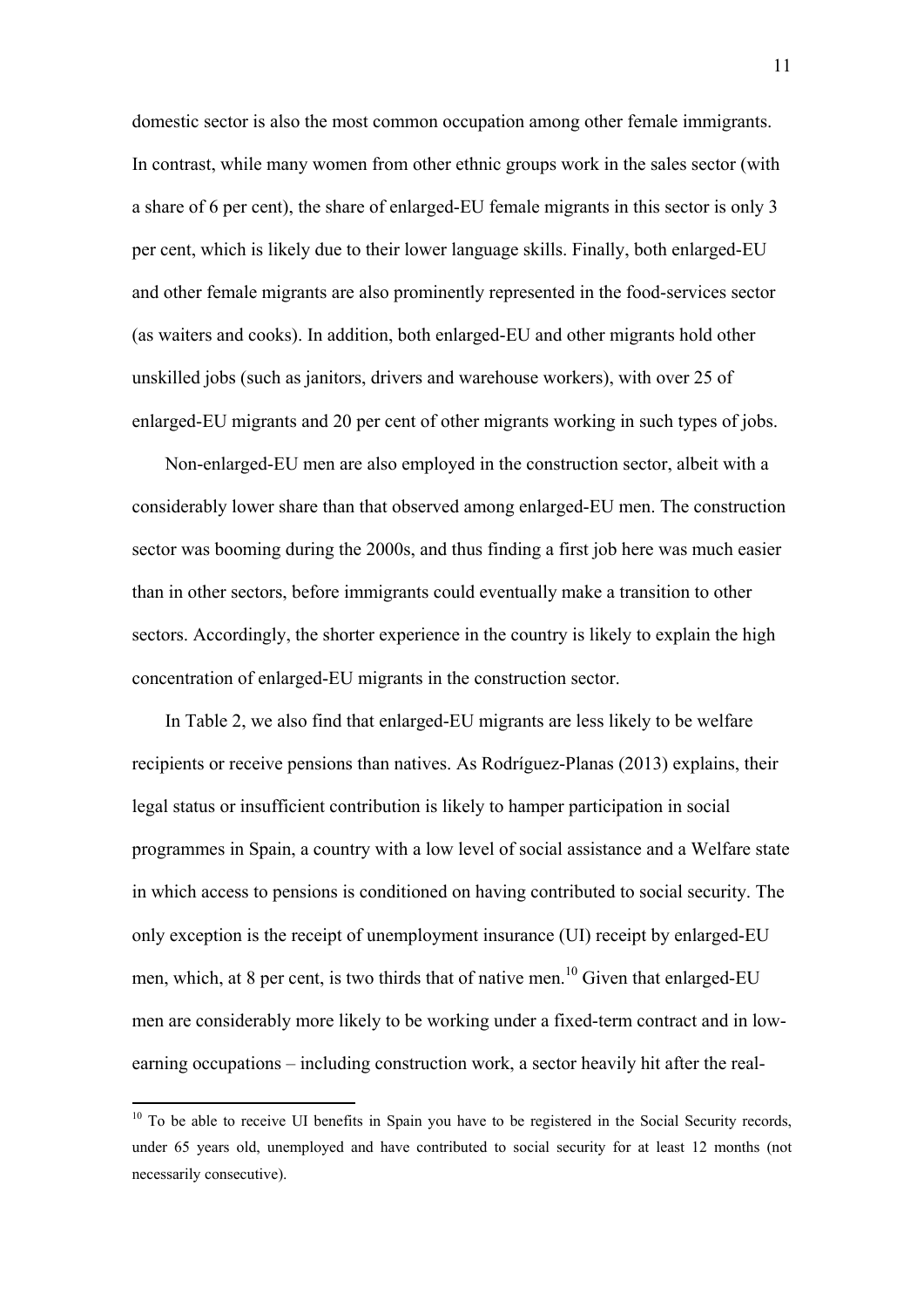estate bubble burst in 2008 – than native men, they are more likely to have been hit harder by the great recession than natives, explaining their higher UI receipt.

Relative to other migrants, migrants from the EU enlargement member states are those who have most recently arrived in Spain. On average, they have been in Spain for close to 5 years, which is less than half the average length of African migrants. Indeed, this most likely explains the concentration of enlarged-EU migrants in low-earning occupations, relative to their African and South American counterparts.

# **IV. Enlarged‐EU migrants' Labour market and welfare assimilation in Spain**

## **4.1 Empirical specification**

 This section examines the labour market and welfare assimilation of enlarged-EU migrants in Spain before and after the 2007 crisis. In particular, we analyse differences in observable characteristics between enlarged-EU migrants and natives, as well as enlarged-EU migrants and other migrants, and explain the observed descriptive differences from the previous section. Moreover, we study whether these differences changed after the 2007 crisis, estimating a cross-sectional linear probability model. The variable  $X_{ijt}$  is a vector of person-specific characteristics that includes the following socio-demographic controls: age and age squared, marital status, four education dummies (primary education, secondary education but no high-school degree, highschool graduate and college education), household size, number of children in the household and four dummies indicating the age of the children in the household (0-4, 5- 9, 10-15 and 16-29 years old). *i* indexes the individual, *t* the LFS year, and *j* indexes the country of origin. *Enl\_EUijt* is a dummy variable indicating whether the individual is an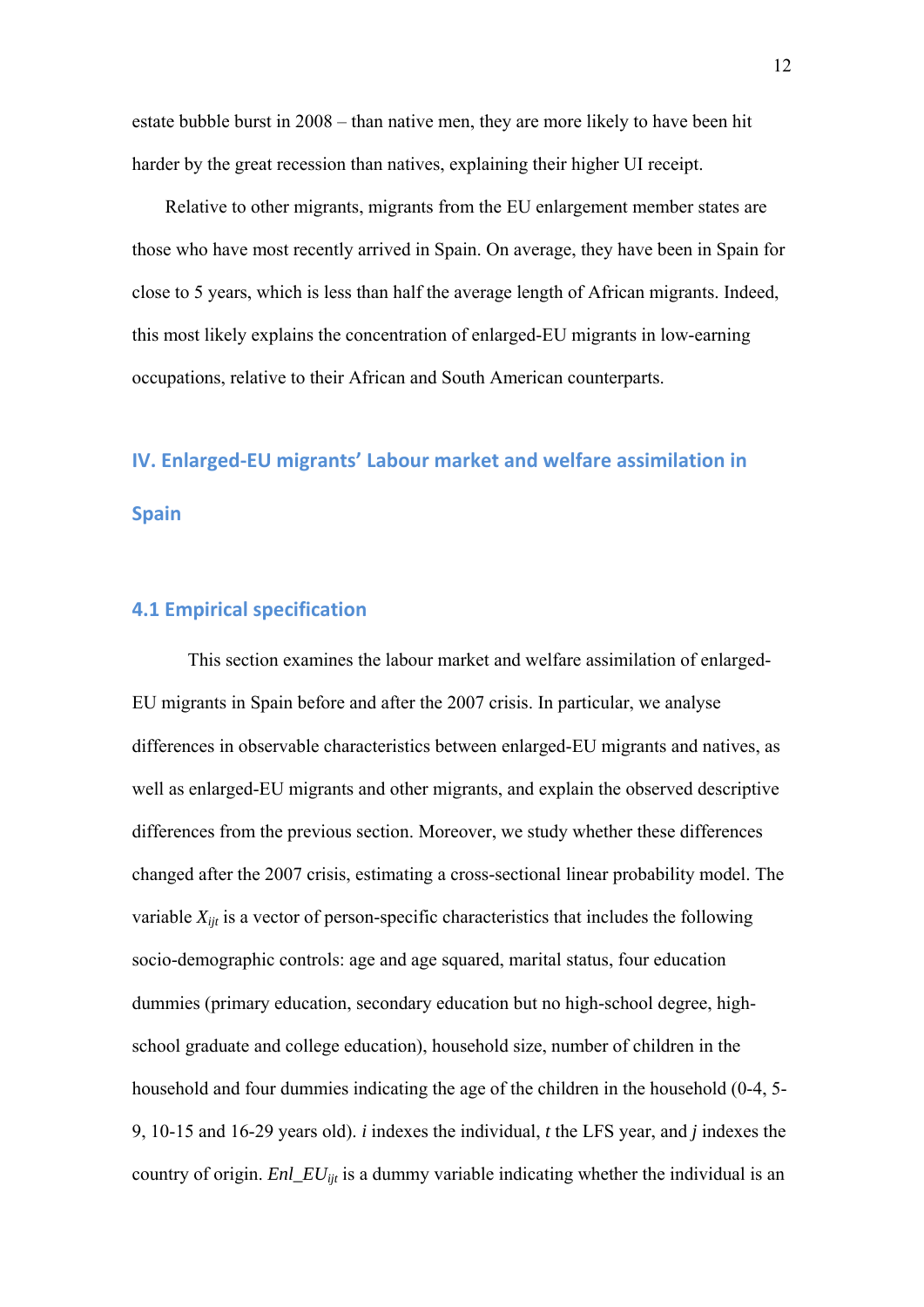enlarged-EU immigrant, *Post\_2007<sub>iit</sub>* is a dummy variable indicating whether we observe the individual after 2007, and (*Enl\_EUijt x Post\_2007ijt*) is an interaction of the two. *Femaleijt* is a dummy variable indicating whether the individual is woman, and *(Enl\_EU<sub>ijt</sub> x Female<sub>ijt</sub>)* is an interaction of the two. *(Enl\_EU<sub>ijt</sub> x Female<sub>ijt</sub> x Post\_2007<sub>ijt</sub>)* is an interaction of the three variables.  $YSM_{ijt}$  and  $YSM_{ijt}^2$  control for years since migration to Spain (and its square). The specification also includes *Comunidad Autonoma* fixed effects, LFS year fixed effect, a time trend (*t*) and a time trend interacted by *Comunidad Autonoma* fixed effects. *Zijt* is a vector describing labour market characteristics (at the province level) and includes the following variables: unemployment rate, share of immigrants, share of immigrants on welfare and share of inactive immigrants at the province level. A normally distributed error term is represented by  $\varepsilon_{\text{ijt}}$ .

 The LHS variable, *Yijt*, varies according to which aspect of migrants' assimilation is under analysis. For example, when we examine work assimilation,  $Y_{ijt}$  is a dummy indicating whether the individual is working at the time of the survey. Other aspects analysed include dummies for: working under a permanent contract; being selfemployed; receiving cash-welfare benefits, such as UI benefits, retired pension and other types of pension, including disability pension, and only receiving UI benefits.<sup>11</sup> Furthermore, in order to identify possible skill mismatches and over-qualification, we construct a variable that has the value 1 if the individual works in a low-earning occupation, 2 if in a middle-earning occupation, and 3 for a high-earning occupation, and is only estimated for individuals working at the time of the survey.

 Tables 4 to 9 present the results from these regressions. Given our interest in analysing how enlarged-EU migrants compare to natives, equation (1) is estimated on a sample of enlarged-EU migrants and natives, with the results from these estimations

1

<sup>&</sup>lt;sup>11</sup> We cannot include housing, schooling or health-care benefits are these are not measured in the LFS.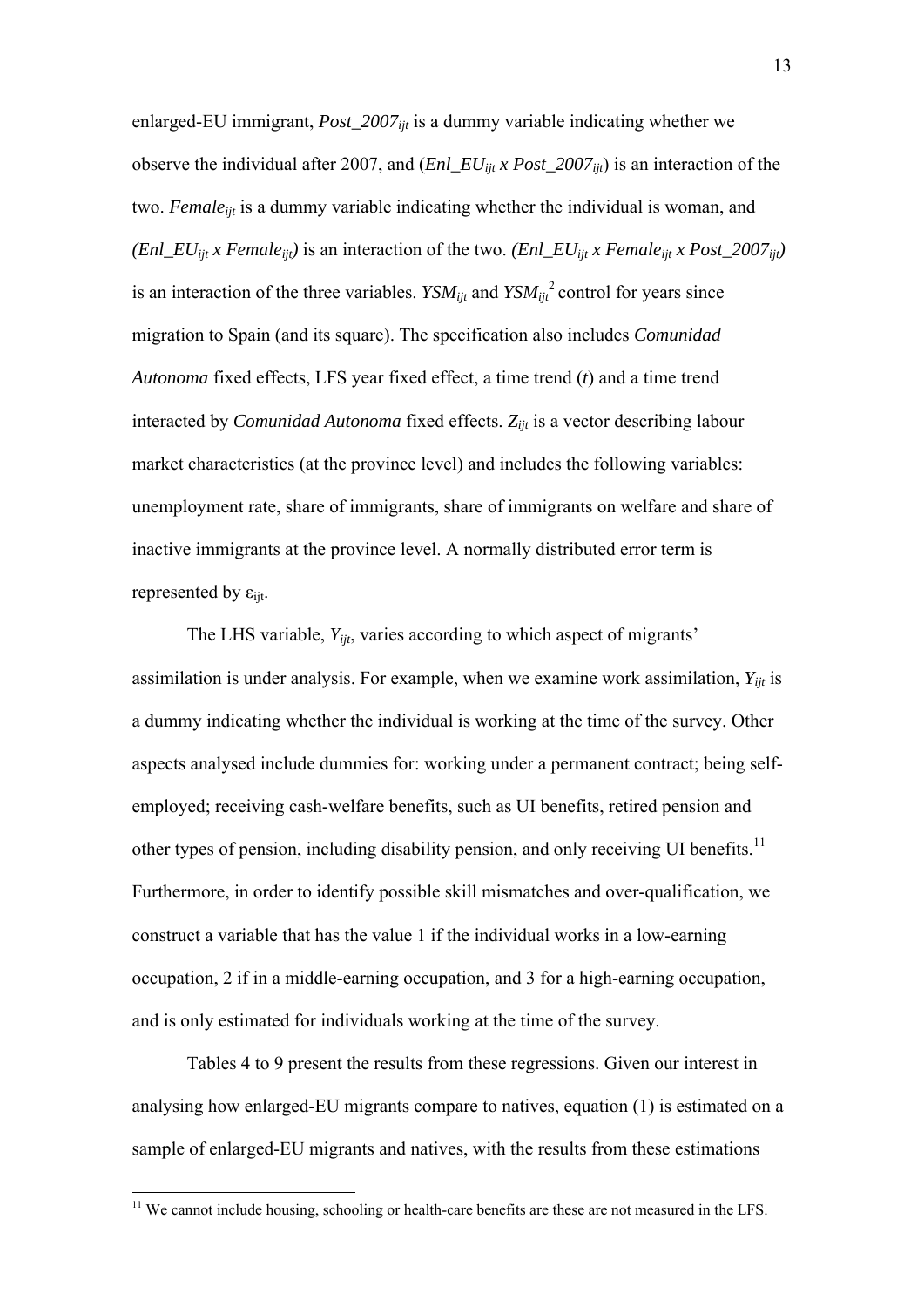detailed in column (1) of Tables 4 to 9. Column 2 repeats the analysis yet compares enlarged-EU migrants to other migrants living in Spain.

Our analysis focuses on the coefficients,  $\alpha_2$  and  $(\alpha_2 + \alpha_6)$ , which capture male and female differences from 2000 to 2007 between enlarged-EU migrants and: (i) natives (in column 1); and (ii) other migrants living in Spain (in column 2), controlling for migrants' year of arrival in Spain. If lower employment- or welfare-participation rates among immigrants are simply due to differences in observable characteristics between enlarged-EU and other migrants, the coefficients  $\alpha_2$  and  $(\alpha_2 + \alpha_6)$  should not be significantly different from zero when these controls are included in the model. The coefficients ( $\alpha_2+\alpha_4$ ) and ( $\alpha_2+\alpha_4+\alpha_6$ ) measure the male and female differences between enlarged-EU migrants and natives (in column 1) or other migrants (in column 2) *after* 2007. Below, we initially focus on the differential effects prior to 2007 (Section 4.2), and subsequently on the differential effects after 2007 (Section 4.3). Any changes before and after 2007 can be attributed to both the crisis and the transitional agreements between Spain and Romania and Bulgaria, as citizens from these two countries represent by far the largest share of enlarged-EU immigrants in Spain.

### **4.2 Labour market and welfare between 2000 and 2007**

Below we summarize the main results from Tables 4 to 9. We first focus on the period pre-2008, before Section 4.3 investigates the differential effects after 2007.

*Compared to natives, enlarged-EU male migrants are less likely to work upon arrival. By contrast, enlarged-EU female migrants are slightly more likely to work upon arrival than their native counterparts.* Estimates from column 1 in Table 4 show that, upon arrival to Spain, enlarged-EU male migrants are 7 percentage points less likely to work than their native counterparts (once all observable socio-demographics have been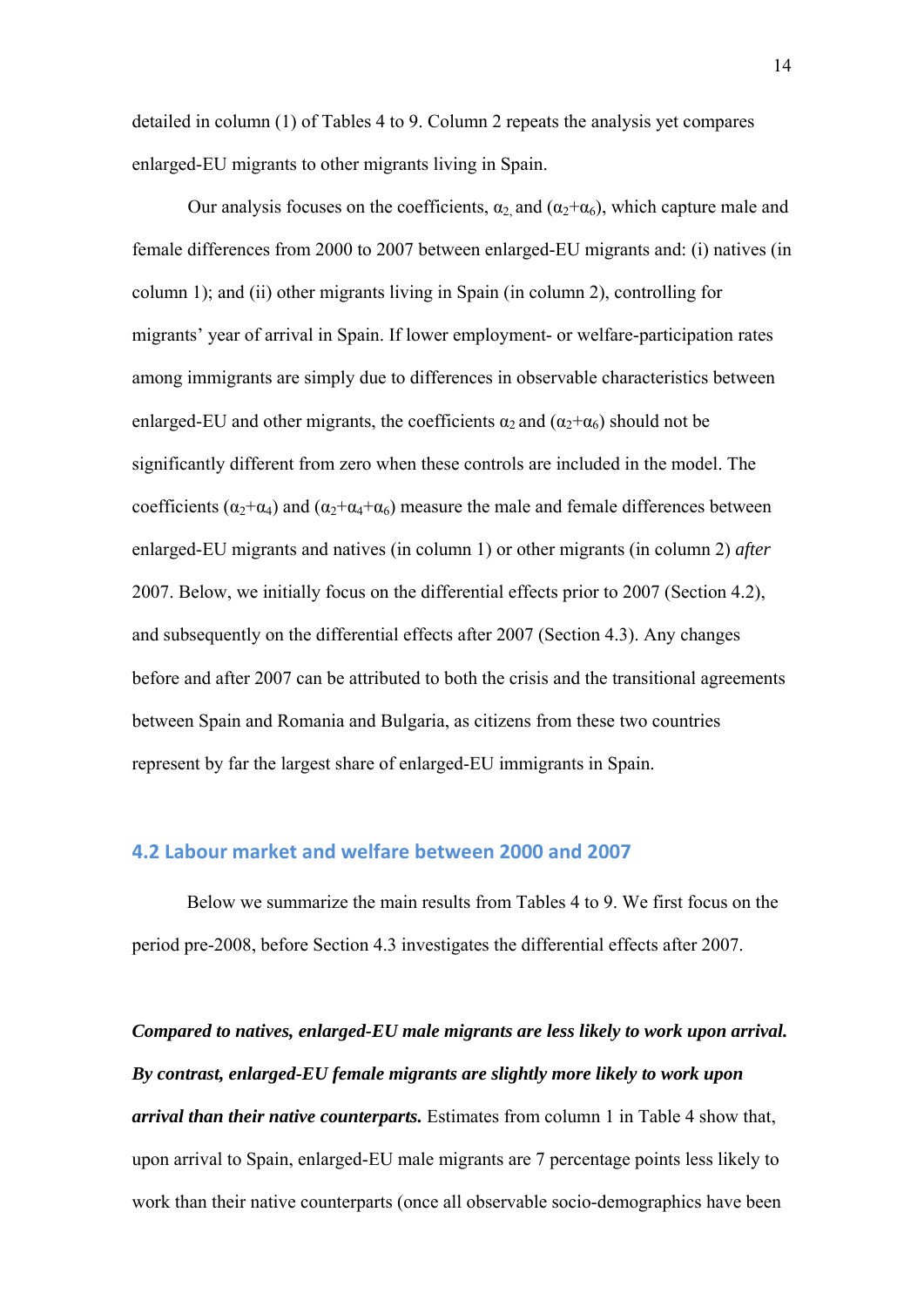accounted for). By contrast, female enlarged-EU migrants are slightly more likely to work than native women, by 2 percentage points.<sup>12</sup> Given the average employment rate for enlarged-EU men (women) of 79 (63) per cent, our estimates imply that enlarged-EU migrants are 9 (3) per cent *less* (*more*) likely to work after first arriving than their male (female) counterparts. This situation does not seem to change with time in the country.

The findings for enlarged-EU males differ from those cited within Spanish migration literature. For instance, Fernández and Ortega (2008) find that the labour supply of new male immigrants arriving from Eastern Europe is higher than that of similar natives, and decreases over time. In contrast to this study, the authors use data from an earlier period (1996 to 2005) and do not only focus on enlarged-EU countries. However, focusing on migrants from the EU-enlargement member states and using only the 2006 to 2008 LFS, de la Rica (2009) also finds evidence that the employment situation of these immigrants in Spain deteriorates over time. More specifically, she finds that while there is no difference in the probability of *recent* EU-enlargement migrants and natives working, *non-recent* EU-enlargement migrants do worse in terms of employment than their recent counterparts.

*Compared to other immigrants, enlarged-EU migrants are more likely to work upon arrival, and their employment situation improves over time.* Estimates from column 2 in Table 4 show that, upon arrival in Spain, enlarged-EU migrants are 6 percentage points more likely to work than other migrants (once all observable socio-demographics have been accounted for). Moreover, this employment situation improves with time in Spain.

1

<sup>&</sup>lt;sup>12</sup> We obtain the estimate of 2 percentage points by adding -0.066 and -0.083.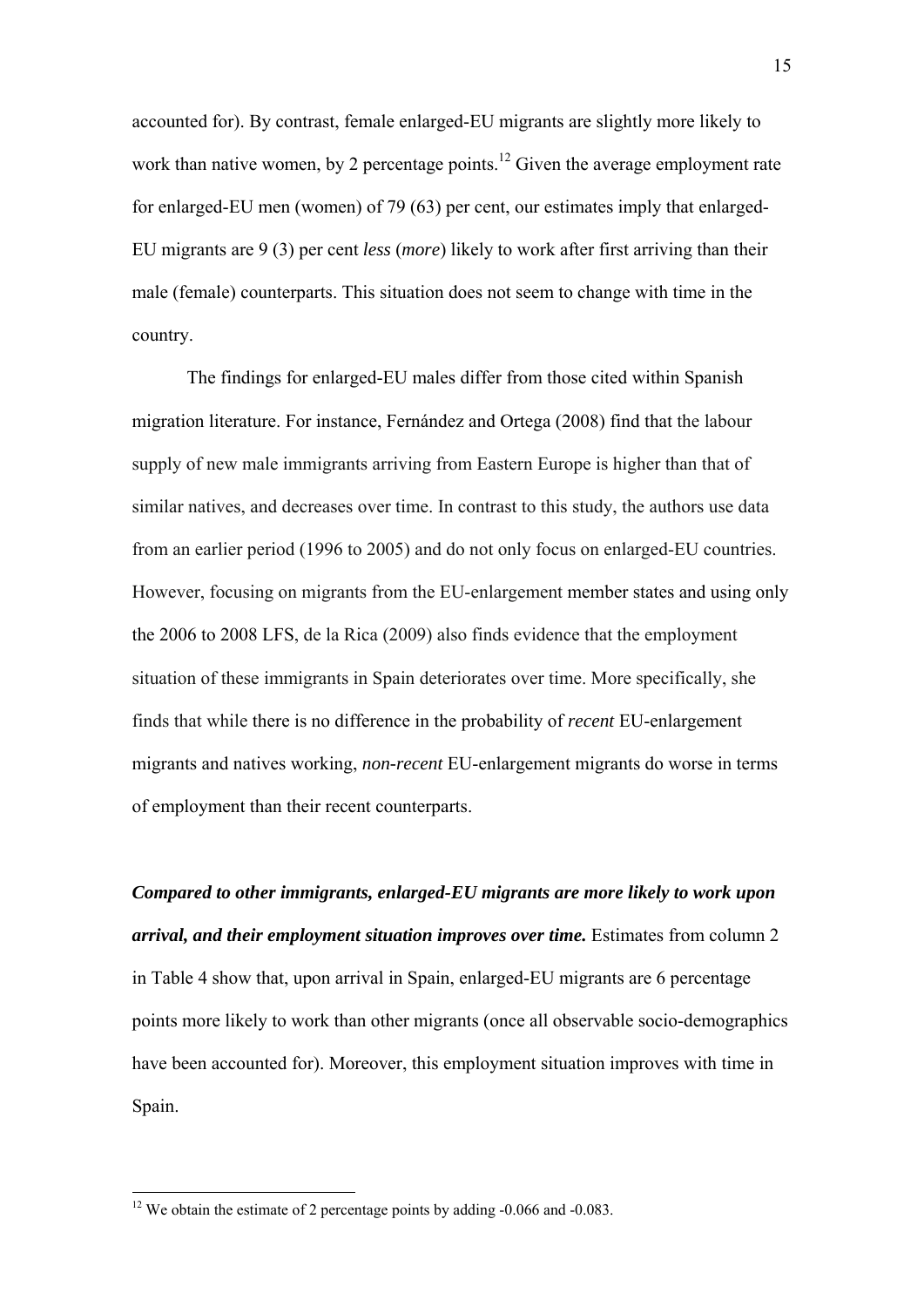*Enlarged-EU migrants are less likely to work under permanent contracts than natives, although their employment situation in Spain improves with time.* Table 5 shows that enlarged-EU migrants are more likely to work under more vulnerable conditions. Upon arrival, male (female) migrants are 39 (15) percentage points less likely to work under permanent contract than their native counterparts. However, this gap narrows over time and takes 12 (5) years for men (women) to vanish, before subsequently reversing.

*Enlarged-EU migrants are less likely to be self-employed than natives and other migrants. This difference is larger among males than females.* Given that they are high-skilled workers, it may be the case that enlarged-EU migrants are more entrepreneurial than natives or other migrants; however, we find no evidence of this in Table 6. Upon arrival, enlarged-EU male migrants are 12 and 5 percentage points less likely to be self-employed than natives or other migrants, respectively. Moreover, when compared to natives, this differential does not decrease over time. The same pattern is observed among women; however, the differential between enlarged-EU female migrants and natives or other migrants is considerably smaller than that observed among men.

*Enlarged-EU migrants are over-qualified for their jobs, more so than natives and other migrants.* A common finding in the case of Spain is that immigrants are much more likely to be over-educated than similar natives (Fernández and Ortega, 2008; Alcobendas and Rodríguez-Planas, 2009). Like these authors, we also find that enlarged-EU migrants are more over-educated than natives and other immigrants (as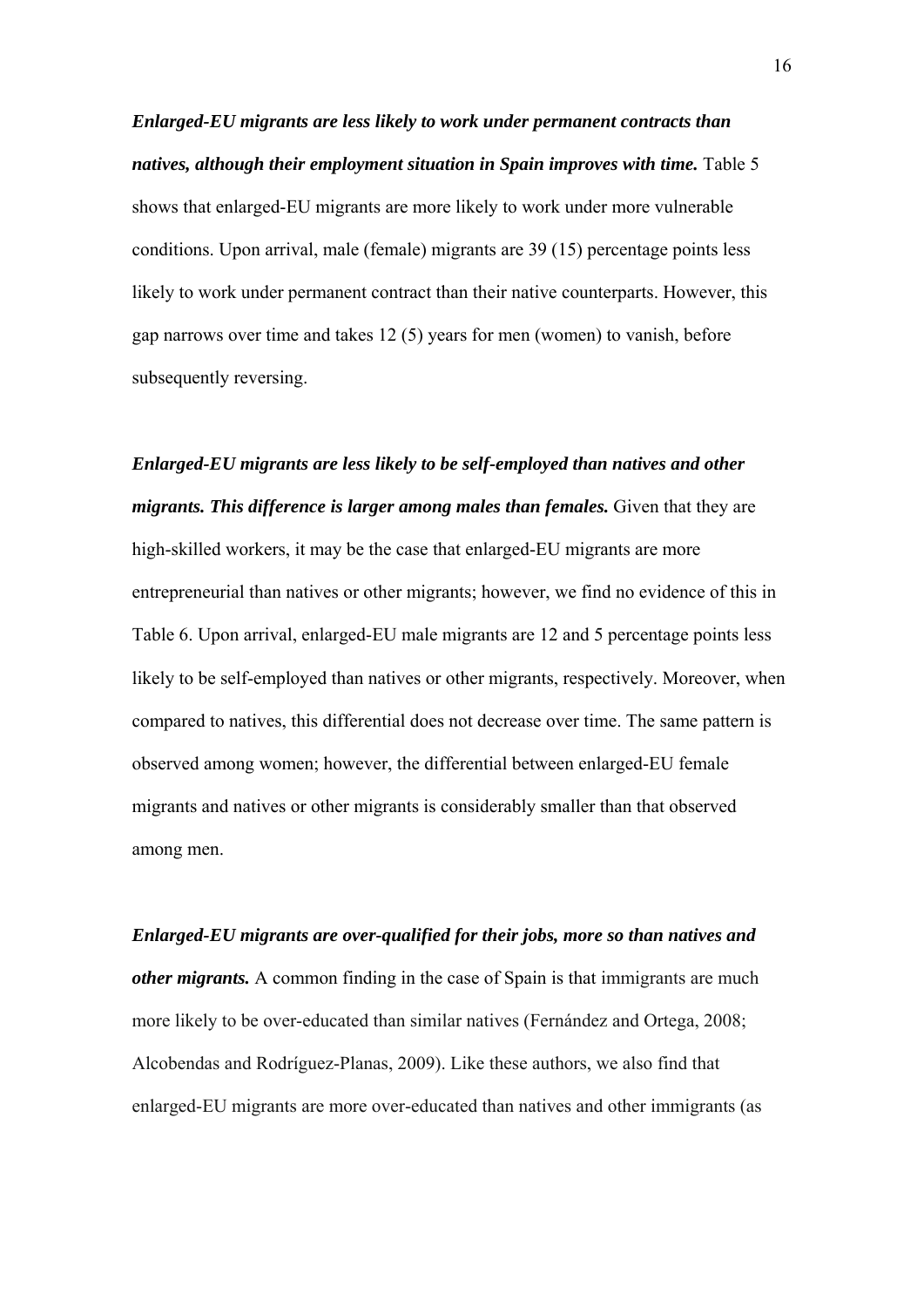shown in columns 1 and 2 of Table 7).<sup>13</sup> In line with earlier results, we find that overeducation is more concerning for enlarged-EU males than females.

 Moreover, we find that the over-education differential between enlarged-EU migrants and natives does *not* decrease over time, namely there is *no* convergence.<sup>14</sup> While this result differs from those earlier described on migrants' employment and work security assimilation in Spain, it is consistent with findings from Fernández and Ortega (2008), which reveal that the over-education gap of male immigrants with comparable natives is *unaffected* by the number of years since migration. These findings are also in line with Alcobendas and Rodríguez-Planas (2009), who find that the degree of assimilation in Spain is higher the lower their education level. These authors find that high-skilled immigrants are over-represented in the "non-qualified" occupation category, which includes jobs such as janitors, entry positions in construction work, non-qualified labourers, house cleaning, child caring and elderly caring.

*There is a negative residual welfare gap between enlarged-EU migrants and natives or other migrants.* The residual welfare gap is the difference in welfare use between migrants and natives, after having controlled for observable differences across the two groups. The residual welfare gap between enlarged-EU migrants and natives in Spain is a negative 11 percentage points for males and 7 percentage points for females, as shown in column 1 in Table 8. This negative residual welfare gap upon arrival is consistent with the Rodríguez-Planas (2013), who finds that immigrants in Spain are less likely to participate in cash-benefit social programmes than natives, even when controlling for

1

 $13$  The variable "over-qualification" is constructed with value 1 if the individual works in a low-earning occupation, 2 if in a middle-earning occupation and 3 for a high-earning occupation. This last specification is estimated only for individuals working at the time of the survey.

<sup>&</sup>lt;sup>14</sup> However, we do find that over time, enlarged-EU migrants improve their skill mismatch in relation to other migrants.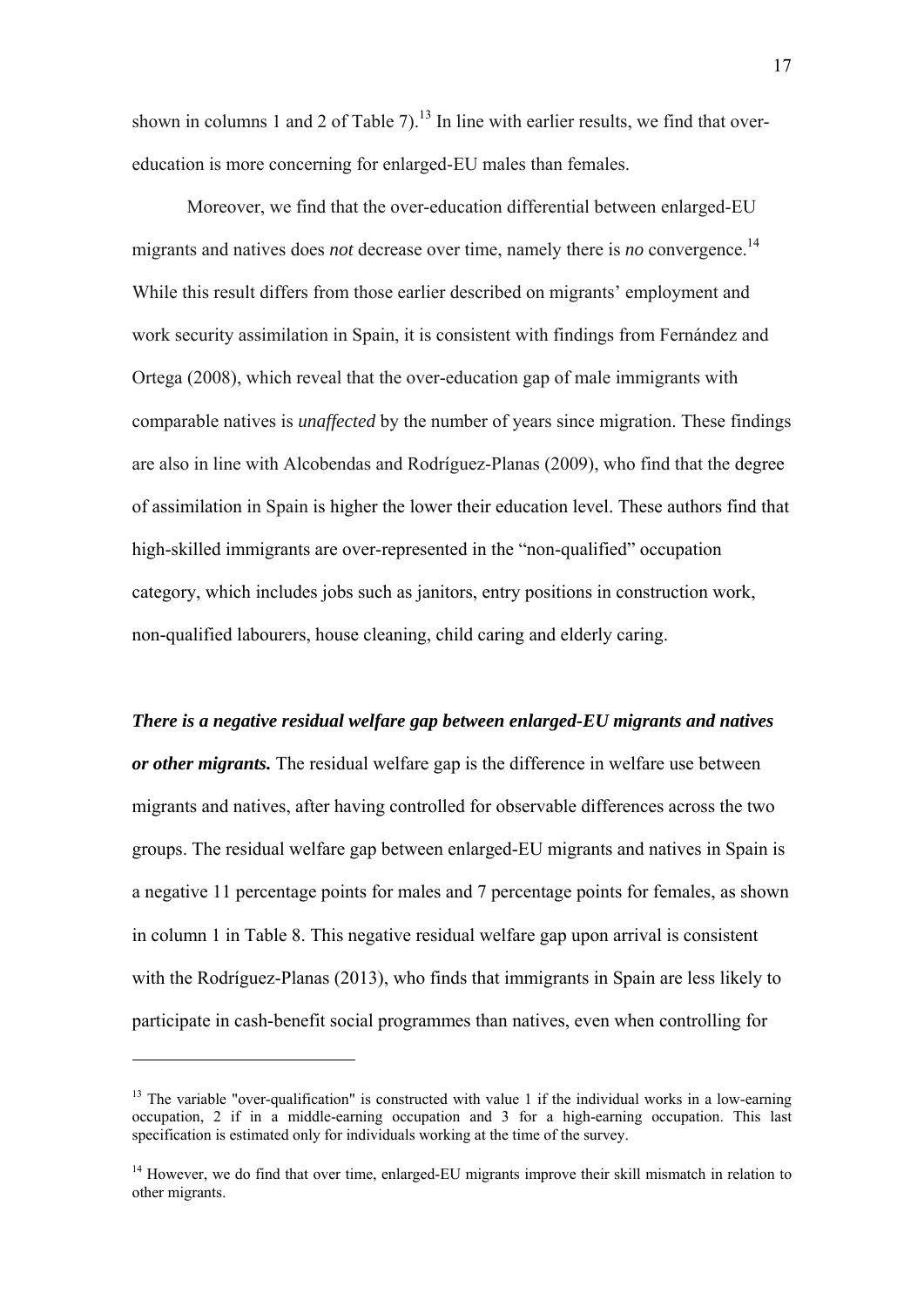observable characteristics.<sup>15</sup> The author concludes that the self-selection of immigrants coming to a relatively ungenerous welfare state (at least in terms of means-tested social programmes) is a likely reason for this result.

It is interesting to note that the coefficient in the "years since migration" variable in column 1 of Table 8 is positive and statistically significant. Although this estimate may seem to suggest that enlarged-EU migrants increase their welfare use relative to similar natives over time, when information from column 1 in Table 9 is added it becomes clear that assimilation into welfare is mainly driven by UI benefits. This is consistent with Rodríguez-Planas (2013), who finds that there is no assimilation into cash-welfare benefits in Spain (other than UI benefits). This result contrasts with findings from other countries, and even those with traditionally not very generous states, such as the United States.

 When comparing enlarged-EU welfare use to that of other migrants in Spain, we also observe a negative residual welfare gap for males (of 3.3 percentage points), yet not for females (shown in column 2 of Table 8).

*Enlarged-EU migrants are less likely to receive UI upon arrival than natives, yet this differential decreases over time.* Column 1 in Table 9 shows that enlarged-EU migrants are 7 percentage points less likely to receive UI upon arrival in Spain than natives. This result is consistent with the defined benefit pay-as-you-go Spanish social security system, which conditions the receipt and level of unemployment benefits to the worker's labour history (wages and number of years of contribution).

 When we compare UI receipt between enlarged-EU migrants and other migrants in Spain, holding all other characteristics constant, we find a considerably smaller

1

<sup>&</sup>lt;sup>15</sup> Rodríguez-Planas (2013) includes the following benefits as cash-welfare: (i) unemployment benefits; (ii) disability pensions; (iii) survivor's pension; (iv) family allowance; and (v) other social programmes.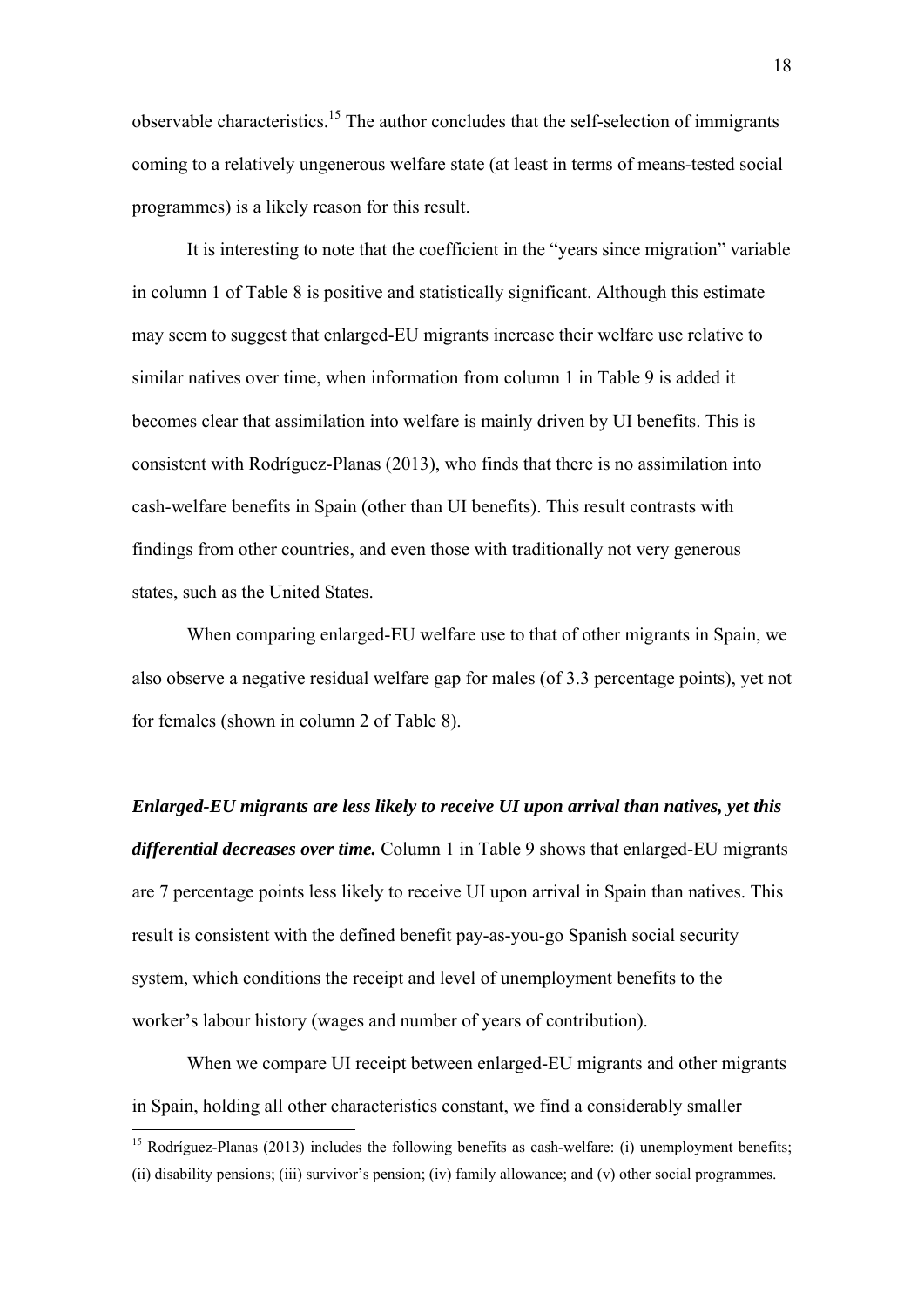difference for males (column 2 in Table 9). Among women, enlarged-EU migrants are slightly more likely to receive UI upon arrival than other migrants.

 We find that enlarged-EU immigrants assimilate into unemployment benefits with time spent in the new country, and do so at a faster rate than natives (or other migrants). However, the difference in UI receipt between enlarged-EU migrants and natives disappears four and a half years after arriving, and begins to reverse. In contrast, Rodríguez-Planas (2013) finds that it takes between 6 to 8 years in Spain for the difference to vanish when all immigrants (rather than just enlarged-EU) are compared to natives. Since enlarged-EU immigrants concentrate in the most vulnerable positions, they are the first to be hit by recession, and consequently use unemployment benefits as a supplement of income once they have the right to do so. This is a likely part of the explanation for the sustained stock of enlarged-EU immigrants, even after the Great Recession.

#### **4.3 Effects of the 2007 Crisis**

In this section, we focus on the differential effects between enlarged-EU migrants and natives or other migrants after 2007. In our specification, these effects are measured by the coefficients ( $\alpha_2 + \alpha_4$ ) for males and ( $\alpha_2 + \alpha_4 + \alpha_6$ ) for females. In Spain, there have been counteractive effects for Romanians and Bulgarians after 2007. On the one hand, the labour market contracted with the Great Recession, and the Spanish transitional arrangements with Romania and Bulgaria were such that between 1 January 2007 and 31 December 2008 citizens from these countries needed to first show proof of residence for a minimum of two years residence in Spain in order to work or be selfemployed with the same rights as nationals, or otherwise get a visa. On the other hand, from 1 January 2009 Romanians and Bulgarians were finally free to enter, reside and work for wage and salary jobs in Spain, as with any other member of the Schengen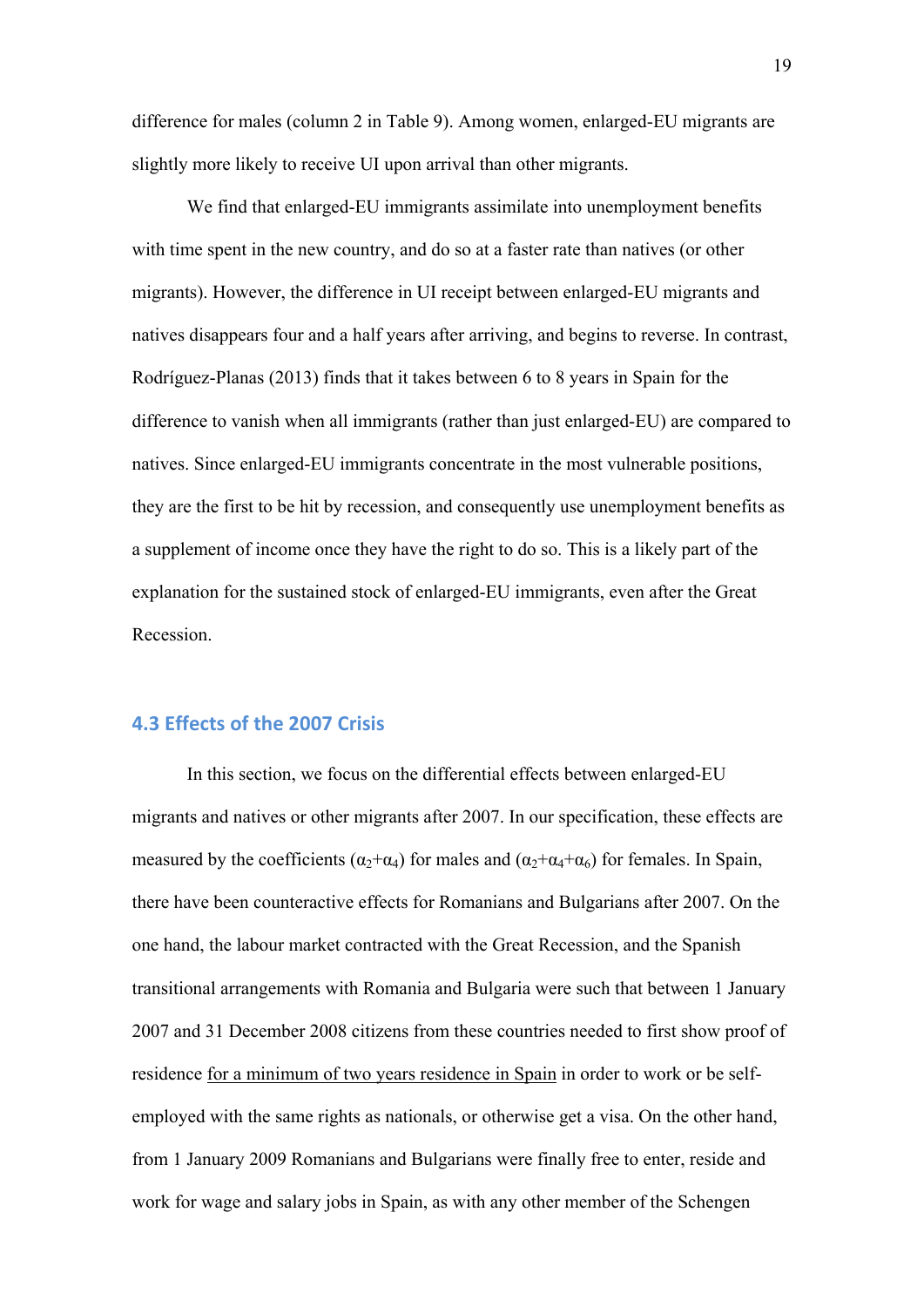zone. Nonetheless, this only lasted slightly over a year and a half for Romanians, because Spain temporarily restricted access to its labour market for Romanian workers who were *not* active in the Spanish labour market or were *not* registered as jobseekers by the Public Employment Services in Spain from 11 August 2011 to 31 December  $2013^{16}$ .

 Below we summarise our key findings regarding how the crisis and the transitional arrangements affected enlarged-EU migrants in Spain.

*The employment disadvantage of enlarged-EU male migrants relative to their native counterparts worsens after the 2007 crisis. By contrast, no relative effect is observed among enlarged-EU female migrants and natives.* The previous section highlighted a gender differential in that enlarged-EU males were less likely to work than natives, yet the opposite was true for females. Does this differential pattern by gender change after the 2007 crisis? It does not; in fact, these relative differences widen after 2007. After the recession, enlarged-EU males are 22 percentage points (or 30 per cent) *less* likely to work than their native counterparts, whereas enlarged-EU females are 3 percentage points (or 5 per cent) *more* likely to work than their native counterparts.

*In terms of employment, enlarged-EU migrants do relatively worse than other migrants after the 2007 crisis. Among males, the employment advantage of enlarged-EU migrants relative to other migrants reverses. Among females, the employment advantage practically vanishes with the crisis.* Although enlarged-EU migrants had better employment prospects than other migrants in Spain, their relative employment situation changes after the 2007 crisis, with enlarged-EU male migrants 1.5 percentage points *less* likely to work than other migrant males, and there is no longer practically

1

<sup>&</sup>lt;sup>16</sup> Note that this last restriction is not observed in our data that ends the second quarter of 2011.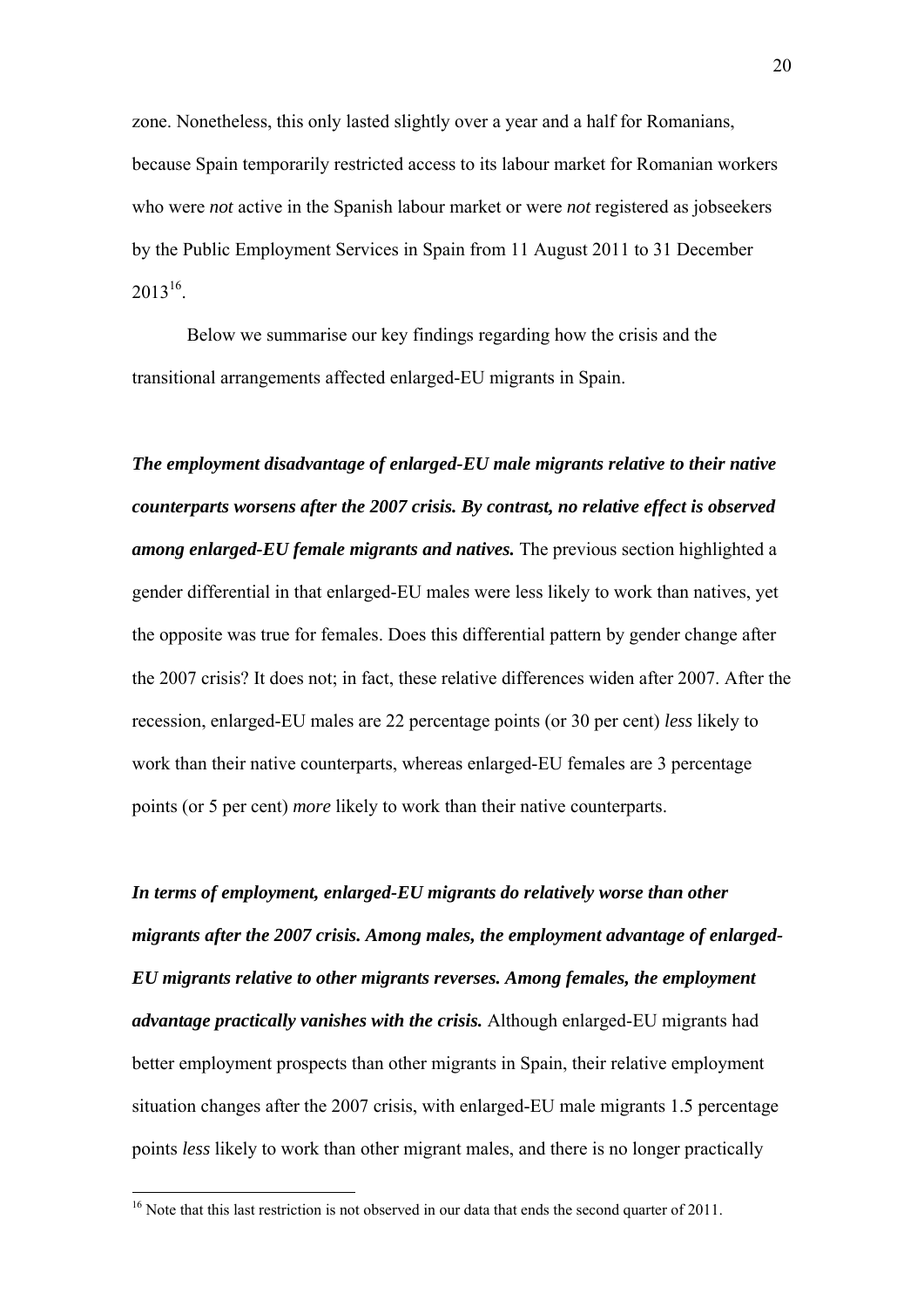any employment difference between enlarged-EU female migrants and those from other ethnic groups.

*Moreover, the 2007 crisis differentially affects men and women from EU enlarged countries in terms of job security.* The employment situation worsens for males after the 2007 crisis, as they are more likely to have temporary jobs, while the opposite is true for women. After 2007, male enlarged-EU migrants are 43 percentage points less likely to work under a permanent contract than their native counterparts. By contrast, enlarged-EU women are 18 percentage points more likely to work under a permanent contract than their native counterparts.

*Relative to other migrants, the only difference in the likelihood of having a permanent contract lies in enlarged-EU females being more likely to have such type of contract after the 2007 crisis.* We observe few differences in terms of job temporality between enlarged-EU migrants and other migrants in Spain (shown in column 2 of Table 5), with the one major difference being that enlarged-EU females are 7 percentage points (or 24 per cent) more likely to have a permanent contract than their counterparts after the 2007 crisis.

*Relative to other migrants, enlarged-EU migrants are more likely to move towards self-employment than other migrants after the 2007 crisis.* The self-employment differential between enlarged-EU males and other migrants is cut by half after the 2007 crisis, from 5 percentage points to 2.6 percentage points, while the differential practically disappears among women. This relative increase in self-employment among enlarged-EU workers is a likely side effect of the Spanish restrictions on Romanians' access to wage and salary jobs.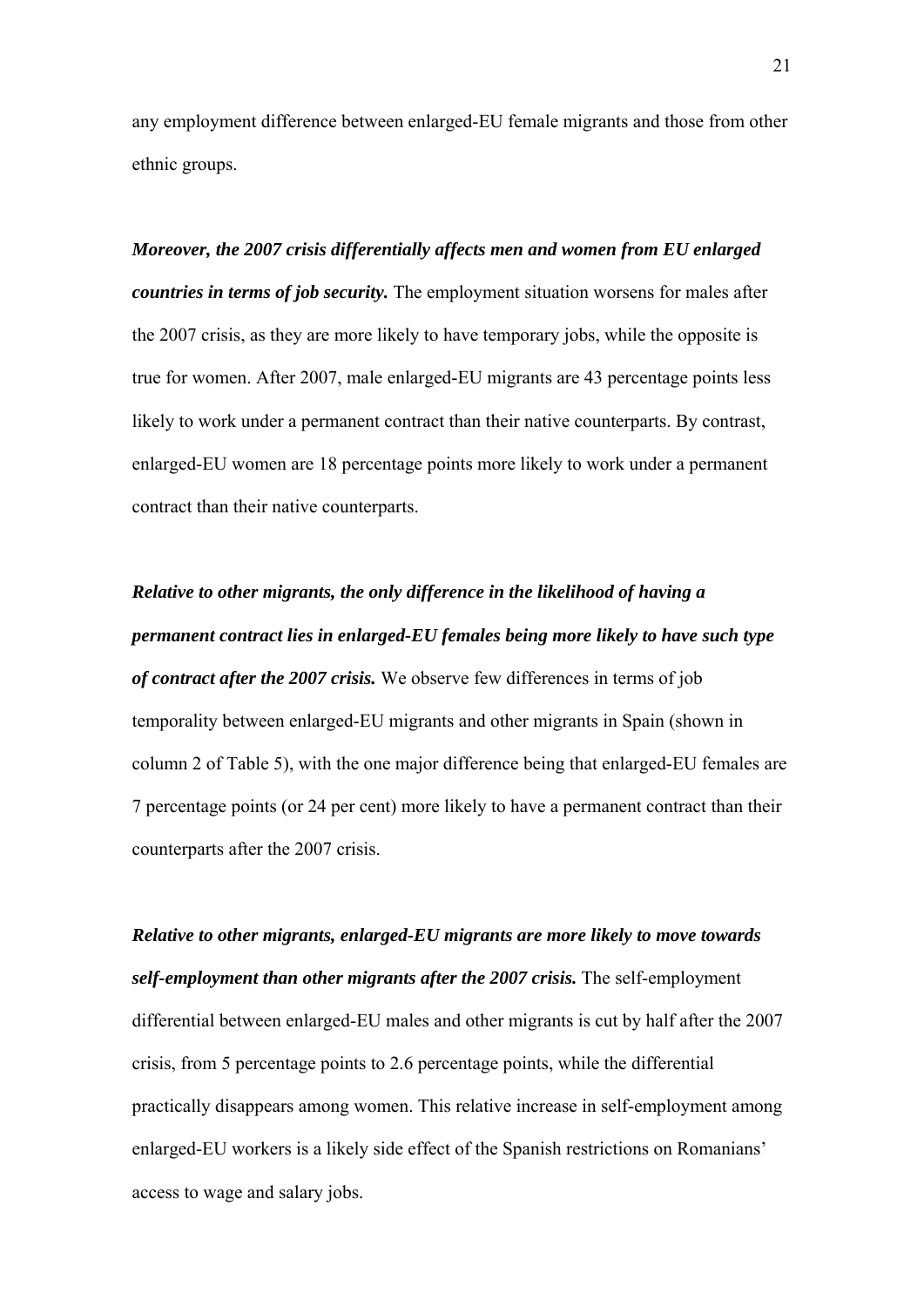*After the 2007 crisis, enlarged-EU female migrants' skills downgrading is reduced.*  After the 2007 crisis, the over-education differential between enlarged-EU women and natives or other migrants is reduced by 6 and 5 percentage points, respectively.

*The negative residual welfare gap between Enlarged-EU migrants and natives or other migrants improves for males and widens for females after the 2007 crisis, reflecting the differential gender effects of the crisis among enlarged-EU migrants.*  Interestingly, the negative welfare gap between enlarged-EU migrants and natives or other migrants shrinks considerably among males after the 2007 crisis, yet widens among females. Given that this is mainly driven by the unemployment benefits (shown in Table 9), it reflects the relatively worse labour market position for enlarged-EU males and relative labour market improvement for enlarged-EU females *after* 2007.

#### **4.4 Impact of enlarged‐EU migrants on the receiving country**

The number of enlarged-EU migrants in Spain increased from 23,467 in 2000 to 1,111,676 in 2011, representing 17 per cent of the foreign-born population. Most of the literature on migration finds a small effect (if any) of migration inflows on the labour market prospects (employment and wage) of natives with similar skill levels, which has also been confirmed for the Spanish case (Carrasco *et al.*, 2008). Consequently, in light of previous evidence, one should not expect any large effects of the enlarged-EU migrants on the labour market outcomes of natives with similar skill levels.

 By contrast, recent literature has presented evidence of some complementarities between low-skilled immigrants and high-skilled natives. For the Spanish case, Farré *et al.* (2011) show that the massive inflow of immigrants during the past decade has had a positive effect on the labour market participation of high-skilled native women. The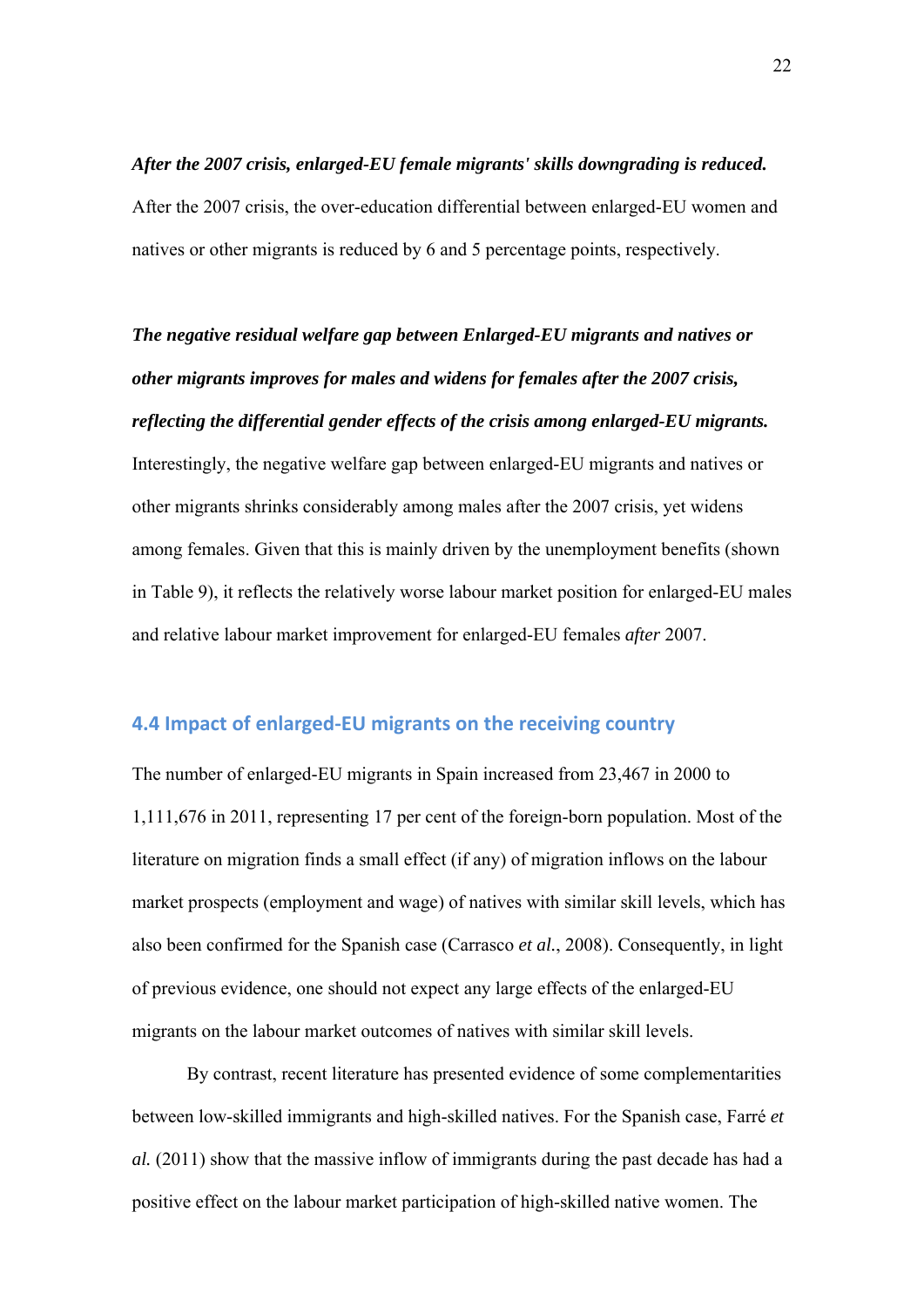authors show that female migration has substantially reduced the price of domestic services, with high-skilled women having hired domestic services in response, substituting away hours of home production (childcare and housekeeping) by hours of work in the market. The estimates in Farré *et al.* (2011) indicate that the large inflow of immigrants to Spain between 1999 and 2008 led to a 3-percentage-point increase in the participation rate of highly skilled women with family responsibilities.

 As shown in Table 3, enlarged-EU female immigrants are disproportionately employed in domestic services; therefore, this group is likely to have contributed to the increase in the labour market participation of native women. The share of enlarged-EU women over the immigrant population increased from almost 2 to more than 16 per cent between 1999 and 2008. According to the estimates of Farré *et al.* (2011), this group would have been responsible for around a 0.42-percentage-point increase in native female employment (i.e. 14 per cent of the total increase in native female employment).

 How do enlarged-EU migrants affect the Spanish pension, health and education systems? Due to the immigration boom being a relatively recent process in Spain, very few migrants receive old age pensions as they are typically still of working age (Muñoz de Bustillo and Antón, 2009). Indeed, this is particularly true of enlarged-EU migrants, given that they are younger than those from other origins. Moreover, the Spanish Social Security System is a defined benefit pay-as-you-go system whereby the pension level largely depends on the worker's labour history (wages, number of years of contribution and age of retirement). Therefore, even if they were over 65 years old, enlarged-EU migrants would not receive an old age pension unless they contributed the minimum 15 years required by law. Moving now to the effects of enlarged-EU migrants on the health care system, Muñoz de Bustillo and Antón (2009) analyse immigrants' use of Spanish public health care insurance using data from the 2003 Spanish Health Survey, finding that immigrants incur lower health expenditures than natives, even when controlling for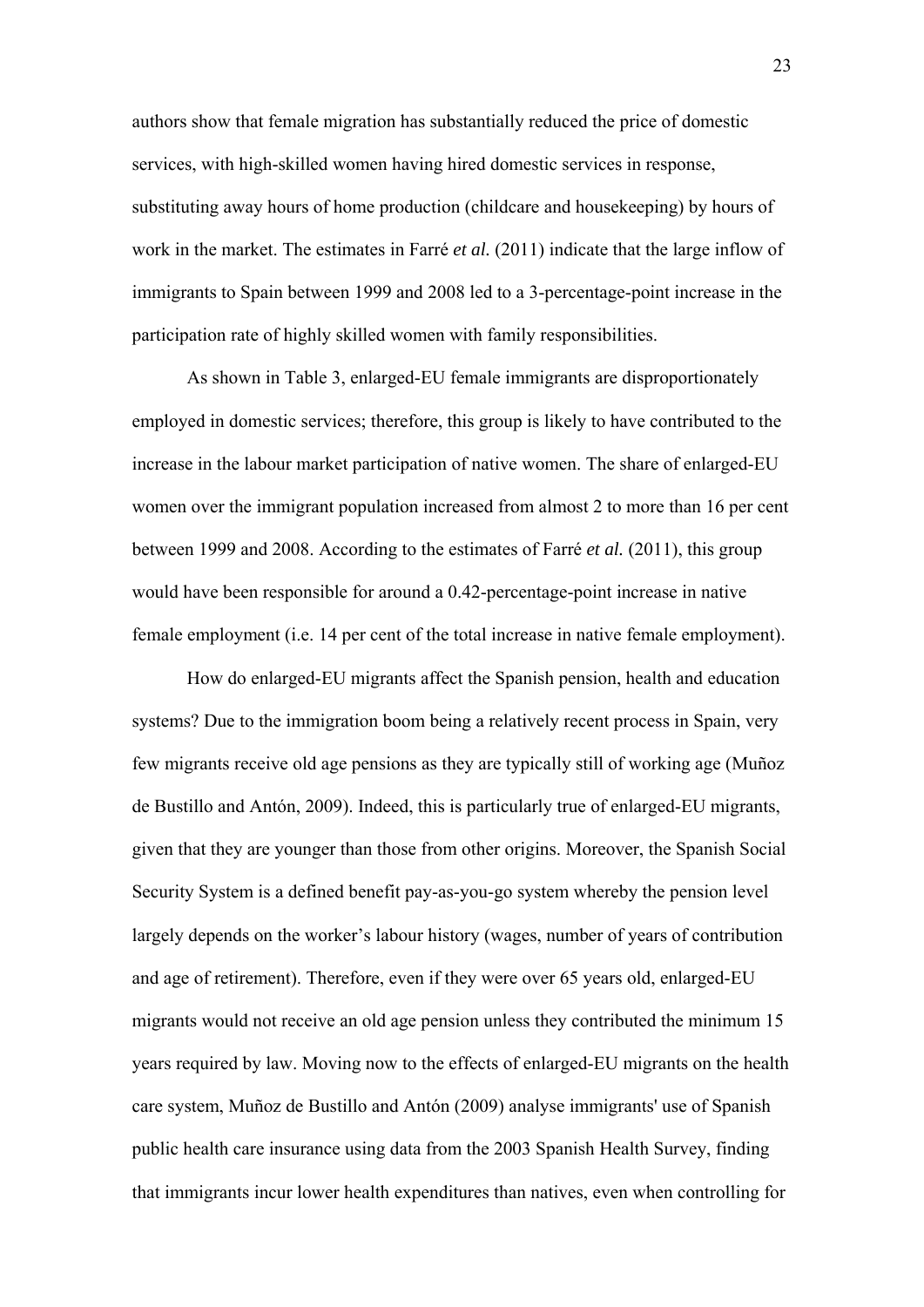observable characteristics.<sup>17</sup> Finally, Salinas Jiménez and Santín González (2010) estimate that the total direct expenditure accumulated by the Spanish national and regional governments from the school years 2000-2001 to 2006-2007 amount to  $\epsilon$  2.570 million euros, most of which (around 70 per cent) was concentrated in Andalucía, Cataluña y Madrid. Accordingly, given that enlarged-EU migrants represent 17 per cent of all migrants, they have increased the Spanish educational expenditures by no more than  $\epsilon$  436,9 million euros.

#### **V. Conclusion: Lessons Learn**

1

The Spanish economy has suffered a major reverse since the great recession, with the burst of the real-estate bubble, a failing banking system, a lack of liquidity and loans for firms and a rigid labour market having driven the economy to a double recession within four years. The change of government at the end of 2011 has shifted the social welfare priorities, changing the regulation so that universal health care is no longer readily available to legal and illegal immigrants. Consequently, the inflow of immigrants has come to a halt, while the soaring unemployment rate is pushing both immigrants and natives to leave the country, as the employment perspective becomes meagre.

 How have enlarged-EU immigrants coped with the soaring job destruction rates observed in Spain? Our analysis reveals that the employment and welfare situation of enlarged-EU migrants after 2007 crucially depends on their gender. For instance, enlarged-EU males are the big losers, given that their employment situation worsens and their job precariousness increases. Unsurprisingly given the worsening of their labour market, they are relatively more likely to receive UI than pre-2008 (although

<sup>&</sup>lt;sup>17</sup> According to the raw data, immigrants are more likely to visit the family doctor and go to the emergency room than natives. Similar results are found by Jiménez *et al.*, 2009.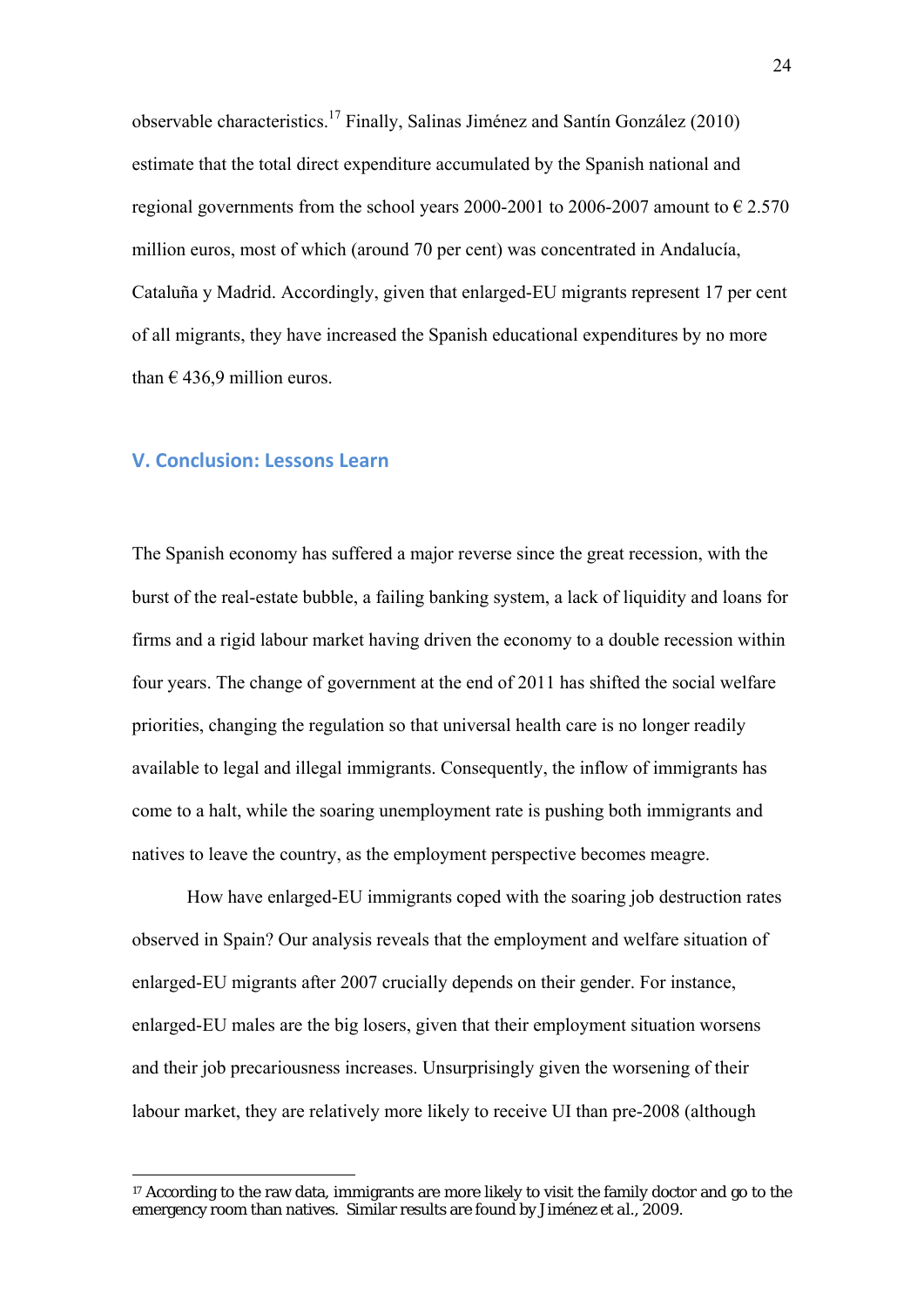their UI intake is still lower than that of natives and other migrants), and they are also relatively more likely to be self-employed (albeit their relative level is still below that of natives and other migrants). By contrast, post-2007 enlarged-EU female migrants are relatively better off regarding all such dimensions vis-à-vis natives and other migrants.

 Clearly, occupation gender segregation must be behind possible explanations for these findings. Since enlarged-EU male migrants were working disproportionately more in construction jobs than other migrants (31 per cent versus 17 per cent), they are those most hit by the real-state burst. By contrast, given that enlarged-EU females are disproportionately in domestic services jobs (35 per cent versus 25 per cent), they are the ones who have suffered less from the recession. There are at least two reasons for this delayed effect of the crisis on domestic services jobs: first, as the real-state bubble burst, male dominated sectors were immediately hard hit; and second, since many males (regardless of their country of origin) were losing jobs in Spain, their spouses (especially the native ones who had a relatively low labour force participation) reconsidered their labour market choices and entered employment, by doing so increasing the demand for domestic services, at least in the short-run. Nonetheless, as this crisis keeps on shredding jobs it is most likely a matter of time before even female workers in the domestic sector eventually feel the consequences of the downturn.

 However, the long-term labour market prospects of immigrants in Spain are not that pessimistic. On the one hand, the Spanish population is rapidly aging, which will tend to increase the demand for elderly care, and immigrants, and particularly women, will find jobs in the domestic sector. On the other hand, if the economic recession exacerbates the Spanish brain drain, there may be a shortage of highly educated workers (i.e. engineers) in some years. Consequently, if wages do not recover sufficiently to bring back native workers, there may be a market for high skilled immigrants.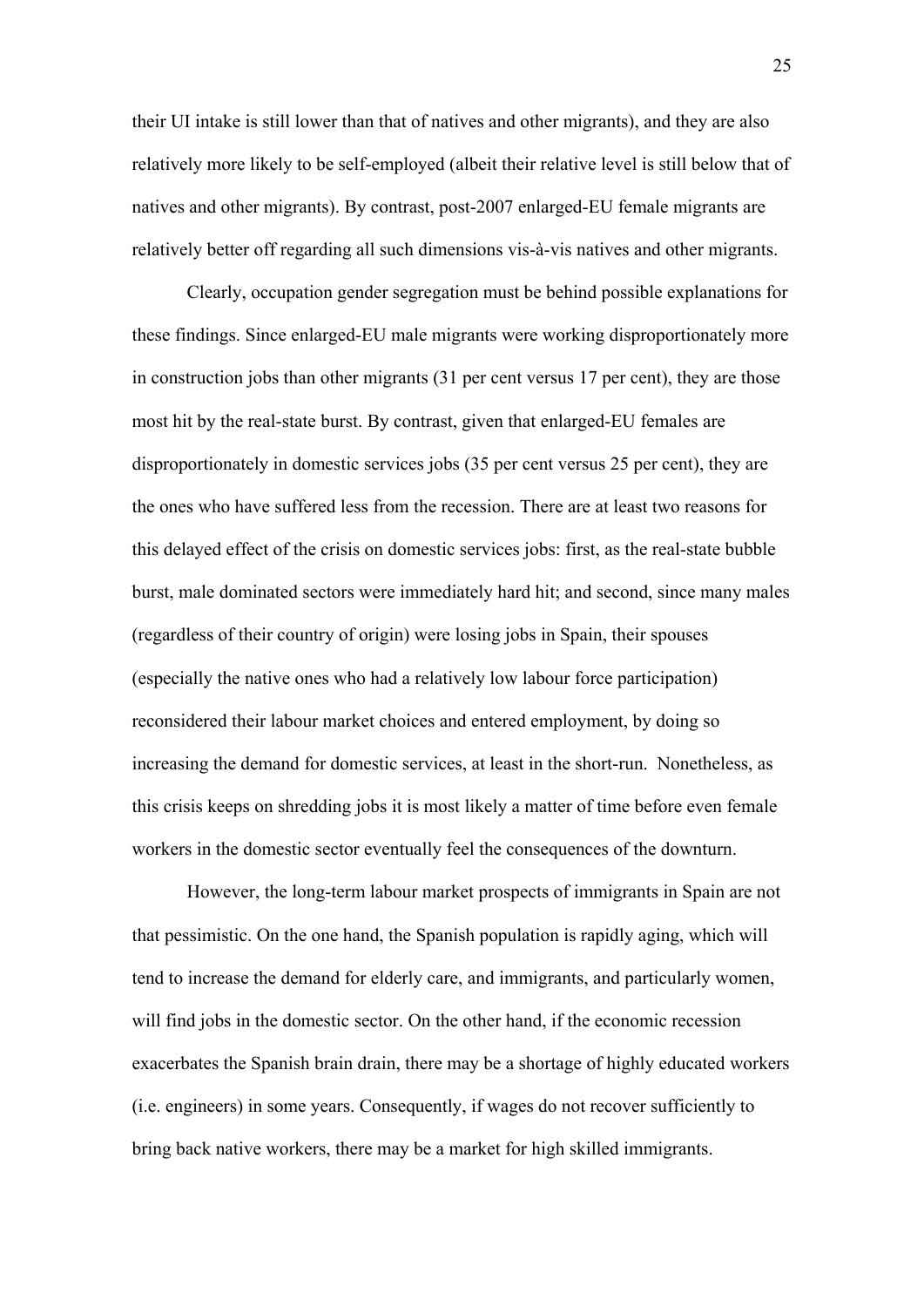Figure 1: Main enlarged-EU countries



*Source*: Spanish Local Population Registry.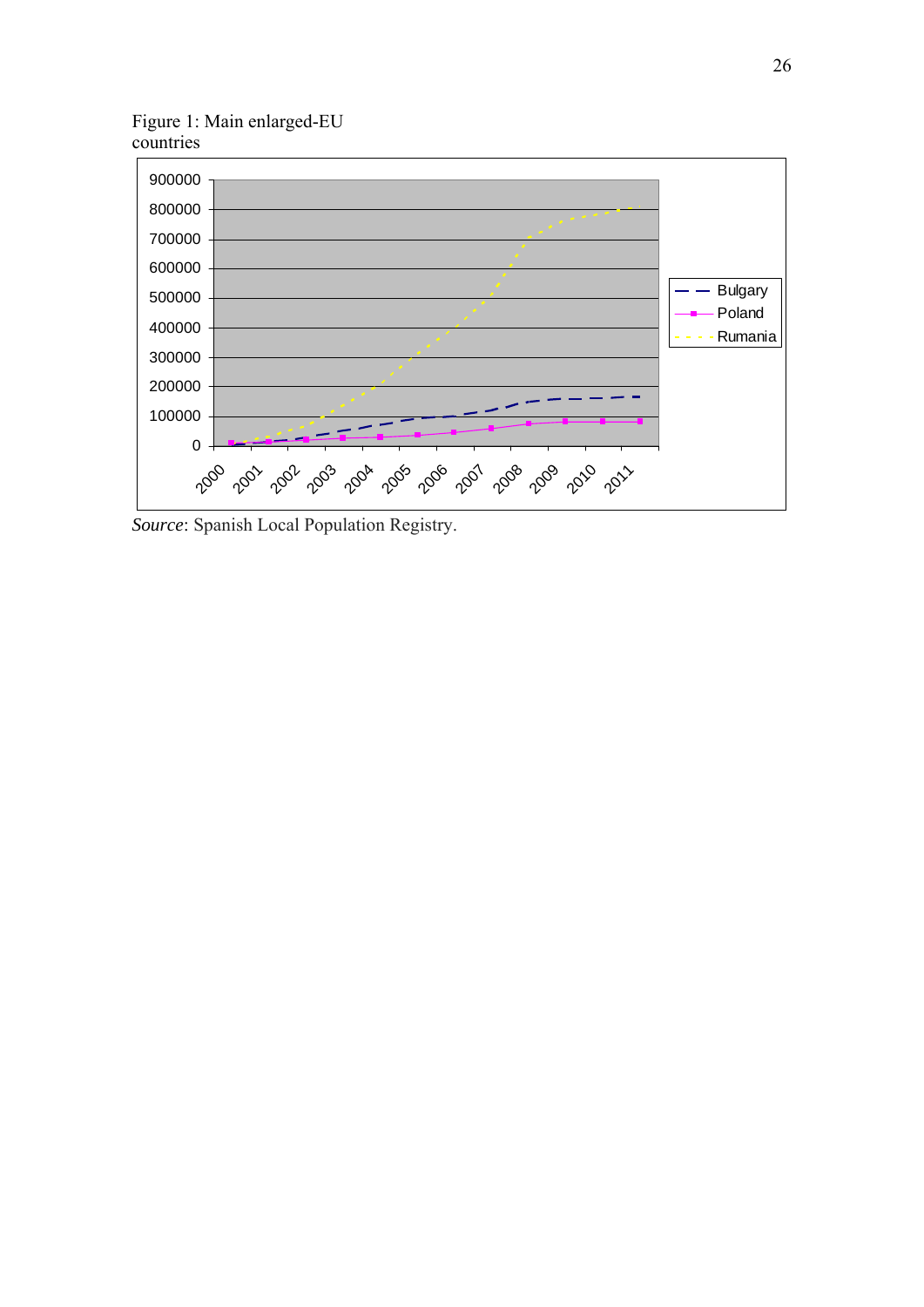|                   | 2000      | 2004      | 2008      | 2009      | 2010      | 2011      |
|-------------------|-----------|-----------|-----------|-----------|-----------|-----------|
| <b>Bulgaria</b>   | 3,268     | 70,364    | 150,742   | 159,993   | 163,550   | 165,668   |
| Cyprus            | 226       | 234       | 294       | 317       | 320       | 327       |
| Slovenia          | 193       | 405       | 995       | 1,146     | 1,172     | 1,199     |
| Estonia           | 111       | 507       | 1,138     | 1,306     | 1,433     | 1,601     |
| Hungary           | 1,142     | 2,458     | 6,973     | 8,092     | 8,727     | 9,135     |
| Latvia            | 169       | 1,207     | 2,453     | 2,787     | 3,312     | 3,632     |
| Lithuania         | 193       | 9,164     | 20,107    | 20,774    | 20,930    | 20,977    |
| Malta             | 174       | 187       | 247       | 269       | 281       | 299       |
| Poland            | 8,625     | 27,658    | 75,758    | 81,371    | 81,842    | 80,961    |
| Czech Republic    | 1,462     | 3,784     | 8,323     | 9,053     | 9,445     | 9,514     |
| Slovakia          | 361       | 2,477     | 7,315     | 7,884     | 7,971     | 8,015     |
| Rumania           | 7,543     | 206,395   | 706,164   | 762,163   | 784,834   | 810,348   |
| Total EUenl       | 23,467    | 324,840   | 980,509   | 1,055,155 | 1,083,817 | 1,111,676 |
|                   |           |           |           |           |           |           |
| Total             |           |           |           |           |           |           |
| Immigrants        | 1,472,458 | 3,693,806 | 6,044,528 | 6,466,278 | 6,604,181 | 6,677,839 |
| EU-enlarged as    |           |           |           |           |           |           |
| a per cent of all |           |           |           |           |           |           |
| migrants          | $2\%$     | 9%        | 16%       | 16%       | 16%       | 17%       |

Table 1. Number of individuals born in the EU enlargement countries living in Spain

*Source*: Spanish Local Population Registry.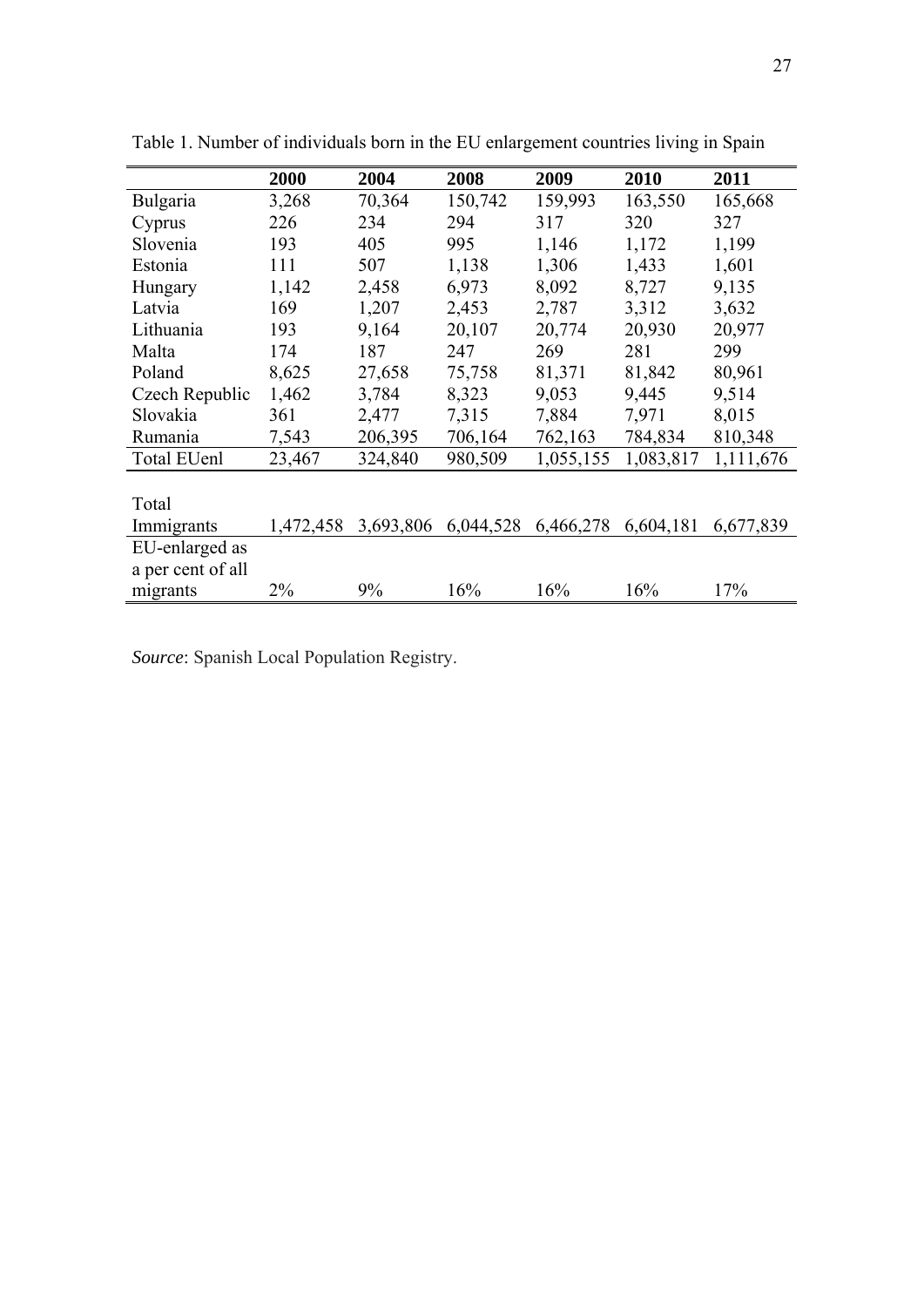|                        | Natives |         | All Immigrants |        | EU enlargement |                | Africans |                | South Americans |          |
|------------------------|---------|---------|----------------|--------|----------------|----------------|----------|----------------|-----------------|----------|
|                        | Men     | Women   | Men            | Women  | Men            | Women          | Men      | Women          | Men             | Women    |
| Sample size            | 392,983 | 442,021 | 27,078         | 32,437 | 3,377          | 3,862          | 6,009    | 5,216          | 10,215          | 14,308   |
| Working                | 0.80    | 0.49    | 0.78           | 0.55   | 0.79           | 0.63           | 0.71     | 0.28           | 0.80            | 0.64     |
| Permanent contract     | 0.50    | 0.31    | 0.36           | 0.28   | 0.33           | 0.29           | 0.32     | 0.14           | 0.37            | 0.33     |
| Self-employed          | 0.19    | 0.07    | 0.14           | 0.06   | 0.07           | 0.02           | 0.10     | 0.03           | 0.12            | 0.05     |
| Welfare recipient      | 0.17    | 0.13    | 0.12           | 0.09   | 0.09           | 0.06           | 0.16     | 0.10           | 0.10            | 0.08     |
| Unemployment insurance | 0.05    | 0.05    | 0.08           | 0.05   | 0.08           | 0.05           | 0.11     | 0.05           | 0.09            | 0.06     |
| Disability pension     | 0.05    | 0.03    | 0.01           | 0.01   | 0.01           | $\overline{0}$ | 0.02     | 0.01           | 0.01            | 0.01     |
| Retired pension        | 0.07    | 0.02    | 0.02           | 0.01   | $\Omega$       | $\theta$       | 0.02     | $\theta$       | $\Omega$        | $\theta$ |
| Other pension          | 0.05    | 0.06    | 0.02           | 0.03   | 0.01           | $\overline{0}$ | 0.03     | 0.04           | 0.01            | 0.02     |
| High-skill occup       | 0.15    | 0.12    | 0.13           | 0.08   | 0.02           | 0.02           | 0.09     | 0.07           | 0.12            | 0.08     |
| Medium-skill occup     | 0.18    | 0.25    | 0.12           | 0.14   | 0.03           | 0.04           | 0.07     | 0.13           | 0.11            | 0.10     |
| Low-skill occup        | 0.67    | 0.63    | 0.75           | 0.78   | 0.95           | 0.94           | 0.84     | 0.80           | 0.77            | 0.82     |
| Male                   | 0.44    |         | 0.46           |        | 0.47           |                | 0.54     |                | 0.42            |          |
| Age                    | 46.65   | 45.98   | 39.83          | 38.79  | 36.25          | 34.17          | 40.47    | 38.58          | 39.25           | 38.42    |
| Years since migration  |         |         | 11             | 10.72  | 5.34           | 4.87           | 12.78    | 11.83          | 8.54            | 8.49     |
| Age at migration       |         |         | 28.43          | 27.50  | 30.90          | 29.27          | 26.57    | 25.05          | 30.22           | 29.40    |
| Married                | 0.84    | 0.80    | 0.72           | 0.68   | 0.72           | 0.68           | 0.79     | 0.81           | 0.67            | 0.62     |
| Primary                | 0.29    | 0.32    | 0.22           | 0.21   | 0.12           | 0.13           | 0.47     | 0.56           | 0.16            | 0.16     |
| HS dropouts            | 0.29    | 0.28    | 0.21           | 0.20   | 0.16           | 0.19           | 0.19     | 0.18           | 0.21            | 0.21     |
| HS graduates           | 0.26    | 0.22    | 0.38           | 0.38   | 0.63           | 0.54           | 0.23     | 0.19           | 0.42            | 0.41     |
| College                | 0.16    | 0.17    | 0.19           | 0.20   | 0.09           | 0.14           | 0.12     | 0.08           | 0.21            | 0.22     |
| With kids              | 0.43    | 0.41    | 0.54           | 0.56   | 0.50           | 0.51           | 0.56     | 0.66           | 0.57            | 0.57     |
| Number of kids         | 1.52    | 1.51    | 1.67           | 1.63   | 1.45           | 1.43           | 1.98     | $\overline{2}$ | 1.60            | 1.57     |
| Household size         | 3.31    | 3.26    | 3.25           | 3.30   | 3.12           | 3.10           | 3.52     | 3.89           | 3.32            | 3.29     |

Table 2. Descriptive statistics, natives and immigrants, by region of origin

Source: Labour Force Survey 2000-2011.

Notes: \*The sample is restricted to individuals 16 to 64 years old who are heads of the household or spouses.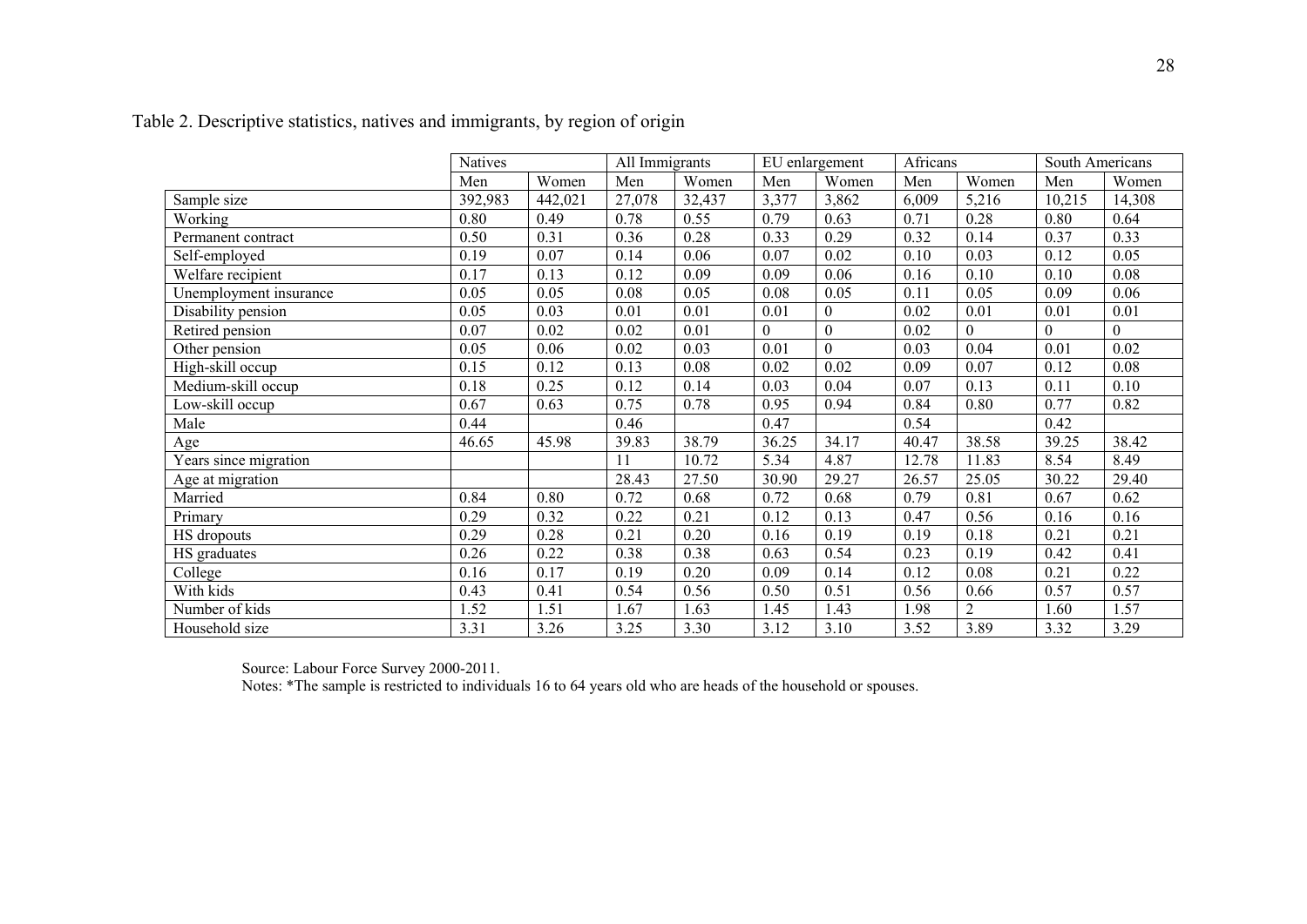Table 3: Percentage of immigrants workers employed in the most common low-skilled

occupations

|                                                                   | Enlarged-EU immigrants |       | Other immigrants |       |
|-------------------------------------------------------------------|------------------------|-------|------------------|-------|
|                                                                   | Men                    | Women | Men              | Women |
| Food services (cooks, and<br>waiters)                             | 3.06                   | 17.57 | 6.23             | 10.51 |
| Sales                                                             | 0.97                   | 3.33  | 2.50             | 5.92  |
| Construction                                                      | 30.58                  | 0.31  | 16.90            | 0.23  |
| Manufacturing (food<br>preparation, metals, and<br>electrics)     | 19.33                  | 6.72  | 15.86            | 3.81  |
| Domestic services (nannies,<br>nurses, housecleaning)             | 0.80                   | 34.61 | 1.50             | 25.42 |
| Agriculture and fishing                                           | 4.16                   | 0.90  | 2.41             | 0.47  |
| Other unskilled jobs<br>(janitors, drivers, warehouse<br>workers) | 26.75                  | 25.37 | 20.95            | 19.62 |

Source: Labour Force Survey 2000-2011.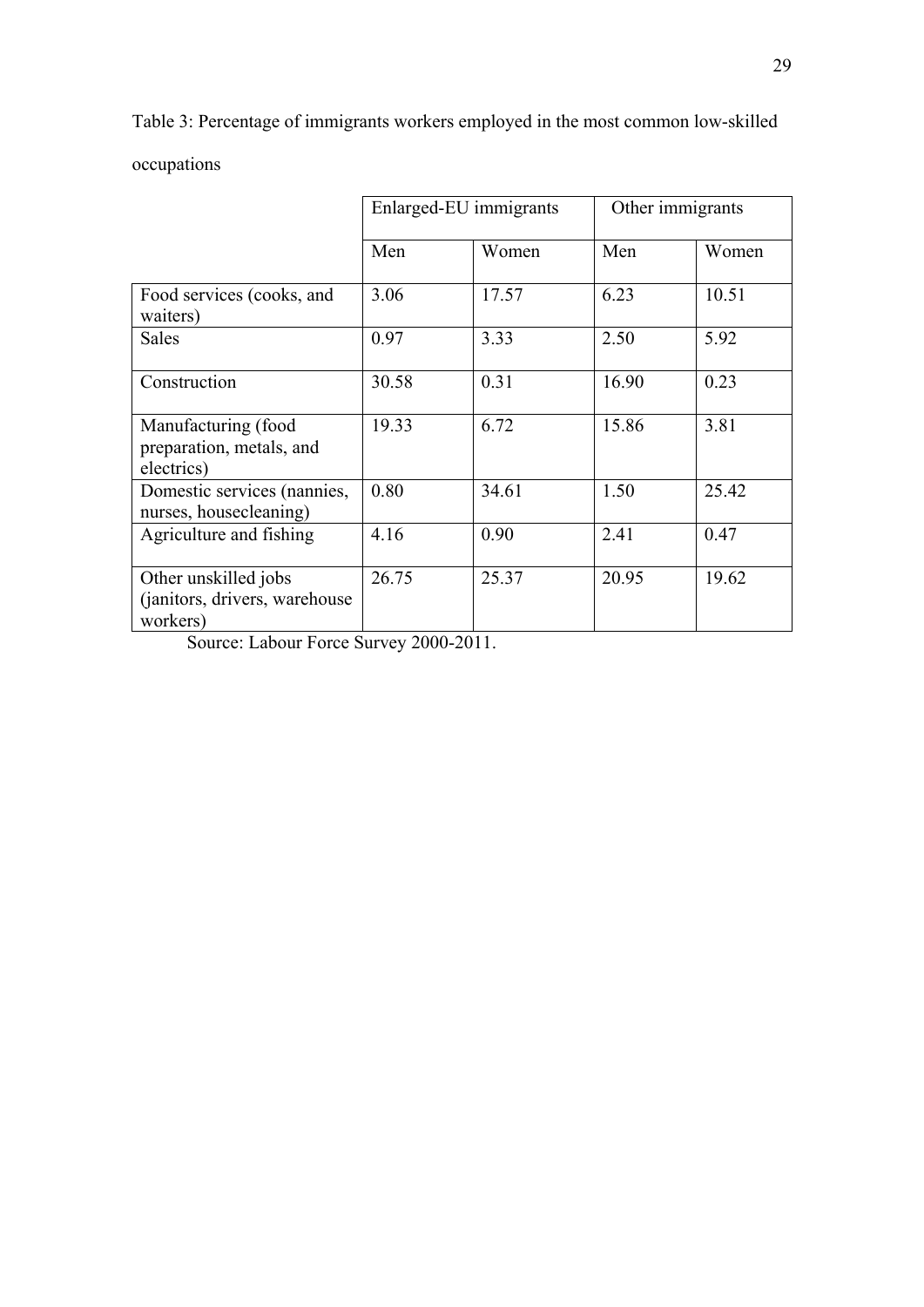Table 4. Employment

|                                           | (1)                             | (2)         |
|-------------------------------------------|---------------------------------|-------------|
| <b>VARIABLES</b>                          | Native - EU_enl EU_enl - others |             |
|                                           |                                 |             |
| EU_enlargement                            | $-0.066***$                     | $0.058***$  |
|                                           | [0.017]                         | [0.013]     |
| Female                                    | $-0.303***$                     | $-0.200***$ |
|                                           | [0.004]                         | [0.007]     |
| EU_enlargement*female                     | $0.083***$                      | $-0.011$    |
|                                           | [0.020]                         | [0.021]     |
| post07                                    | $0.008***$                      | 0.003       |
|                                           | [0.003]                         | [0.011]     |
| EU_enlargement*post07                     | $-0.156***$                     | $-0.073***$ |
|                                           | [0.019]                         | [0.019]     |
| EU_enlargement*post07*female              | $0.109***$                      | $0.104***$  |
|                                           | [0.028]                         | [0.027]     |
| Age                                       | $0.048***$                      | $0.048***$  |
|                                           | [0.001]                         | [0.002]     |
| age2                                      | $-0.001***$                     | $-0.001***$ |
|                                           | [0.000]                         | [0.000]     |
| Ysm                                       | 0.006                           | $0.006***$  |
|                                           | [0.004]                         | [0.001]     |
| ysm2                                      | $-0.000$                        | $-0.000***$ |
|                                           | [0.000]                         | [0.000]     |
| Married                                   | $-0.007***$                     | $-0.066***$ |
|                                           | [0.002]                         | [0.006]     |
| presence of children                      | $0.013***$                      | $0.023**$   |
|                                           | [0.003]                         | [0.010]     |
| household size                            | $-0.010***$                     | $-0.013***$ |
|                                           | [0.001]                         | [0.003]     |
| Unemployment rate (province)              | $-0.005***$                     | $-0.009***$ |
|                                           | [0.000]                         | [0.001]     |
| Share of immigrants (province)            | $0.003***$                      | $-0.002***$ |
|                                           | [0.000]                         | [0.000]     |
| Share of immigrants on welfare (province) | $-0.000$                        | $-0.002**$  |
|                                           | [0.000]                         | [0.001]     |
| Immigrant Inactivity rate (province)      | $-0.000**$                      | $-0.006***$ |
|                                           | [0.000]                         | [0.001]     |
| Constant                                  | $-0.082**$                      | 0.063       |
|                                           | [0.034]                         | [0.150]     |
|                                           |                                 |             |
| Observations                              | 842,180                         | 50,081      |
| R-squared                                 | 0.256                           | 0.132       |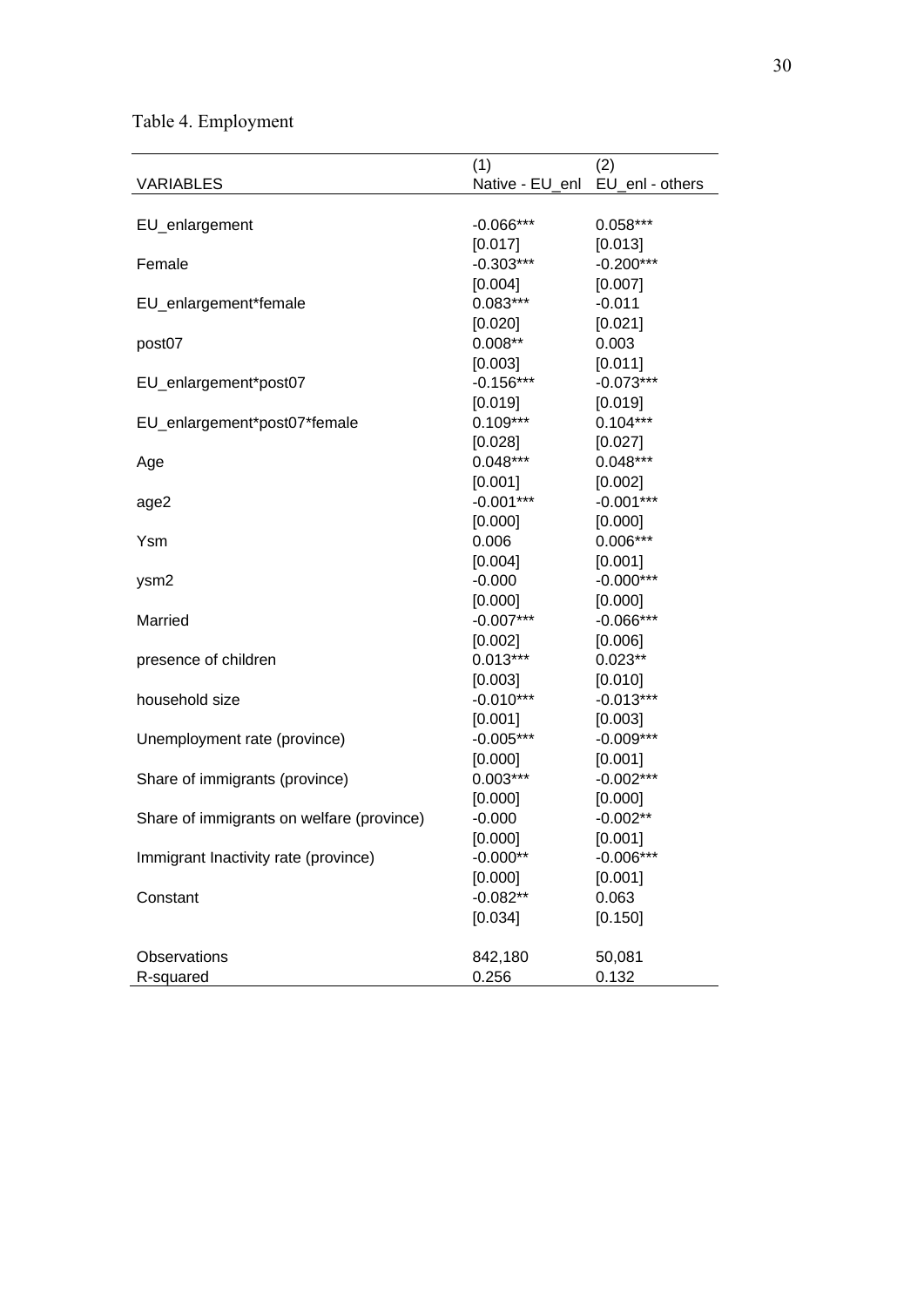|                                           | (1)                             | (2)         |
|-------------------------------------------|---------------------------------|-------------|
| <b>VARIABLES</b>                          | Native - EU_enl EU_enl - others |             |
|                                           |                                 |             |
| EU_enlargement                            | -0.390***                       | $-0.013$    |
|                                           | [0.021]                         | [0.016]     |
| female                                    | $-0.181***$                     | $-0.053***$ |
|                                           | [0.003]                         | [0.006]     |
| EU_enlargement*female                     | $0.144***$                      | 0.001       |
|                                           | [0.024]                         | [0.025]     |
| post07                                    | $0.016***$                      | 0.019       |
|                                           | [0.005]                         | [0.012]     |
| EU_enlargement*post07                     | $-0.036*$                       | $-0.023$    |
|                                           | [0.021]                         | [0.021]     |
| EU_enlargement*post07*female              | $0.070**$                       | $0.070**$   |
|                                           | [0.029]                         | [0.029]     |
| age                                       | $0.047***$                      | $0.030***$  |
|                                           | [0.001]                         | [0.002]     |
| age2                                      | $-0.001***$                     | $-0.000***$ |
|                                           | [0.000]                         | [0.000]     |
| ysm                                       | $0.032***$                      | $0.009***$  |
|                                           | [0.005]                         | [0.001]     |
| ysm2                                      | $-0.001***$                     | $-0.000***$ |
|                                           | [0.000]                         | [0.000]     |
| married                                   | $0.014***$                      | $-0.027***$ |
|                                           | [0.002]                         | [0.006]     |
| presence of children                      | $0.026***$                      | $0.028***$  |
|                                           | [0.003]                         | [0.009]     |
| household size                            | $-0.017***$                     | $-0.002$    |
|                                           | [0.001]                         | [0.003]     |
| Unemployment rate (province)              | $-0.001**$                      | $-0.003***$ |
|                                           | [0.000]                         | [0.001]     |
| Share of immigrants (province)            | $0.002***$                      | $-0.002***$ |
|                                           | [0.000]                         | [0.000]     |
| Share of immigrants on welfare (province) | $-0.000*$                       | $-0.002**$  |
|                                           | [0.000]                         | [0.001]     |
| Immigrant Inactivity rate (province)      | $-0.000$                        | $-0.001**$  |
|                                           | [0.000]                         | [0.001]     |
| Constant                                  | $-0.561***$                     | $-0.252***$ |
|                                           | [0.030]                         | [0.075]     |
|                                           |                                 |             |
| Observations                              | 842,180                         | 50,081      |
| R-squared                                 | 0.157                           | 0.064       |

Table 5. Permanent employment assimilation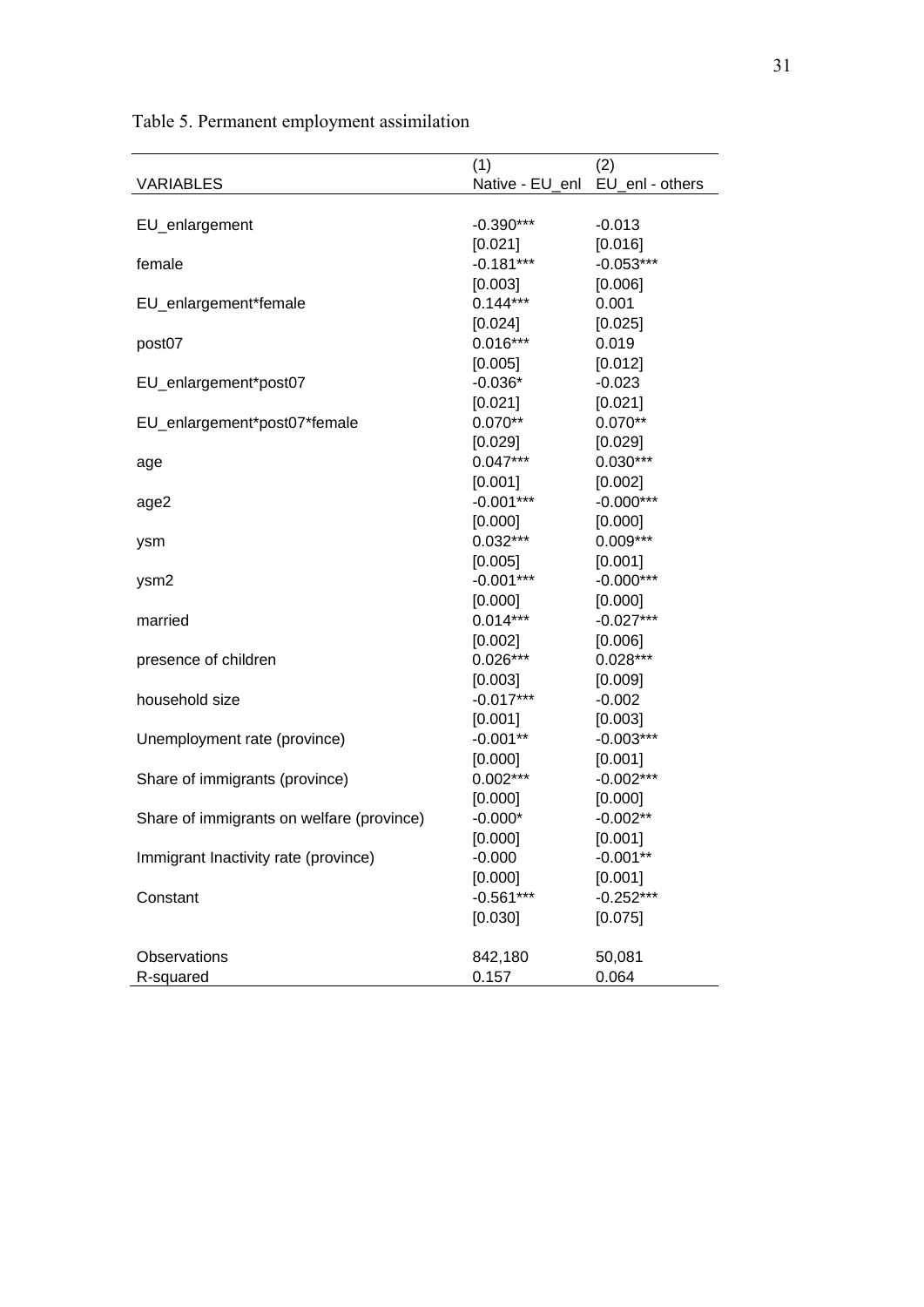Table 6. Self-employment

|                                           | (1)                             | (2)         |
|-------------------------------------------|---------------------------------|-------------|
| <b>VARIABLES</b>                          | Native - EU_enl EU_enl - others |             |
|                                           |                                 |             |
| EU_enlargement                            | $-0.125***$                     | $-0.048***$ |
|                                           | [0.008]                         | [0.008]     |
| female                                    | $-0.114***$                     | $-0.068***$ |
|                                           | [0.001]                         | [0.003]     |
| EU_enlargement*female                     | $0.071***$                      | $0.023***$  |
|                                           | [0.007]                         | [0.007]     |
| post07                                    | 0.003                           | 0.002       |
|                                           | [0.004]                         | [0.007]     |
| EU_enlargement*post07                     | 0.001                           | $0.022**$   |
|                                           | [0.011]                         | [0.011]     |
| EU_enlargement*post07*female              | 0.008                           | 0.005       |
|                                           | [0.011]                         | [0.011]     |
| age                                       | $0.011***$                      | $0.002*$    |
|                                           | [0.000]                         | [0.001]     |
| age2                                      | $-0.000***$                     | $-0.000$    |
|                                           | [0.000]                         | [0.000]     |
| ysm                                       | $-0.000$                        | $0.009***$  |
|                                           | [0.002]                         | [0.001]     |
| ysm2                                      | $0.000**$                       | $-0.000***$ |
|                                           | [0.000]                         | [0.000]     |
| married                                   | $0.007***$                      | $-0.003$    |
|                                           | [0.001]                         | [0.003]     |
| presence of children                      | $-0.007***$                     | 0.006       |
|                                           | [0.002]                         | [0.007]     |
| household size                            | $0.010***$                      | $-0.000$    |
|                                           | [0.001]                         | [0.002]     |
| Unemployment rate (province)              | $-0.002***$                     | $-0.001*$   |
|                                           | [0.000]                         | [0.001]     |
| Share of immigrants (province)            | $0.001***$                      | $-0.001***$ |
|                                           | [0.000]                         | [0.000]     |
| Share of immigrants on welfare (province) | 0.000                           | $-0.000$    |
|                                           | [0.000]                         | [0.001]     |
| Immigrant Inactivity rate (province)      | $-0.000$                        | 0.000       |
|                                           | [0.000]                         | [0.000]     |
| Constant                                  | $-0.102***$                     | $-0.025$    |
|                                           | [0.026]                         | [0.044]     |
|                                           |                                 |             |
| Observations                              | 842,180                         | 50,081      |
| R-squared                                 | 0.041                           | 0.060       |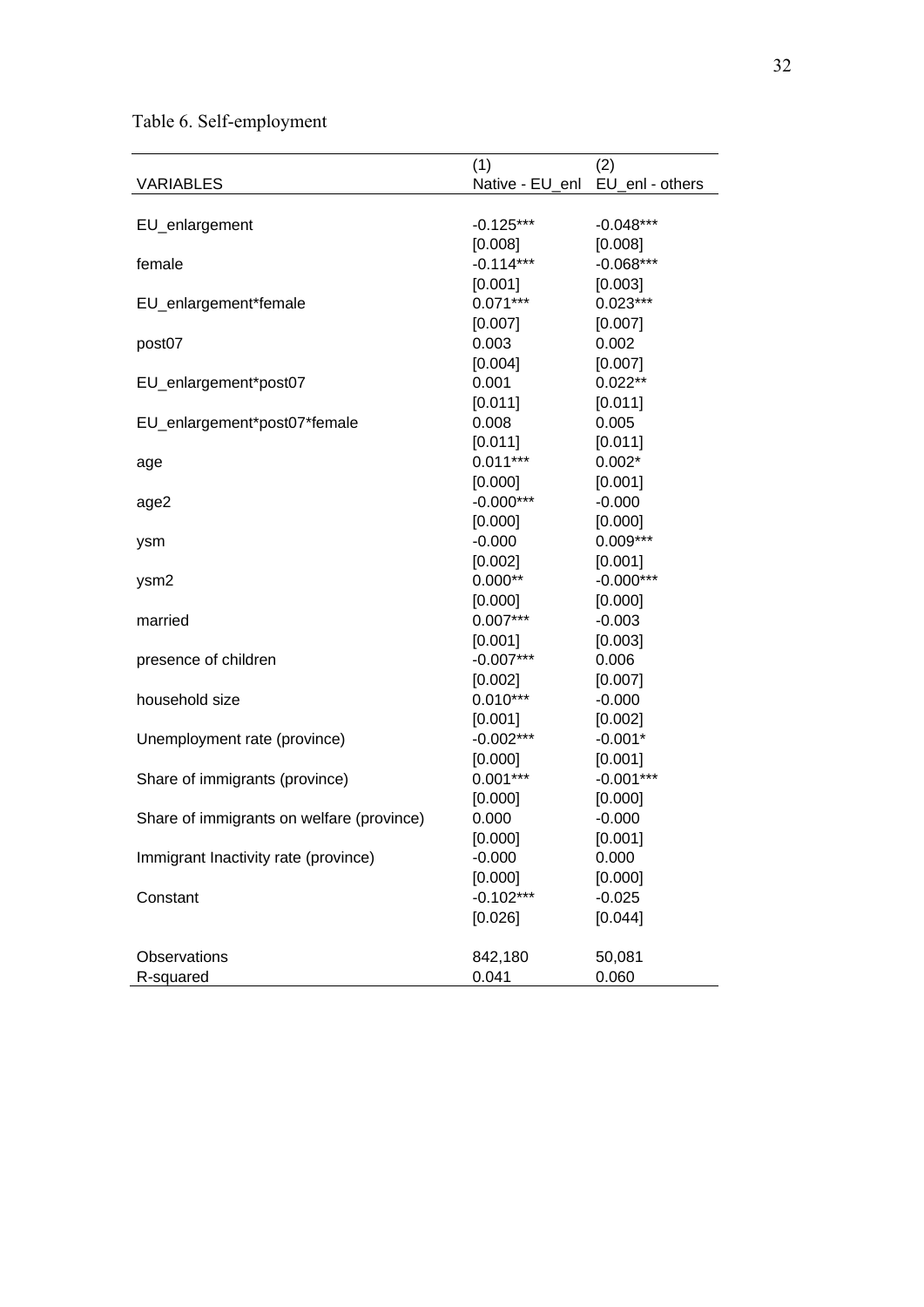Table 7. Occupational upgrading

|                                           | (1)                             | (2)         |
|-------------------------------------------|---------------------------------|-------------|
| <b>VARIABLES</b>                          | Native - EU_enl EU_enl - others |             |
|                                           |                                 |             |
| EU_enlargement                            | -0.345***                       | $-0.160***$ |
|                                           | [0.021]                         | [0.017]     |
| female                                    | $-0.072***$                     | $-0.099***$ |
|                                           | [0.003]                         | [0.008]     |
| EU_enlargement*female                     | 0.014                           | $0.056***$  |
|                                           | [0.020]                         | [0.019]     |
| post07                                    | $0.024***$                      | 0.006       |
|                                           | [0.009]                         | [0.019]     |
| EU_enlargement*post07                     | 0.021                           | $-0.001$    |
|                                           | [0.023]                         | [0.023]     |
| EU_enlargement*post07*female              | $0.062**$                       | $0.048**$   |
|                                           | [0.025]                         | [0.023]     |
| age                                       | $0.002***$                      | $-0.014***$ |
|                                           | [0.001]                         | [0.004]     |
| age2                                      | $0.000***$                      | $0.000***$  |
|                                           | [0.000]                         | [0.000]     |
| ysm                                       | $-0.013**$                      | $0.014***$  |
|                                           | [0.005]                         | [0.002]     |
| ysm2                                      | $0.001***$                      | $-0.000***$ |
|                                           | [0.000]                         | [0.000]     |
| married                                   | $0.014***$                      | $0.027***$  |
|                                           | [0.003]                         | [0.008]     |
| presence of children                      | $-0.016***$                     | 0.001       |
|                                           | [0.005]                         | [0.016]     |
| household size                            | $0.015***$                      | $-0.012**$  |
|                                           | [0.002]                         | [0.005]     |
| Unemployment rate (province)              | $0.003***$                      | $0.005***$  |
|                                           | [0.001]                         | [0.002]     |
| Share of immigrants (province)            | $0.001**$                       | $-0.005***$ |
|                                           | [0.000]                         | [0.001]     |
| Share of immigrants on welfare (province) | 0.000                           | 0.001       |
|                                           | [0.000]                         | [0.002]     |
| Immigrant Inactivity rate (province)      | $-0.000$                        | $0.002**$   |
|                                           | [0.000]                         | [0.001]     |
| Constant                                  | 0.938***                        | $1.471***$  |
|                                           | [0.032]                         | [0.396]     |
|                                           |                                 |             |
| Observations                              | 532,532                         | 32,492      |
| R-squared                                 | 0.287                           | 0.250       |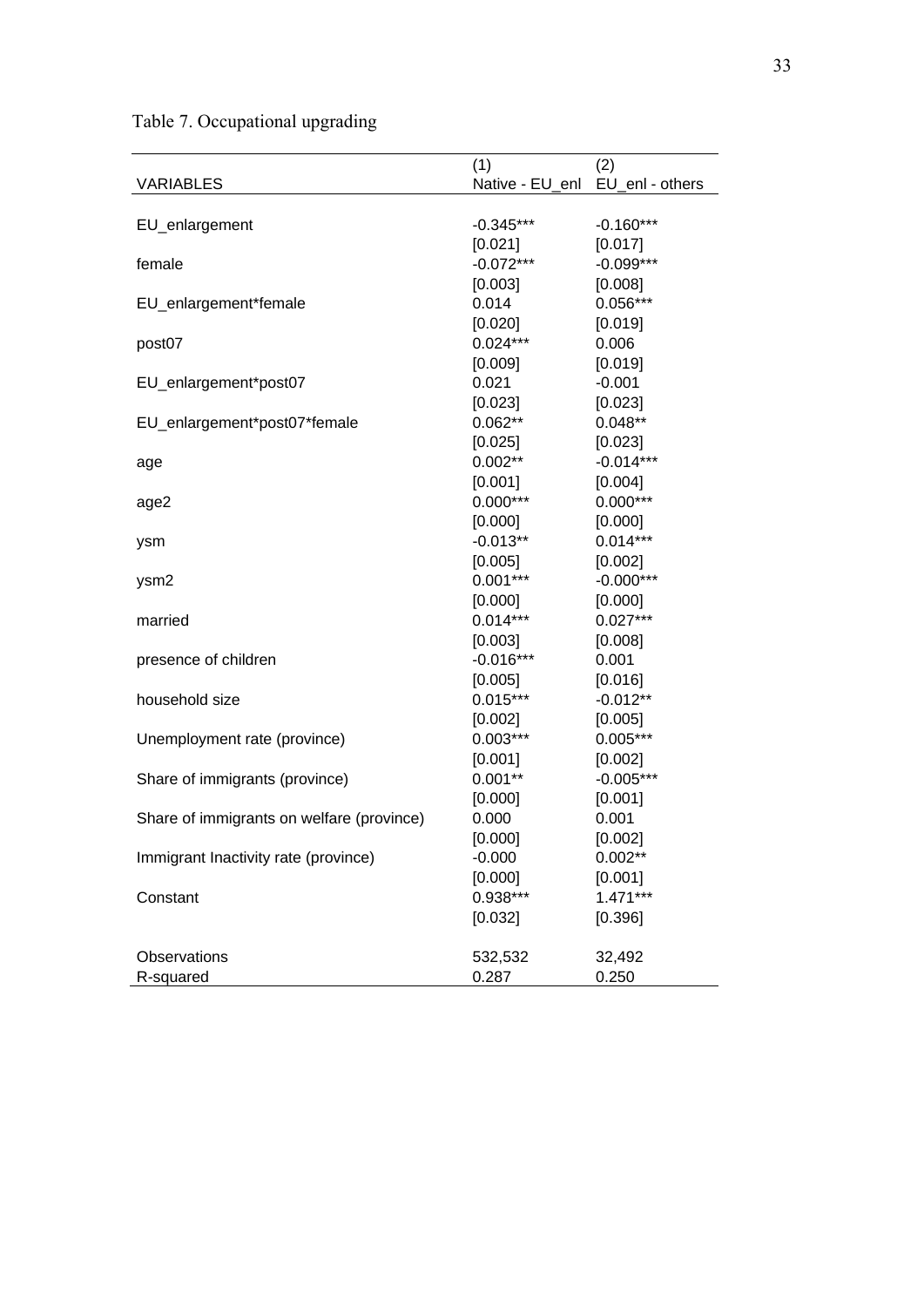Table 8. Welfare residual

|                                           | (1)                             | (2)         |
|-------------------------------------------|---------------------------------|-------------|
| <b>VARIABLES</b>                          | Native - EU_enl EU_enl - others |             |
|                                           |                                 |             |
| EU_enlargement                            | $-0.111***$                     | $-0.033***$ |
|                                           | [0.008]                         | [0.006]     |
| female                                    | $-0.031***$                     | $-0.030***$ |
|                                           | [0.001]                         | [0.004]     |
| EU_enlargement*female                     | $0.040***$                      | $0.038***$  |
|                                           | [0.006]                         | [0.007]     |
| post07                                    | $-0.008***$                     | 0.004       |
|                                           | [0.003]                         | [0.005]     |
| EU_enlargement*post07                     | $0.044***$                      | $0.021*$    |
|                                           | [0.011]                         | [0.012]     |
| EU_enlargement*post07*female              | $-0.064***$                     | $-0.056***$ |
|                                           | [0.013]                         | [0.013]     |
| age                                       | $-0.034***$                     | $-0.022***$ |
|                                           | [0.000]                         | [0.002]     |
| age2                                      | $0.000***$                      | $0.000***$  |
|                                           | [0.000]                         | [0.000]     |
| ysm                                       | $0.019***$                      | $0.005***$  |
|                                           | [0.002]                         | [0.001]     |
| ysm2                                      | $-0.001***$                     | $-0.000***$ |
|                                           | [0.000]                         | [0.000]     |
| married                                   | $-0.123***$                     | $-0.022***$ |
|                                           | [0.002]                         | [0.004]     |
| presence of children                      | $0.039***$                      | $0.014**$   |
|                                           | [0.002]                         | [0.006]     |
| household size                            | $-0.011***$                     | $-0.006***$ |
|                                           | [0.001]                         | [0.002]     |
| Unemployment rate (province)              | $0.002***$                      | 0.000       |
|                                           | [0.000]                         | [0.001]     |
| Share of immigrants (province)            | $-0.001***$                     | 0.000       |
|                                           | [0.000]                         | [0.000]     |
| Share of immigrants on welfare (province) | $0.001***$                      | $0.011***$  |
|                                           | [0.000]                         | [0.001]     |
| Immigrant Inactivity rate (province)      | 0.000                           | $-0.001$    |
|                                           | [0.000]                         | [0.000]     |
| Constant                                  | $0.743***$                      | $0.267***$  |
|                                           | [0.035]                         | [0.059]     |
|                                           |                                 |             |
| Observations                              | 842,180                         | 50,081      |
| R-squared                                 | 0.142                           | 0.094       |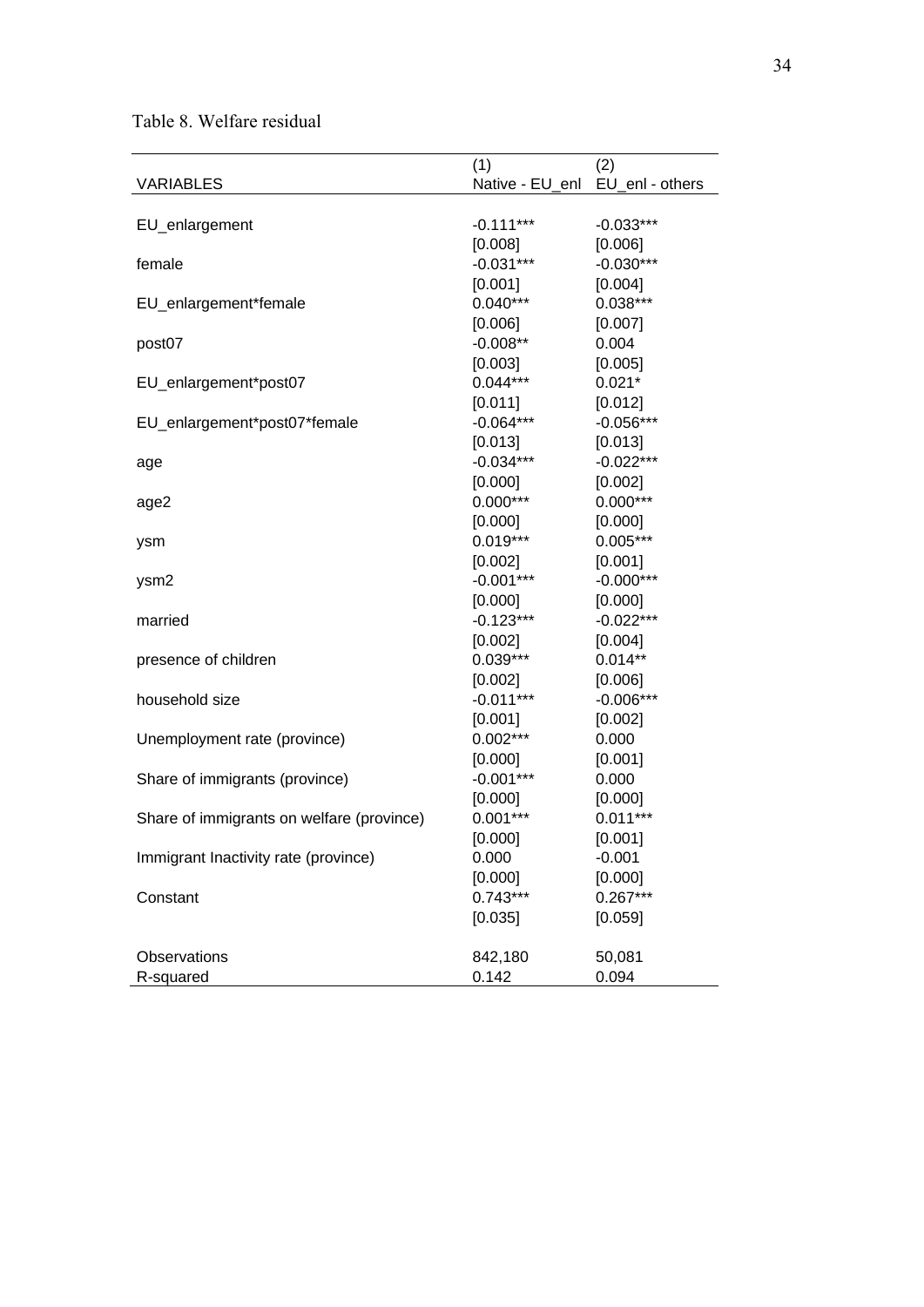Table 9. Unemployment benefit

|                                           | (1)                             | (2)         |
|-------------------------------------------|---------------------------------|-------------|
| <b>VARIABLES</b>                          | Native - EU_enl EU_enl - others |             |
|                                           |                                 |             |
| EU_enlargement                            | $-0.072***$                     | $-0.022***$ |
|                                           | [0.006]                         | [0.005]     |
| female                                    | $-0.002***$                     | $-0.033***$ |
|                                           | [0.001]                         | [0.003]     |
| EU_enlargement*female                     | 0.007                           | $0.038***$  |
|                                           | [0.005]                         | [0.006]     |
| post07                                    | $-0.004*$                       | 0.003       |
|                                           | [0.002]                         | [0.004]     |
| EU_enlargement*post07                     | $0.042***$                      | $0.018*$    |
|                                           | [0.010]                         | [0.011]     |
| EU_enlargement*post07*female              | $-0.055***$                     | $-0.053***$ |
|                                           | [0.013]                         | [0.013]     |
| age                                       | $-0.003***$                     | $0.005***$  |
|                                           | [0.000]                         | [0.001]     |
| age2                                      | $0.000***$                      | $-0.000***$ |
|                                           | [0.000]                         | [0.000]     |
| ysm                                       | $0.016***$                      | $0.006***$  |
|                                           | [0.002]                         | [0.000]     |
| ysm2                                      | $-0.001***$                     | $-0.000***$ |
|                                           | [0.000]                         | [0.000]     |
| married                                   | $-0.018***$                     | $-0.016***$ |
|                                           | [0.001]                         | [0.003]     |
| presence of children                      | $0.008***$                      | $0.015***$  |
|                                           | [0.002]                         | [0.005]     |
| household size                            | $-0.002***$                     | 0.000       |
|                                           | [0.000]                         | [0.002]     |
| Unemployment rate (province)              | $0.002***$                      | $0.002***$  |
|                                           | [0.000]                         | [0.001]     |
| Share of immigrants (province)            | $-0.000**$                      | $0.001***$  |
|                                           | [0.000]                         | [0.000]     |
| Share of immigrants on welfare (province) | 0.000                           | $0.006***$  |
|                                           | [0.000]                         | [0.001]     |
| Immigrant Inactivity rate (province)      | $-0.000$                        | $-0.002***$ |
|                                           | [0.000]                         | [0.000]     |
| Constant                                  | $0.078***$                      | $-0.139**$  |
|                                           | [0.014]                         | [0.061]     |
| Observations                              | 842,180                         | 50,081      |
| R-squared                                 | 0.027                           | 0.055       |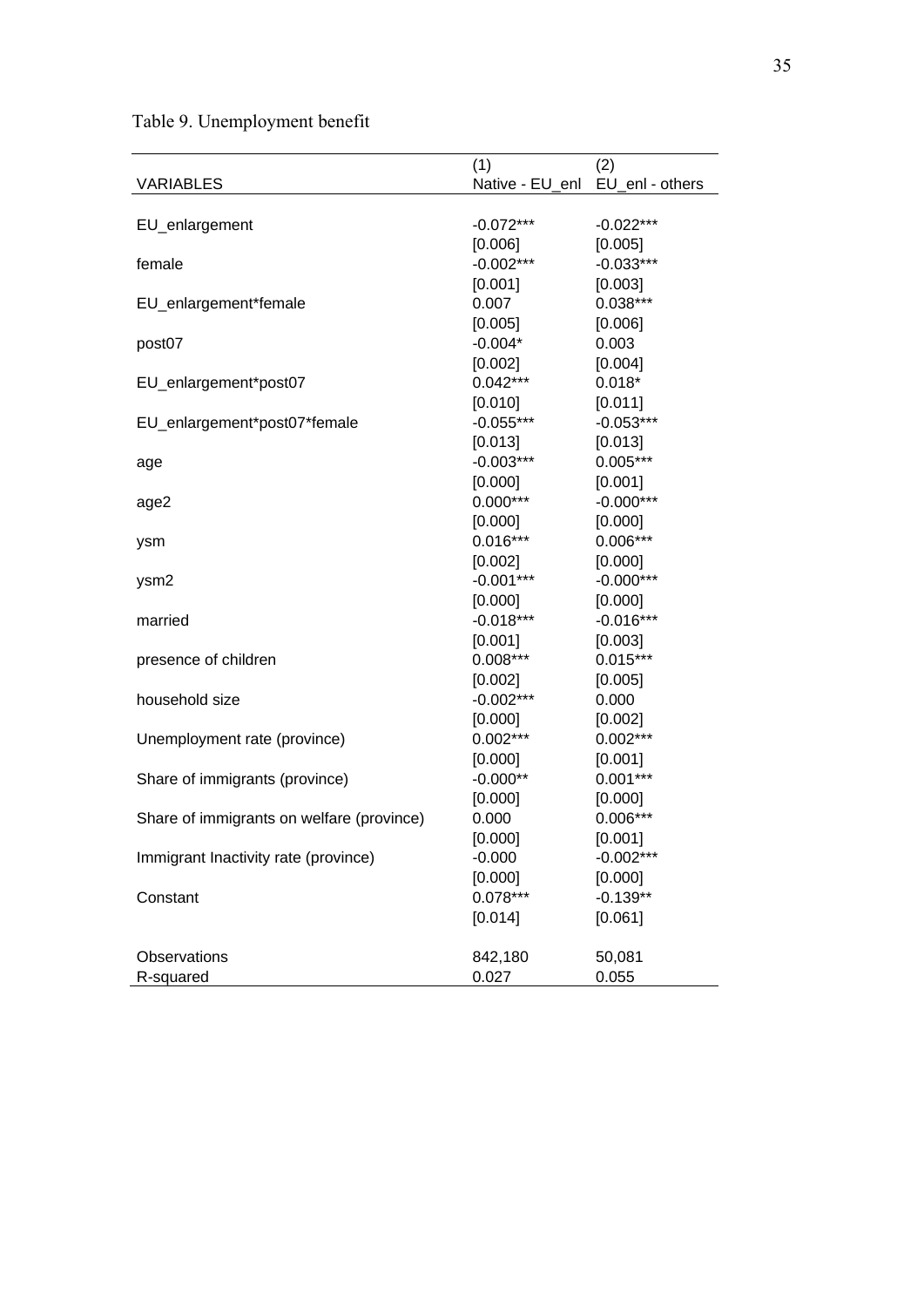## **References**

- Amuedo-Dorantes, C. and S. de la Rica (2005), *"Immigrants' Responsiveness to Labor Market Conditions and its Implications on Regional Disparities: Evidence from Spain",* IZA Discussion Paper No. 1557.
- Amuedo-Dorantes, C. and S. De la Rica (2007), "Labor Market Assimilation in Spain", *British Journal of Industrial Relations* **45**:2: 0007–1080 pp. 257–284.
- Amuedo-Dorantes, C. and S. De la Rica (2008*), "Does Immigration Raise Natives' Income? National and Regional Evidence from Spain"*, IZA Discussion Paper No. 3486.
- Alcobendas, M. and N. Rodríguez-Planas (2009), *"Occupational Assimilation After a Recent Immigration Boom"* IZA discussion paper No. 4394.
- Andrés, J. (2009), *"España y los Desequilibrios Globales", Libro Electrónico Sociedad Abierta-Fedea: "La Crisis de la Economía Española: lecciones y propuestas"*, 9 September 2009.
- Borjas, G. (1992) "National Origin and the Skills of Immigrants", in George J. Borjas and Richard B. Freeman (eds.), *Immigration and the Work Force*, Chicago: The University of Chicago Press.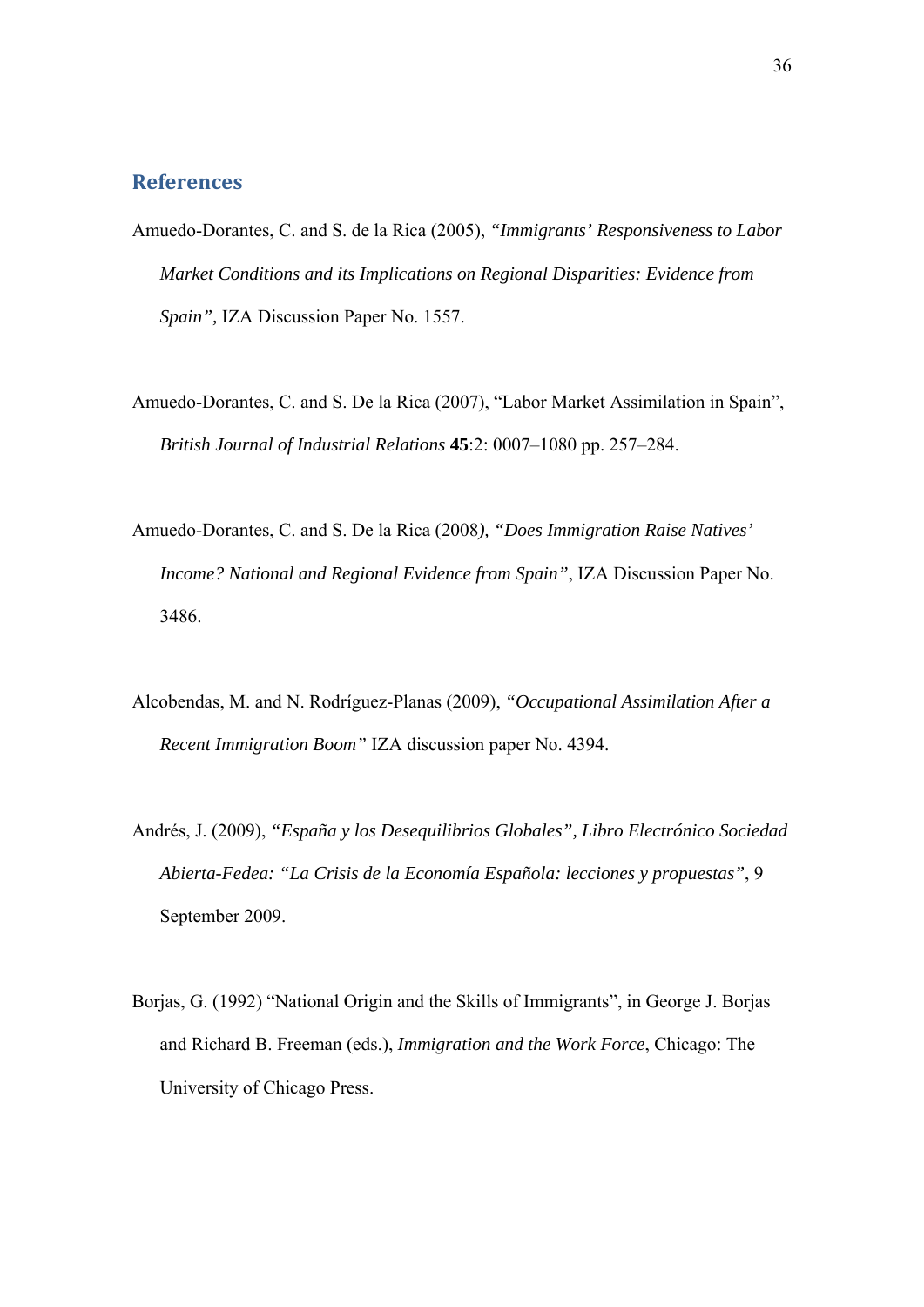- Cachón, L. (2006), "Los inmigrantes en el mercado de trabajo en España (1996–2004)", in E. Aja and J. Arango (eds.) *Veinte años de inmigración en España. Perspectivas jurídica y sociológica (1985–2000)*, Barcelona: Fundación CIDOB, pp. 175–201.
- Carrasco, R., J.F. Jimeno and A.C. Ortega (2008), "The Effect of Immigration on the Employment Opportunities of Native-Born Workers: Some Evidence for Spain", *Journal of Population Economics*, **21**:627–648.
- Castles, S. and M. J. Miller (2003), *The Age of Migration: International Population Movements in the Modern World*, Hampshire and New York: Palgrave.
- Darity, W. and P. Mason (1998), "Evidence on Discrimination in Employment: Codes of Color, Codes of Gender", *The Journal of Economic Perspectives*, **12**(2), pp. 63- 90.
- de la Rica, S. (2009), "The Experience of Spain with the Inflows of New Labor Migration", in M. Kahanec and Klaus F. Zimmermann (eds.), *EU Labor Markets after Post-Enlargement Migration*, Berlin *et al.*, pp.131 - 144.
- Dolado, J. and P. Vázquez (2007), *"Los Efectos Económicos y las Políticas de la Inmigración: Panorámica y Reflexiones"*, FEDEA Working Paper.
- Estrada, A., M. Izquierdo and A. Lacuesta (2009), *"Funcionamiento del Mercado de Trabajo y el Aumento del Paro en España"*, Banco de España, 102 Boletín Económico, Julio-Agosto 2009.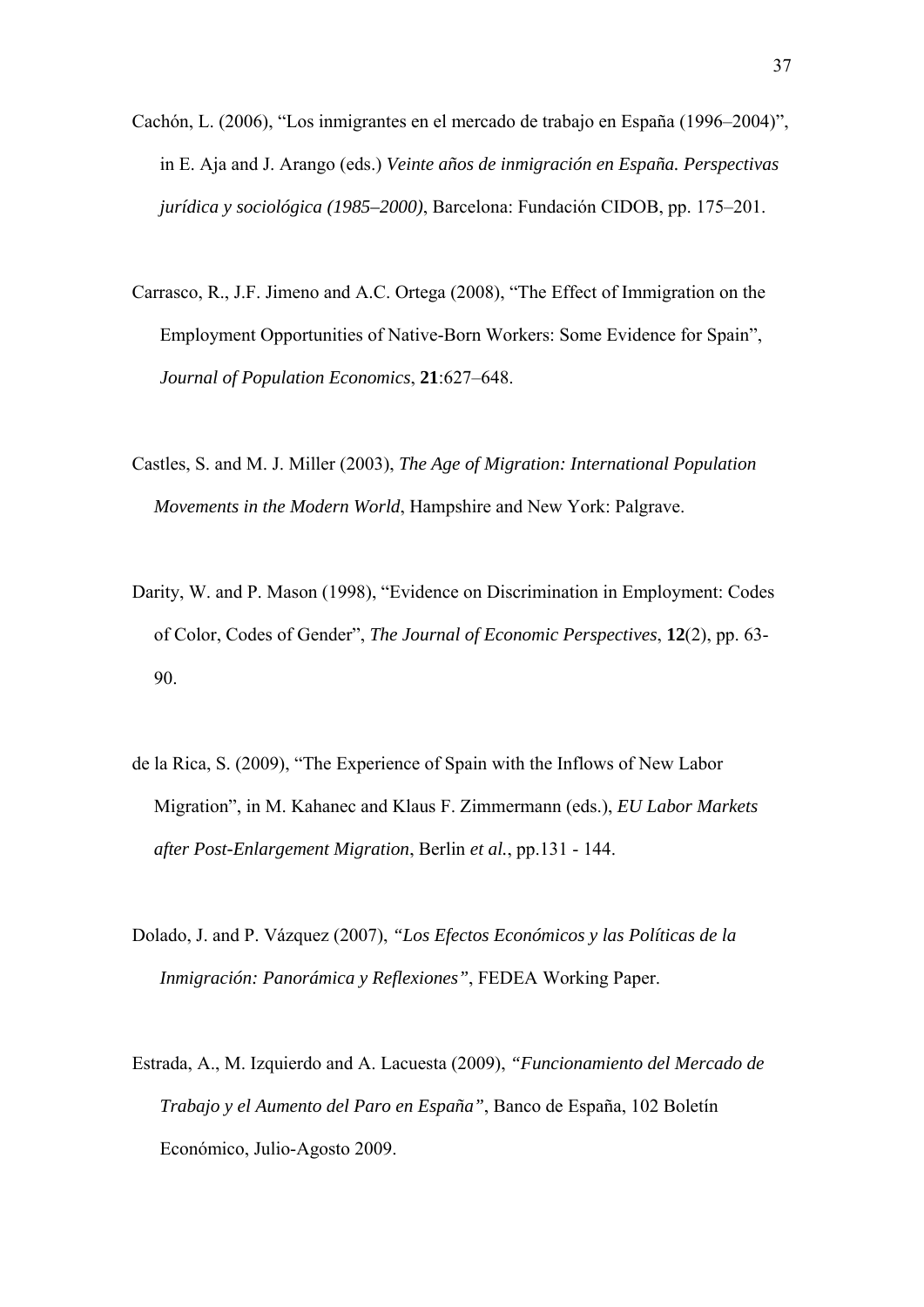- Farré, L., L. González and F. Ortega (2011), "Immigration, Family Responsibilities and the Labor Supply of Skilled Native Women", *B.E. J. Economic Analysis and Policy* (Contributions), **11**(1), pp.1-46.
- Fernández, C. and C. Ortega (2008), "Labor market assimilation of immigrants in Spain: Employment at the Expense of Bad Job-Matches?", *Spanish Economic Review*, **10**(2), pp. 83-107.
- Ferrera, M. (1996), "The 'Southern Model' of Welfare in Social Europe", *Journal of European Social Policy*, **6**(1), pp. 17-37
- Flaquer, L. (2000), *"Family Policy and Welfare State in Southern Europe"*, Institut de Ciències Polítiques I Socials, WP No.185.
- Garicano, L. (2008), *"La Transición Económica Pendiente"*, en *Expansión*, 5 December 2008.
- González, L. and F. Ortega (2010), "How do very open economies adjust to large immigration flows? Evidence from Spanish regions", *Labour Economics*.
- Guillén, A. (1997), "Welfare State Development in Spain: A Historical and Explanatory Approach", in Mire Florence Conference, *Comparing Social Welfare Systems in Southern Europe*, vol. 3/1997, Paris, Mire. p. 67-91
- Izquierdo, M., A. Lacuesta and R. Vegas (2009), "Assimilation of Immigrants in Spain: a Longitudinal Analysis", *Labour Economics*.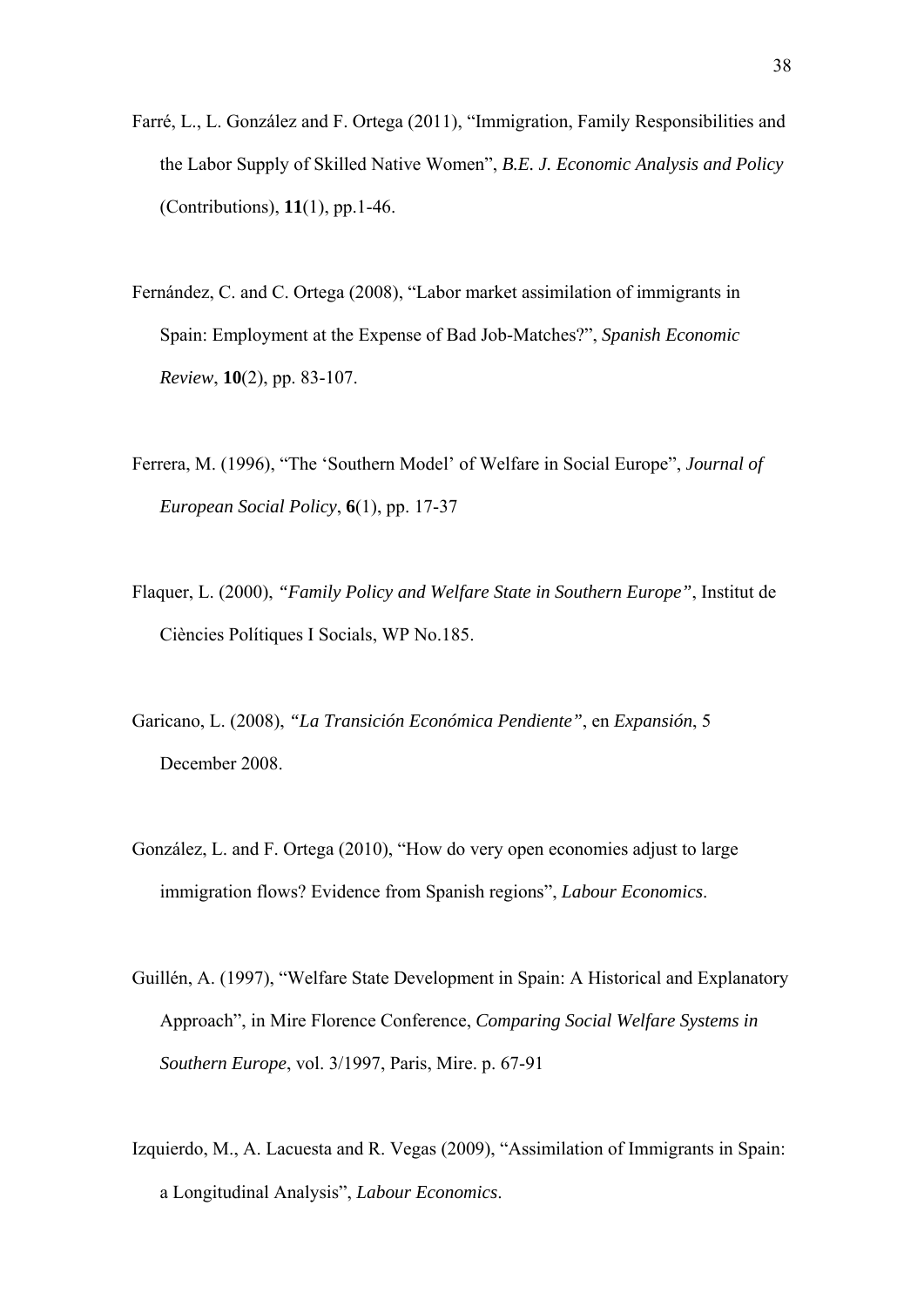- Jiménez, S., N. Jorgensen and J.M. Labeaga (2009), "Inmigración y Demanda de Servicios Sanitarios", *Efectos Económicos de la Inmigración en España*, Monografías, FEDEA, 2009.
- Khan, L. (2007), "The Impact of Employment Protection Mandates on Demographic Temporary Employment Patterns: International Microeconomic Evidence", *The Economic Journal*, **117** (June), F333–F356.
- Lopez, Maria (2011), Immigration Law Spanish- Style II: A Study of Spain's Voluntary Immigrant Return Plan and Circular Migration, *Temple International and Comparative Law Journal*, **24**, Spring 2011.
- Muñoz de Bustillo, R. and J.I. Antón (2009), *"Immigration and Social Benefits in a Mediterranean Welfare State: The Case of Spain"*, MPRA Paper No. 13849.
- Reher, D. and J. Silvestre (2009), "Internal Migration Patterns of Foreign-Born Immigrants in a Country of Recent Mass-Migration: Evidence from New Micro Data for Spain", *International Migration Review*, **43**(4), pp. 815–849.
- ——— *et al.* (2008), Informe Encuesta Nacional de Inmigrantes (ENI–2007), Madrid: Instituto Nacional de Estadística.
	- <http://www.ine.es/inebmenu/mnu\_migrac.htm#2>.